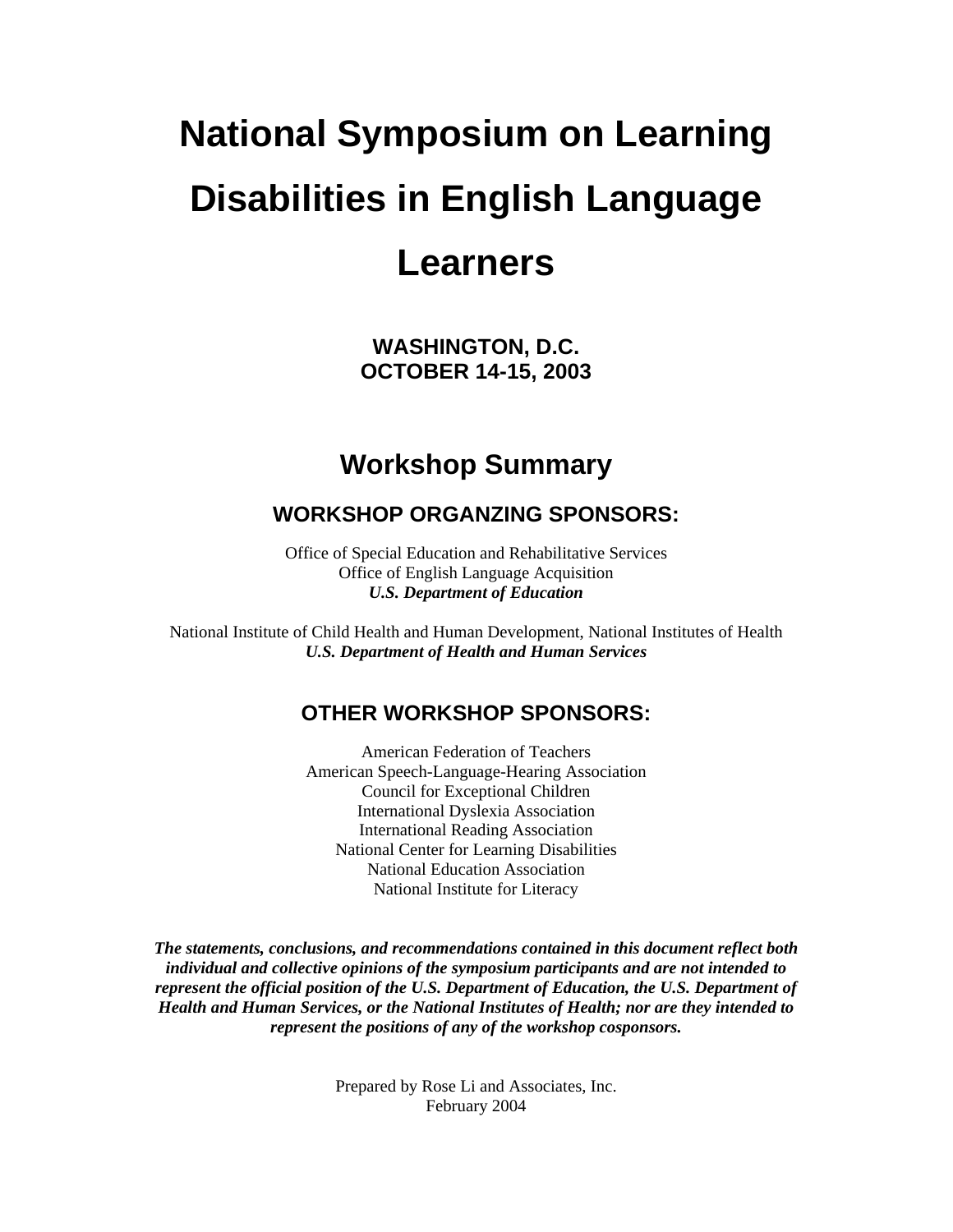# **List of Acronyms**

<span id="page-1-0"></span>

| <b>ADHD</b>           | <b>Attention Deficit Hyperactivity Disorder</b>                                                                                                        |
|-----------------------|--------------------------------------------------------------------------------------------------------------------------------------------------------|
| <b>BESA</b>           | <b>Bilingual Spanish/English Assessment</b>                                                                                                            |
| BI                    | Bilingual or Spanish-English speakers with intact language skills                                                                                      |
| <b>CAL</b>            | <b>Center for Applied Linguistics</b>                                                                                                                  |
| <b>C-TONI</b>         | Comprehensive Test of Nonverbal Intelligence                                                                                                           |
| <b>ELL</b>            | English Language Learner(s)                                                                                                                            |
| ELL/Ds                | ELLs in special education programs                                                                                                                     |
| EO                    | English Only or English-Only speakers with intact language skills                                                                                      |
| <b>ESL</b>            | English as a Second Language                                                                                                                           |
| <b>IES</b>            | <b>Institute for Education Sciences</b>                                                                                                                |
| <b>IFG</b>            | Inferior Frontal Gyrus (region of the brain)                                                                                                           |
| IQ                    | <b>Intelligence Quotient</b>                                                                                                                           |
| <b>ITG</b>            | Inferior Temporal Gyrus (region of the brain)                                                                                                          |
| L1<br>L2<br>LD        | first language<br>second language<br>Learning Disability or Learning Disabled or English-only speakers with<br>primary language learning delays        |
| <b>LEP</b>            | Limited English Proficient or Limited English Proficiency                                                                                              |
| LI                    | Language Impairment                                                                                                                                    |
| MSI                   | <b>Magnetic Source Imaging</b>                                                                                                                         |
| <b>MTG</b>            | Medial Temporal Gyrus (region of the brain)                                                                                                            |
| <b>NCLB</b>           | No Child Left Behind (Act)                                                                                                                             |
| <b>NEA</b>            | <b>National Education Association</b>                                                                                                                  |
| <b>NICHD</b>          | National Institute of Child Health and Human Development                                                                                               |
| <b>NIH</b>            | National Institutes of Health                                                                                                                          |
| <b>OCR</b>            | Office of Civil Rights                                                                                                                                 |
| <b>OELA</b>           | Office of English Language Acquisition                                                                                                                 |
| <b>OSERS</b>          | Office of Special Education and Rehabilitative Services                                                                                                |
| ОT                    | Occipitotemporal                                                                                                                                       |
| <b>RD</b>             | <b>Reading Disabilities</b>                                                                                                                            |
| <b>SMG</b>            | Supramarginal Gyrus (region of the brain)                                                                                                              |
| SPED or SpED          | <b>Special Education</b>                                                                                                                               |
| <b>DARC</b>           | Diagnostic Assessment of Reading Comprehension                                                                                                         |
| <b>TONI</b>           | Test of Nonverbal Intelligence                                                                                                                         |
| WLPB-R<br><b>WRAT</b> | Woodcock Language Proficiency Battery - Revised<br>Wide Range Achievement Test (contains both tests of Reading and Spelling,<br>as two separate tests) |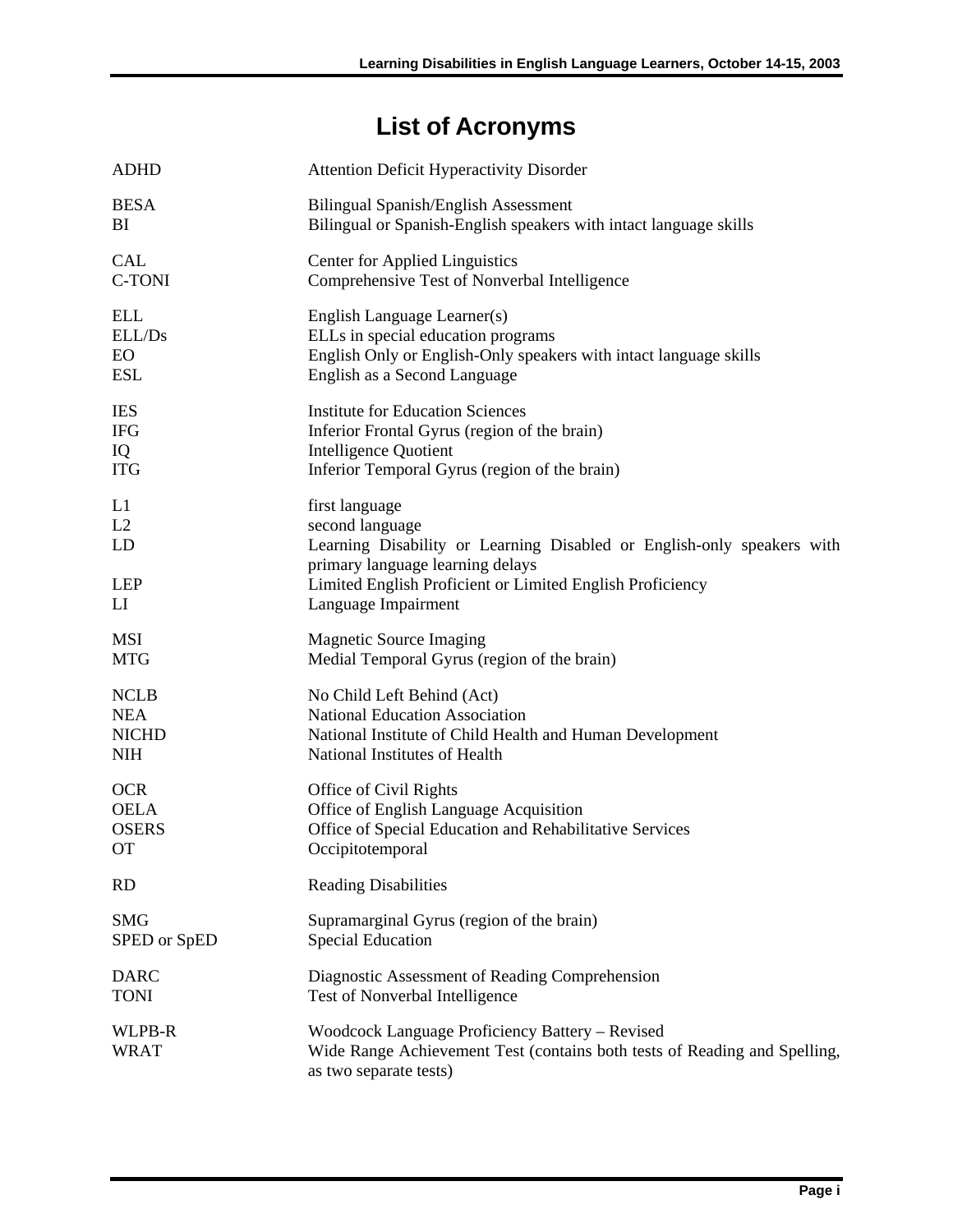# **Table of Contents**

<span id="page-2-0"></span>

| I.    |                                                                           |
|-------|---------------------------------------------------------------------------|
| П.    |                                                                           |
| III.  |                                                                           |
| IV.   |                                                                           |
| V.    |                                                                           |
| VI.   |                                                                           |
| VII.  | Use of Technology in the Assessment/Screening and Support for LD Students |
| VIII. |                                                                           |
| IX.   |                                                                           |
|       |                                                                           |
|       |                                                                           |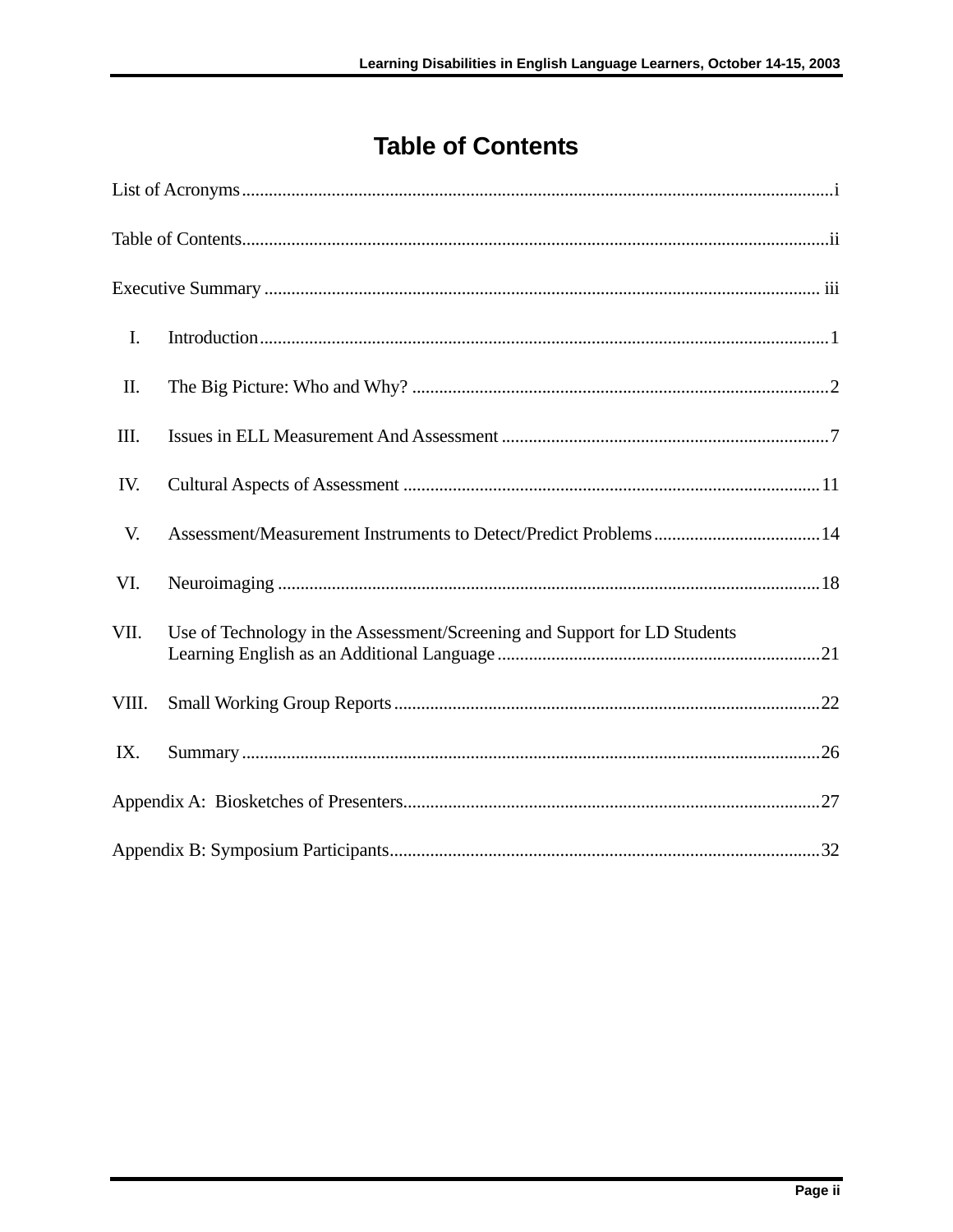### <span id="page-3-0"></span>**National Symposium On Learning Disabilities In English Language Learners**

# **Executive Summary**

Research on bilingual/multilingual learning in the United States has not kept pace with the increasing growth of our culturally and linguistically diverse population. Nearly one in five Americans speaks a language other than English at home, and almost 45 percent of U.S. teachers have at least one student with limited English proficiency in their classrooms. Schools are striving to meet the mandate of leaving no child behind, despite the challenges associated with teaching students from multiple cultural, linguistic, and experiential backgrounds, including those who are new to the English language, or English language learners (ELL). Additionally, there is the responsibility of determining whether a student's academic difficulties stem from learning a second language or from the presence of a learning disability, or from both. There is widespread anecdotal evidence suggesting that ELL students may be either bypassed for consideration as a child with a disability because teachers assume the child is not achieving solely because of his or her language difference, *or* over-represented on special education rosters due to inappropriate placement based upon inaccurate measures and ill-conceived procedures.

In response to these concerns, three federal agencies jointly organized a National Symposium on Learning Disabilities in English Language Learners, held October 14-15, 2003 in Washington, D.C. The goal of this symposium was to determine how best to apply knowledge about identifying and assessing learning disabilities in native English-speaking students to the identification and assessment of learning disabilities in ELL students. In addition, symposium participants discussed ways to distinguish between actual learning disabilities and the challenges associated with learning a new language. Researchers, practitioners, and policymakers from around the United States, Canada, Mexico, and the United Kingdom joined forces to shape a research agenda that promotes evidence-based practices; is germane to educators; supports the development of valid screening and assessment instruments; and incorporates relevant neurological, cognitive, and linguistic factors.

#### **Key Themes In Workshop Recommendations**

Several key themes emerged from the two-day symposium. Participants reinforced the need for stronger theoretical models, better identification and assessment tools, and more consistent terminology. The lack of common terminology, definitions, and models is a hindrance to further research. It is also important to develop a greater understanding of language and literacy development trajectories, as well as the individual and contextual factors that affect education outcomes, including intersections with neurobiology. It was recognized that cross-sectional and smaller studies are needed, in addition to large, longitudinal studies, and that these studies could be undertaken concurrently, especially in school settings.

Cultural competence must be developed among researchers, teachers, and clinicians, to address the myriad cultural and other factors that may limit language acquisition and school success among ELL students. Because ELL students encompass a broad range of backgrounds, abilities, and needs, participants advocated for an expansive or inclusive definition of ELL. These students, like all children, should be viewed from a holistic perspective, not from a "deficit" model. Research goals should include identification and understanding of their adaptive skills, their non-linguistic skills, and their potential under optimal conditions.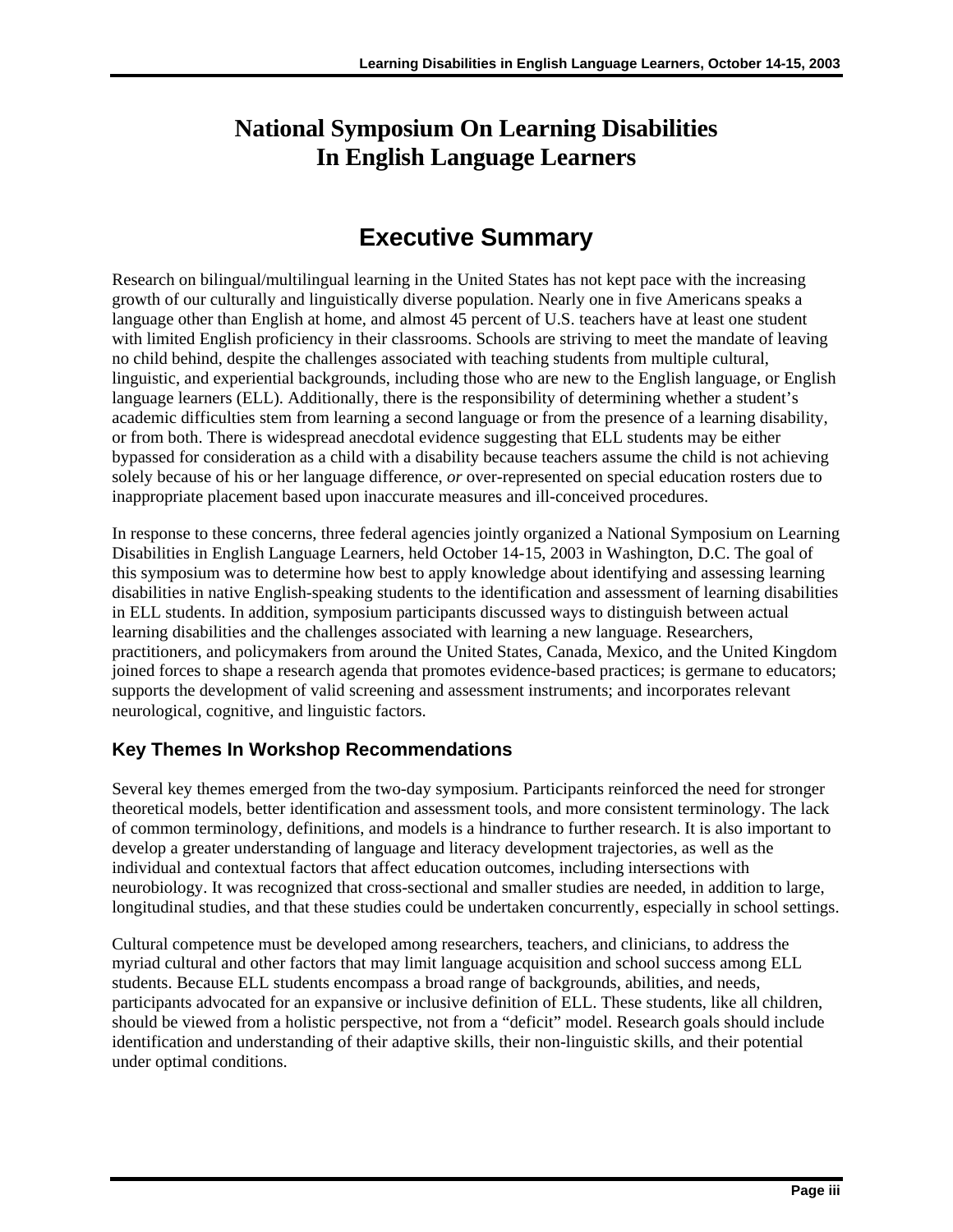#### **1. Identification and Assessment of Language Disability (LD) in the ELL Population**

**Examine the identification, classification, and definition of LD in the ELL population.** Classification research for ELL students with LD is needed, and should replicate the LD classification and identification studies that have been conducted with monolingual students. The study design should be cross-sectional, with sampling at multiple points on the continuum of development. It also should sample students from the lower end of achievement, while more restrictively sampling those from the normative range of achievement for comparison purposes. Data from both cross-sectional and longitudinal studies are needed in order to develop a classification system or model that would provide developmental benchmarks and simplify identification of ELL-LD children. It is also important to develop identification strategies that would improve understanding of the co-morbidities for such conditions as Attention Deficit/Hyperactivity Disorder (ADHD), but would exclude neurological problems and severe emotional disturbances.

**Develop better assessment tools.** Assessment tools are needed for research, in order to accurately and validly measure student and teacher behaviors, and interactions, as well as the contexts of school, community, and home. In addition, new, accurate, and user-friendly assessment tools must be developed that will help teachers identify language, literacy, and academic competencies in ELL. There is also a need for diagnostic screening tools specifically designed for ELL who are at risk for learning disabilities. Appropriate accommodations for standardized accountability assessments need to be identified, and research is needed to provide evidence indicating when such assessments are appropriate and how well they work. Assessments should be developed that will provide an indication of the linguistic, cognitive, and social skills an ELL student will need in order to succeed in U.S. educational settings.

**Explore benefits of using technology in assessment.** Readily available and relatively inexpensive access to computers can link linguistically isolated students with assessors and clinicians who can help them. In addition, computers could be used to provide home-language instruction and/or support to students when no native speakers are available in person to provide such support. It is important to explore new software programs that could reduce the cost associated with assessment and language-support.

#### **2. Normal Language and Literacy Developmental Trajectories for ELL**

**Contrast ELL-LD with normative ELL developmental trajectories.** The nature and process of English language acquisition for ELLs must be more fully understood before ELLs with learning disabilities (ELL-LDs) can be reliably identified. More research is needed in the area of normal language and literacy development among monolinguals, bilinguals, and ELLs, as well as research about the relationship between language development and learning disabilities among both monolinguals and ELLs.

**Identify impediments to normal development for those who are not disabled.** Many ELLs are failing school in the U.S., even though most of them are not learning disabled. The most effective methods for identifying the social, cultural, emotional, instructional, and other issues that impede normal development for ELL children without disabilities must be identified.

**Initiate longitudinal studies with multiple cohorts, selected at different points on the developmental continuum.** Ultimately, comprehensive longitudinal studies are needed of ELL children, focusing upon the interactions and interrelationships among the child, his/her culture(s), his/her linguistic abilities, and the child's home and school environments. Such research will help to predict outcomes and identify which characteristics and conditions are likely (or unlikely) to produce success in learning. At a minimum, any study of academic achievement and English language acquisition among ELL students should include the following factors: identification of first language, proficiency in first language, type of school instruction received (bilingual, English as a Second Language [ESL], or general education),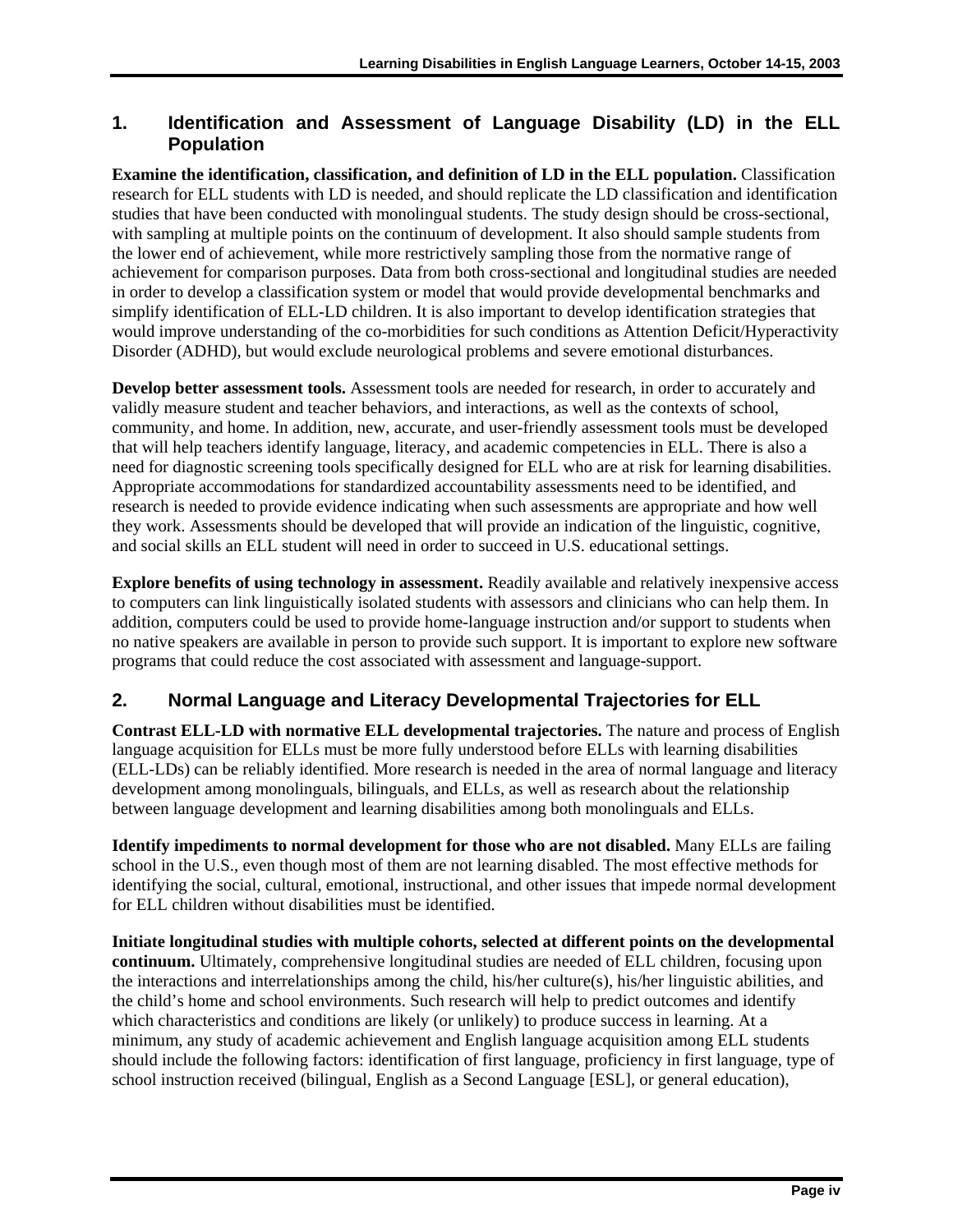language of instruction, observation of instruction, age of the child, language used at home, and specific education outcomes.

#### **3. Individual and Contextual Factors Affecting ELL and ELL-LD Outcomes**

**Identify salient cultural variables.** Research is needed to understand which cultural variables among ELLs correlate to positive or negative educational outcomes. In particular, symposium participants emphasized the need to examine the role of cultural and linguistic factors in the development of American Indian, Alaska Native and Native Hawaiian children; currently, there is a dearth of research on this population. Within the American Indian, Alaska Native and Native Hawaiian community, two major interests are (1) the continued development of a given nation's language and cultural base, as part of the children's heritage, and (2) the relationship of these priorities to each child's cognitive development and academic performance.

**Study the role of affective and motivational factors.** It is important to understand the roles of affective and motivational factors in academic outcomes for ELLs. What are the roles of parents/family (siblings, grandparents, and extended family), the home environment, and parents' access to information about their child's academic progress?

**Place greater emphasis on first language research.** Despite the difficulty in studying ELLs' first languages, due to the quantity and diversity of these languages (necessitating a broad sampling for statistical significance), theoretical models must be developed to examine not only a child's English competency, but also his/her first language abilities. Where possible, those languages that can show generalizable patterns for ELL students should be strategically selected in order to develop assessments and interventions that might be useful in multilingual classrooms. Research should seek to identify the conditions under which children are most likely to succeed, and based upon these, interventions may be considered in the first language and/or in English. Intervention in the first language is not always necessary, but it is important to know when and under what conditions it might be advantageous.

**Identify school infrastructure factors.** It is important to study the quality of instruction, the language of instruction, the types of support available within a child's school, and the efficacy of that support. Do particular school infrastructure factors contribute to successful educational outcomes for ELLs? The most effective types of school structure and support systems for ELL students (i.e., not just curricula and programs) must be identified, and the characteristics of those students for whom these structures or programs work optimally defined. How do environmental factors in and around a school affect ELL outcomes? Since there are so many variations among school environments, it will be necessary to design the research carefully and use a large sample, in order to derive generalizable conclusions.

#### **4. Neurobiology**

**Apply neurobiology to the study of language and literacy development in ELL students.** The neurobiological signature (as reflected by functional neuroimaging) of reading disabilities and the neurodevelopmental trajectories associated with successful reading acquisition are likely to be similar between children who are English language learners and those who are monolinguals. The application of neurobiology to language and literacy development is only at the earliest stages, but it holds great promise for new insights for ELLs, children with LD, and those with normal language development. New functional neuroimaging technology has the potential to provide valuable information about the neurobiological bases for language representation in bilinguals, especially in relation to the age at which a child acquires a second language and whether the acquisition of languages is sequential or simultaneous.

**Pursue development of normative data for sequential and concurrent acquisition of first, second, and subsequent languages.** The logical next steps for functional neuroimaging research include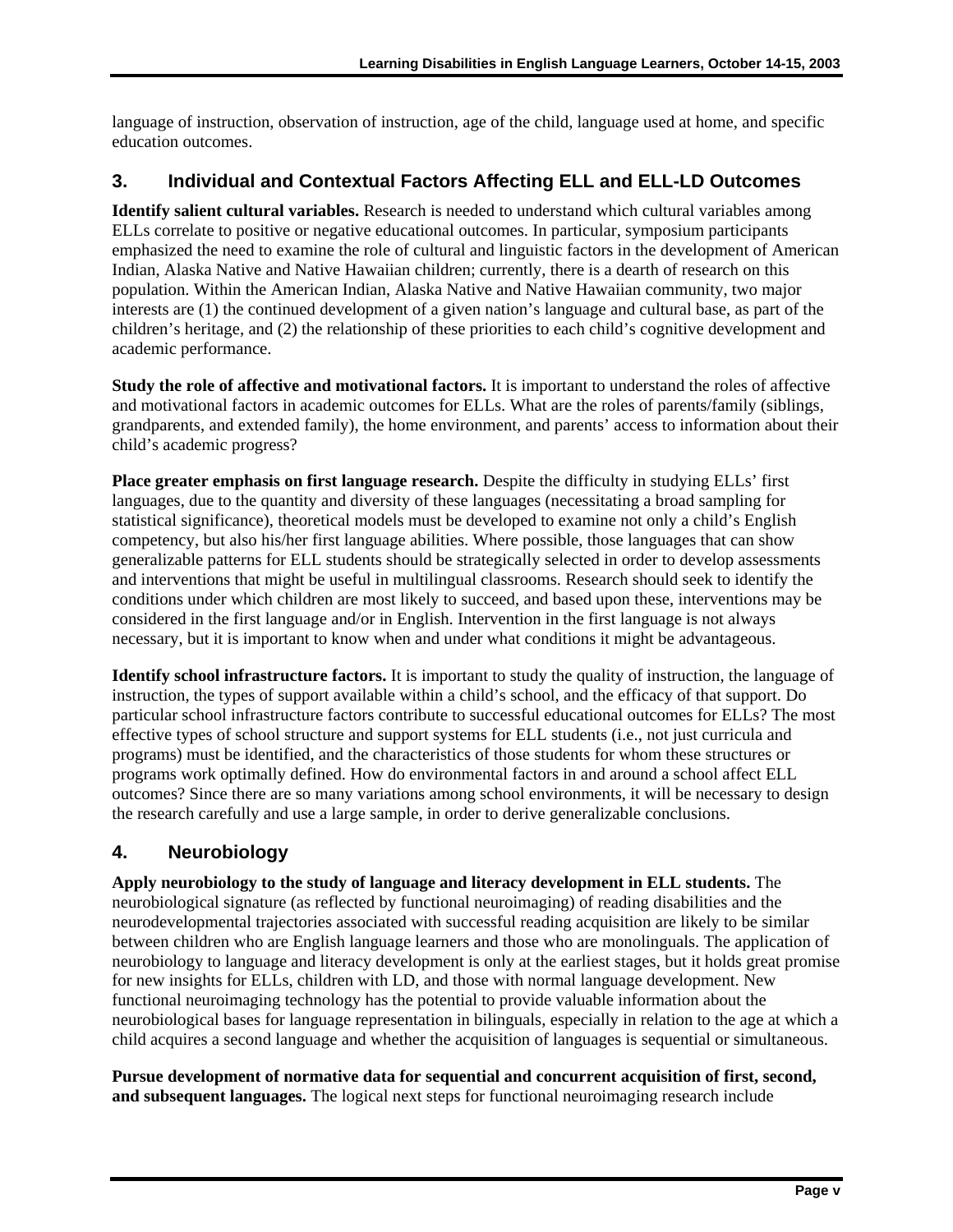developing normative data on spatial-temporal brain activation profiles for various language tasks, in both the first language and additional languages; developing norms for second (or subsequent) language development at successive stages of acquisition for both simultaneous and sequential acquisition; comparing profiles of each constituent operation for first language and second or additional languages; identifying the neurological operations that generate differences between first language and second or additional language profiles; and discovering whether aberrant profiles correspond to particular behavioral or psychological deficits or strengths.

#### **5. Effective Interventions**

It is crucial that any effort in this area include (1) demonstrating which interventions are effective, (2) determining the factors that enhance or reduce an intervention's effectiveness, and (3) identifying the types of children for whom particular interventions are most effective. Such research will help to accurately and specifically identify those with various types of learning difficulties. Teachers must not be ignored when collecting data; research should take into account a teacher's knowledge and skills, as well as the requisite linguistic abilities and cultural knowledge a teacher needs in order to engage specific groups and subgroups of children (with and without learning difficulties). Factoring in a teacher's capabilities is as important as knowing which methods and approaches will work, with which children, and in which classroom settings.

 evaluated for effectiveness. **Evaluate the efficacy of interventions for ELLs.** The efficacy of current clinical and classroom interventions for bilingual, multilingual, and ELL students with learning disabilities must be evaluated. Are the current, research-based instructional programs for monolinguals effective when used with ELLs? What modifications or adaptations are needed, and do these vary by first language or language type? Do students with disorders of basic psychological processes respond differently to intervention than do those without such disorders? For example, would a dyslexic ELL student manifest different symptoms from an ELL student who is not learning simply because of language differences or due to inadequate instruction? As new interventions and instructional approaches are developed for ELL, all must be

**Identify effective factors in teacher training programs for working with ELL students.** It is important to (1) develop effective classroom instruction approaches that best prepare teachers to help ELL and ELL-LD students, and then (2) identify the components of effective pre-service and in-service teacher training, to ensure that teachers have mastered these approaches. What skill sets best equip teachers to engage ELL students in the educational process? What should teachers know, linguistically and culturally, that will best prepare them to deal with a diverse group of students?

**Translate classification and intervention to diagnosis and treatment.** Real progress will depend upon the ability to apply what is learned from classification and intervention research to the identification and treatment of ELL children with learning disabilities. In order for this to occur, such research must (1) study classroom interventions, (2) monitor implementation, (3) consider and justify control alternatives, and (4) assess and analyze errors made by children in the course of various assessments. Research on assessment, identification of learning difficulties, and intervention development and effectiveness studies should be planned with real world applications in mind.

# # #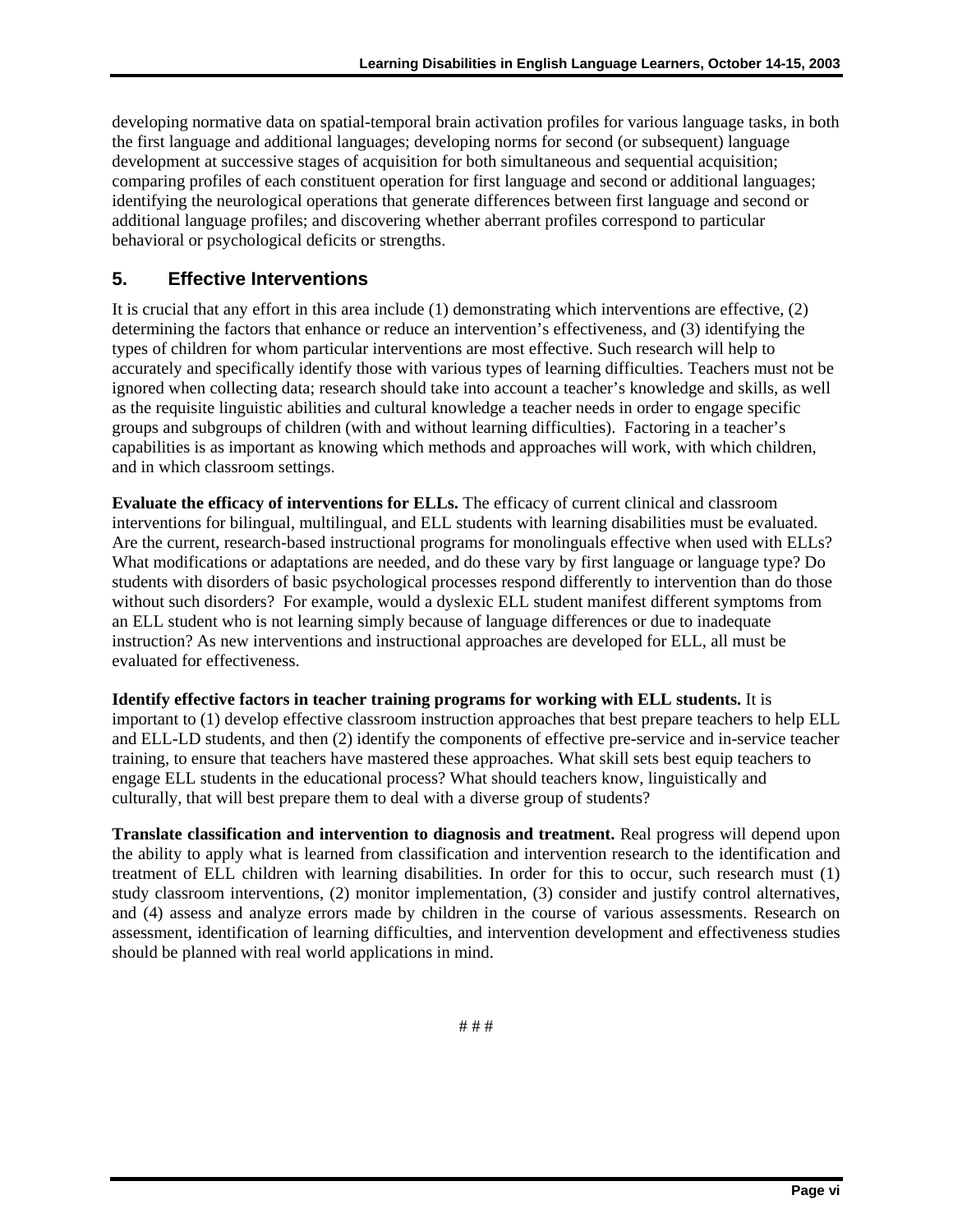# <span id="page-7-0"></span>**National Symposium On Learning Disabilities In English Language Learners**

### **Washington, D.C. October 14-15, 2003**

# **I. Introduction**

 $\overline{a}$ 

doubled, from 2 to 4 percent. By 2020, one in five children is projected to be Hispanic.<sup>1</sup> The population of children in the United States who are under 18 years of age is becoming increasingly diverse, both culturally and linguistically. Since 1980, the number of Hispanic children has increased from 9 to 16 percent of the total population, and the number of Asian and Pacific Islander children has

In the year 2000, 46.9 million, or nearly 20 percent of people 5 years old and older, spoke a language other than English at home, up from 14 percent in 1990. The proportion of people reporting that they spoke English less than "very well" also increased from 6 percent in 1990 to slightly over 8 percent in 2000. Based on information from the Center for Research on Education, Diversity & Excellence, by the year 2030, students whose first language is not English will make up an estimated 40 percent of the K-12 student population in the United States.

The increase in cultural and linguistic diversity among students has been paralleled by an increase in special education enrollment. However, there is a puzzling paradox in the data. There is widespread, informal evidence that English language learner (ELL) students may be inappropriately bypassed for consideration as children with a disability, because teachers assume that the child is not achieving solely because of his or her language difference. Alternatively, other evidence suggests that ELLs may be overrepresented on special education rosters, due to inappropriate placements based upon inaccurate measures and ill-conceived procedures.<sup>[2](#page-7-2)</sup> With the increasing growth of the culturally and linguistically diverse ELL population, our schools are challenged to ensure that the educational needs of all students are met.

To address the challenges of identifying, assessing, and measuring ELL students in the U.S. educational system, the U.S. Department of Education's Office of Special Education and Rehabilitative Services (OSERS) and the Office of English Language Acquisition (OELA), in conjunction with the National Institute of Child Health and Human Development (NICHD), National Institutes of Health, U.S. Department of Health and Human Services, sponsored a National Symposium on Learning Disabilities in English Language Learners, which was held October 14-15, 2003 in Washington, D.C. Leading researchers, along with selected practitioners and policymakers from around the United States, Canada, Mexico, and the United Kingdom. shared their expertise, experiences, and ideas about assessing learning disabilities in students whose first language is not English. (See Appendix A for the Biosketches of Presenters and Appendix B for the List of Symposium Participants.)

<span id="page-7-1"></span><sup>&</sup>lt;sup>1</sup> Population Resource Center, 2000, Executive Summary: *Status of Children in America*.

<span id="page-7-2"></span><sup>2</sup> To Assure the Free Appropriate Public Education of All Children with Disabilities. *Twenty-second Annual Report to Congress on the Implementation of the Individuals with Disabilities Education Act*. Washington, DC: U.S. Department of Education. As reported in National Research Council, 2002, *Minority students in special and gifted education. Committee on Minority Representation in Special Education,* Donovan, M. Suxanne and Cross, Christopher T. (Eds.). National Academy Press. Page 454.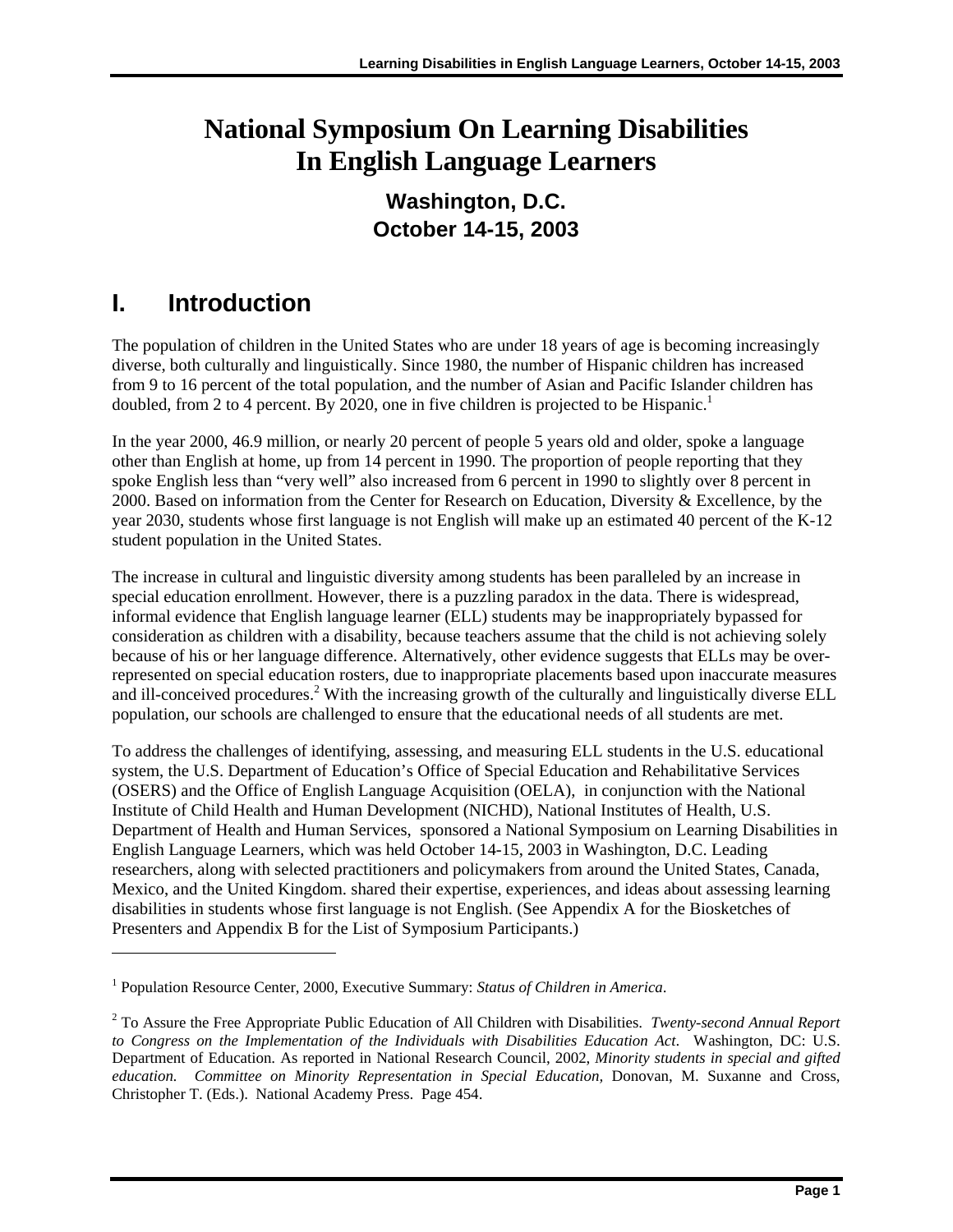<span id="page-8-0"></span>The symposium goal was to discuss strategies for how to apply the existing knowledge about identifying and assessing learning disabilities in native English-speaking students to the identification and assessment of learning disabilities in ELL students. Another goal was to distinguish between actual learning disabilities and the challenges associated with learning a new language. The presentations and discussions were designed to help develop a research agenda that will lead to the development of evidence-based practices for instruction and intervention of ELL students with learning disabilities, valid screening and assessment instruments, and interventions that take into account relevant neurological, cognitive, cultural and linguistic factors.

In their introductory remarks, Drs. Maria Hernandez-Ferrier and Joan Mele-McCarthy, representing OELA and OSERS respectively, underscored their Departments' commitment to addressing the needs of ELL students. Both offices are determined to leave no ELL student behind, and they understand the advantages of promoting international collaborations in order to gain important insights. The NICHD representative, Dr. Peggy McCardle, also welcomed participants and described the organizers' intentions to promote a respectful, peaceable exchange, where disagreements could be discussed in a safe environment.

# **II. The Big Picture: Who and Why?**

#### **A. Over- and Under-Referral of English Language Learners for Special Education Programs**

#### *Timothy E. D'Emilio, Office of English Language Acquisition (OELA)*

Timothy D'Emilio began the symposium by presenting powerful statistics about the growing number of English language learners (ELLs) in the U.S. According to the 2000 Census, nearly one in five Americans speaks a language other than English at home — a surge of nearly 50 percent in the past decade, which has been reflected to a magnified degree in our schools. In 1992, 15 percent of U.S. teachers were estimated to have at least one ELL student in their respective classrooms. Ten years later, in 2002, the percentage of U.S. teachers who had at least one ELL student increased to 43 percent.

To date, little has been published regarding the representation and characteristics of ELLs in special education programs (ELL/Ds). Recently, the Office of English Language Acquisition funded an in-depth study to look at the "state of the ELL student" in America's public schools and to shed light upon the issues that ELL students encounter, especially when these students also are identified as having disabilities. For the first National Symposium, OELA drew identification data from two very different research projects: the OELA Descriptive Study of Services to Limited English Proficient (LEP) Students and LEP Students with Disabilities, and the Office of Civil Rights' (OCR) *2000 Elementary and Secondary School Civil Rights Compliance Report* (or, the OCR Survey).

The two studies combine their different strengths and limitations to present a rough depiction of ELL/Ds in U.S. public schools. The OELA Descriptive Study was conducted in the winter and spring of 2002. The project collected data on ELL student characteristics and services (i.e., curricular alignment, test inclusion, teacher qualifications) through on-site data collection and interviews, as well as case study observations. This rich source of data was based upon a nationally representative sample of schools and school districts across the nation reporting the enrollment of at least one ELL student. In contrast, the OCR Survey was a virtual census of all of the nation's 95,000 K-12 public schools. Although the survey gathered answers to only 12 questions on ELLs, five of which were on ELL/Ds, the information can be disaggregated by school, district, or state.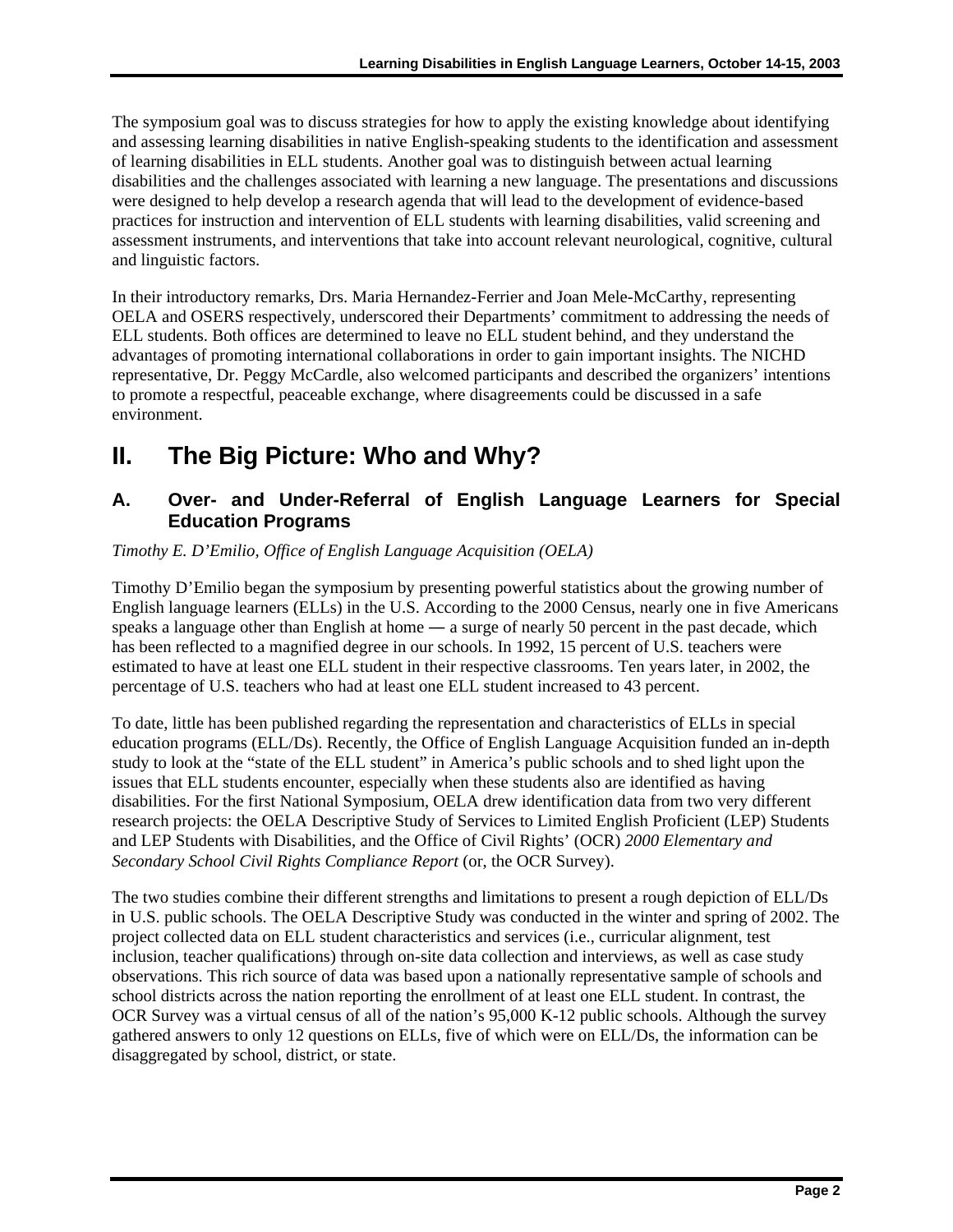**Data Accessibility**: Reporting on findings from OELA's Descriptive Study, Mr. D'Emilio noted that data obtained on ELL/D students were not easily available. Most districts lacked a formal process for identifying and distinguishing between ELL/D students. District personnel repeatedly expressed frustration at not having the tools, procedures, or qualified staff to make this determination. OELA extended the budget and time frame to overcome these difficulties and obtain viable response rates.

**Current Identification Procedures**: In 70 percent of the 1,315 participating school districts, the routine procedure is to identify struggling ELL students as ELLs first, before they are identified as students with disabilities. In 13 percent of districts, it is estimated that students are typically identified for both ELL and ELL/D services, and in no consistent order in 14 percent of districts. In 2.6 percent of the districts, students routinely were identified for ELL/D services first. This variation in procedures affects the ability to accurately estimate the number of ELL/Ds.

**National-Level ELL/D Estimates:** Based on data from the OELA Study, it is estimated that there were 357,300 students in K-12 identified as ELL/D during the 2001-2002 school year. This represents 9 percent of all ELL students in U.S. public schools across all grade levels, and 8 percent of all children in special education. *(See discussion of Identification Rates, below.)* 

**District-Level ELL/D Estimates**: A large percentage of the ELL/D student population is enrolled in a very small number of districts. District-level estimates indicate that ELL/D students were enrolled in over 62 percent of approximately 6,500 school districts reporting at least one ELL student in 2002. A solid majority of the districts (55 percent) are estimated to have 10 or fewer ELL/D students. About 3 percent of the districts estimated 500 or more ELL/D students. In other words, future studies on ELL/Ds could be budgeted to focus on fewer than 200 school districts.

**School-Level ELL/D Estimates**: As with districts, a large percentage of the ELL/D student population is enrolled in a very small number of schools. School-level estimates indicate that ELL students were enrolled in 45,300 schools, and ELL/D students were enrolled in 33,700 of those schools (73 percent). Sixty-two percent of schools enrolling ELL/D students had fewer than 10 ELL/Ds, while nearly 6 percent had 40 or more ELL/D students. In other words, future studies on ELL/Ds could be budgeted to focus upon a universe of approximately 2,000 schools.

**Identification Rates**: A smaller proportion of ELL students, compared to students in general, were identified for special education services. Both the OELA Descriptive Study and the OCR Survey put the estimate of all students referred to special education at around 13.5 percent, and the number of ELL/Ds at approximately 9.2 percent. Smaller proportions of ELL students than students in general were identified for each of the special education disability categories. (Note, however, the OCR Survey indicates that these proportions vary widely across the states.) Three possible explanations need to be investigated: (1) ELL students may be under-identified nationally as needing special education services; (2) ELLs in special education programs may not be identified as both ELL and ELL/D in district records, but only as ELLs; and (3) There actually may be a lower disability rate among those identified as ELL.

**Disability Classifications:** The category of "specific learning disability" comprises 56 percent of ELL/D students. The next most common classifications for ELL/D children were speech/language impairments (24 percent), mental retardation (8 percent), and emotional disturbance (2 percent).

**Service Provision**: ELL/D students were less likely than ELL students in general to receive any ELL services. Services were generally provided entirely in English for more than 56 percent of the ELL/D students in every special education category. Indicators of adequate coordination between Special Education (SPED) and Limited English Proficient (LEP) services were mixed.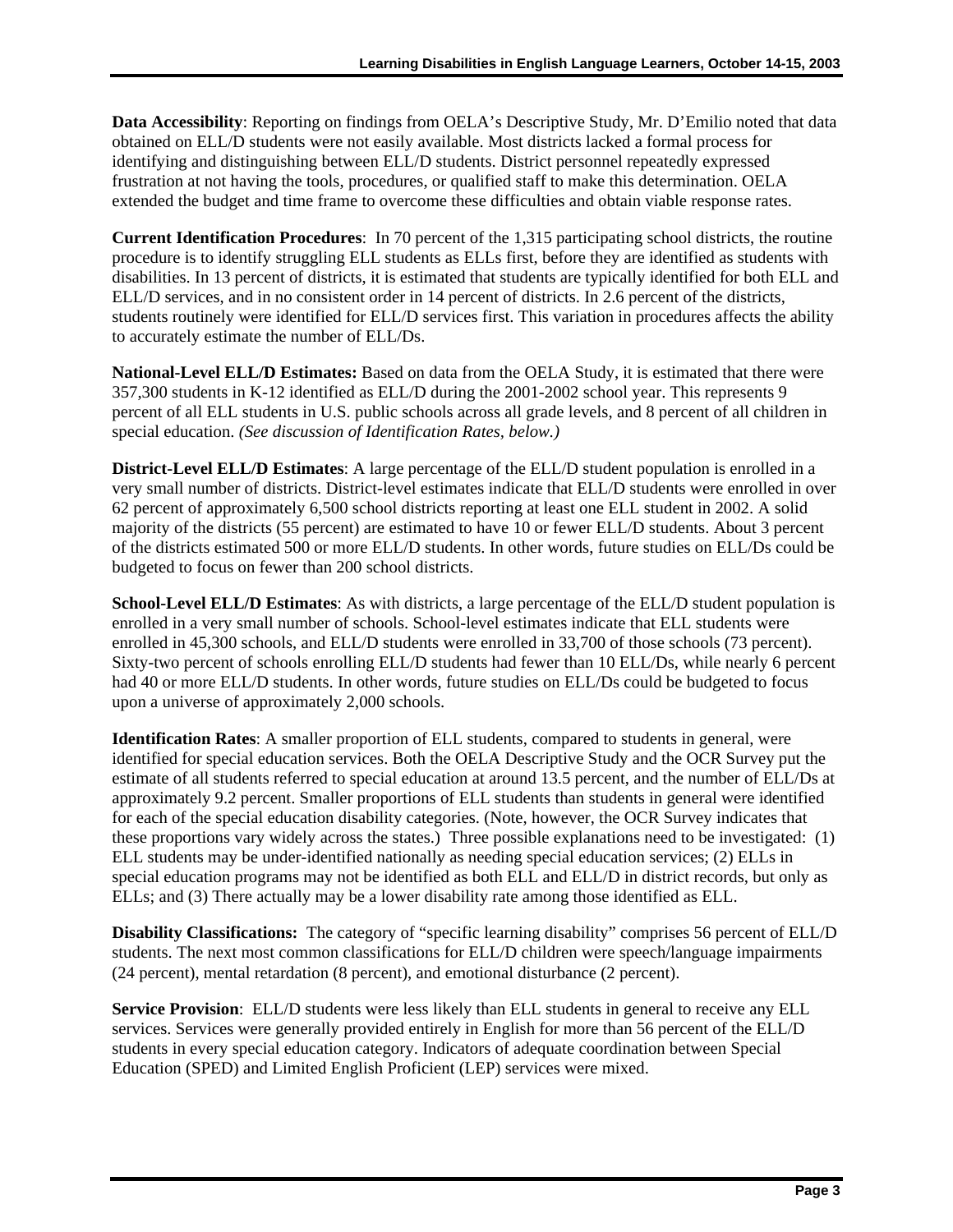**Discussion on Delayed Services**: Students who enter the public school system speaking a language other than English must be assessed for English language proficiency. If they are identified as ELL or LEP, they then are recommended for placement in a language program to learn both academic content and the English language. Typically, students are reclassified from ELL status in about three years. However, some ELL students struggle more than their ELL peers, either in the acquisition of the language or in mastery of academic content, and do not show typical levels of progress. This delay in learning may concern the teacher, but it was reported that teachers often attribute the slower progress to second language learning instead of attributing it to a disability. In some school districts, if ELL students continue to have difficulty with English and subject-matter achievement beyond the three-year, reclassification mark, they are referred to SPED for further assessment and services. For students who enter the U.S. public school system in first or second grade, the referral for special education services may not occur until the middle elementary grades (4th-6th).

**Priority Areas for the Provision of Services**: Challenges to correcting the situation for ELL/D students include the lack of qualified teachers and specialists who are trained to work with ELL/D students, as well as the low percentage of training dedicated to ELL/D programs. In addition, ELL/D teacher training, instruction methods, and assessment tools for ELL/D students often do not align with state standards for classroom content and student achievement.

Mr. D'Emilio closed his presentation with three considerations when planning research studies of ELL/D students:

- 1) ELL/D data may be difficult to collect. In the 2001-02 school year, no data systems required districts to record ELL/D numbers. Fortunately, the No Child Left Behind (NCLB) Act is expected to improve data collection, including the process of recording ELL/D numbers, as states move toward student-level accountability systems.
- 2) While a large percentage of the ELL/D student population is enrolled in a very small number of districts and schools, researchers must be prepared to compete for approval to conduct research in large districts. This has become an increasingly difficult and multi-layered task (e.g., in Los Angeles district, approval is required from three distinct levels of government).
- 3) Researchers intending to investigate this topic should be aware that, in general, district and school personnel responsible for ELL/D students are trying to compensate for the lack of specificallytrained personnel by reaching out to specialists and community resources, to create a team approach and improve the identification and placement of ELL students in special education. Some districts report that they recognize that the identification process should include input from persons who are familiar with the students' language and culture. The research community must be able to demonstrate its capability to work with local resources in order to obtain accurate information about ELL/D students.

#### **B. Assessment of English Proficiency for Children Learning English as a Second Language**

#### *Gail McKoon, Ph.D., Ohio State University*

Dr. McKoon described some of the ongoing findings from the National Literacy Panel for Language Minority Children and Youth, a panel commissioned by the Department of Education. Originally, a part of the panel's mission was to evaluate, on the basis of empirical, scientific research, the quality of the literacy assessments used with language minority children, including children with disabilities, and the appropriateness with which the assessments are used. However, the most salient finding from a review of the last 20 years of empirical studies is that the studies are inadequate in the area of assessment: they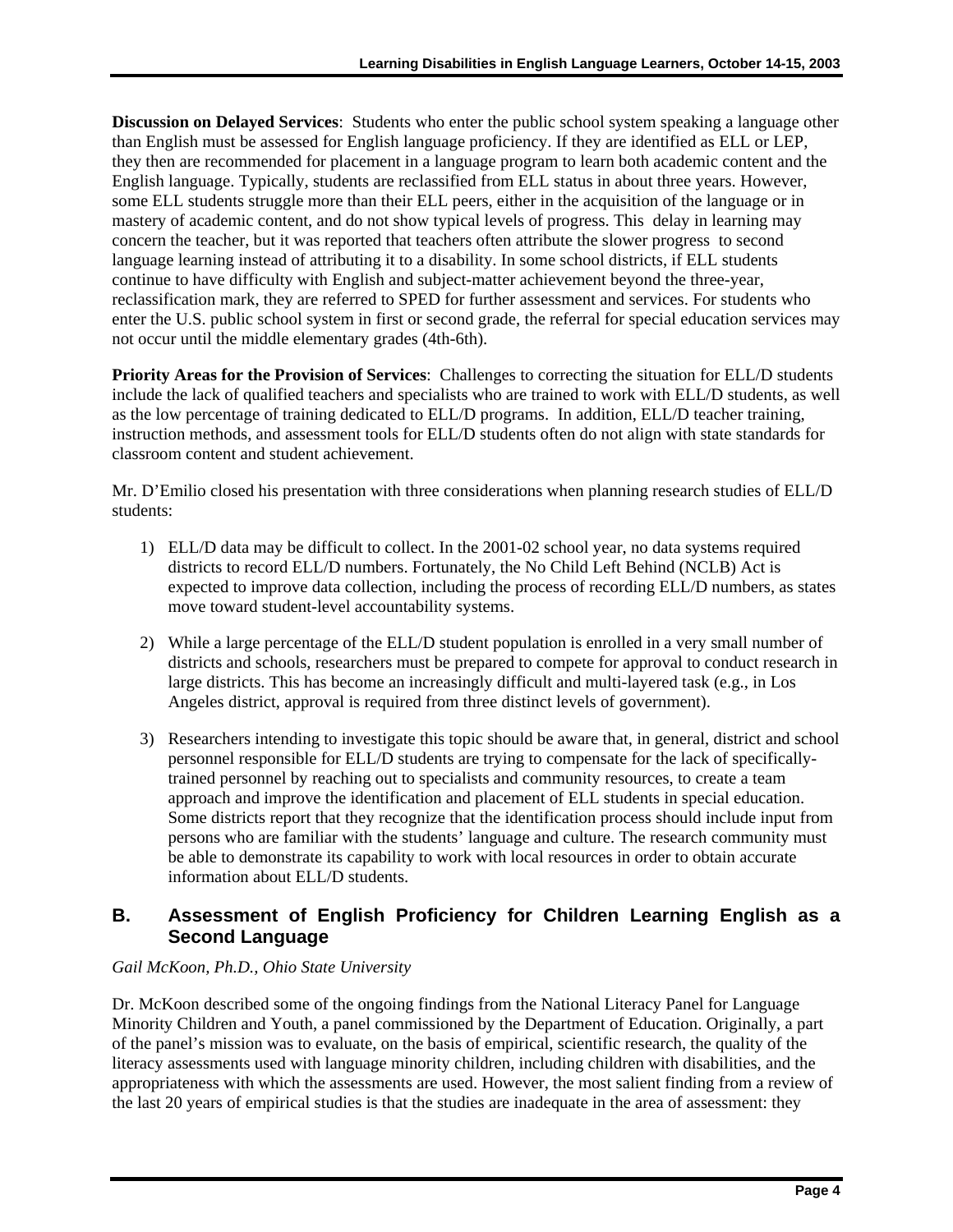cannot support evaluations of the quality, reliability, or cultural appropriateness of currently available assessment instruments. The lack of research findings points to an urgent need for both researchers and government agencies to make a concerted effort to initiate high-quality studies that identify how best to assess language minority children's language proficiency and literacy.

Dr. McKoon identified several problems with the reviewed studies:

- their validity or reliability with language minority children. 1) Even widely used, standardized measures have not been rigorously and thoroughly studied for
- 2) Many of the reviewed studies involved so few subjects, or examined so few items, that it is impossible to generalize the findings.
- 3) There is no programmatic and/or systematic buildup of research findings.
- 4) For many studies, the conclusions cannot be evaluated, because the items used in the studies' assessment instruments are not available. The number of variables that are potentially relevant to the acquisition of English skills is extremely large. Researchers consistently have failed to describe their test items in terms even of an acceptable subset of these variables. The items themselves are not included in the published articles, so independent evaluation is not possible. Without the items, there can be no replication by other researchers, which is an essential aspect of building systematic, high-quality research.
- 5) Most studies have been conducted without necessary and relevant expertise from other disciplines, especially linguistics and cognitive psychology. Current research from these fields indicates that most, if not all, of the language assessment instruments currently available are, at best, only weakly valid indicators of language skills and abilities, even when they were developed for and used to test English monolingual children. Moreover, research in these fields has enumerated a host of subtle, across-language differences in how proficient native speakers use their own language. Almost none of these were taken into account when developing assessment instruments. It should be stressed that many of these subtle, across-language differences are not apparent to untrained native speakers, nor are they evident to researchers without relevant linguistic expertise.

Dr. McKoon illustrated the need for linguistic expertise, with a study aimed at identifying bilingual language minority children with speech disorders in language production.<sup>3</sup> To distinguish these children, their language production abilities were compared to the abilities of children without learning disabilities, both bilingual and monolingual, in both their first language and English. The comparison was carried out with a test in which the children were asked to name aloud pictured objects. A full comparison required that the words to be spoken capture a range of similarities and differences in the phonological and word structures of the first language and English; word lists therefore were constructed only after a careful linguistic investigation of the similarities and differences in fluent adult speech.

The results of this study indicate the importance of (1) measuring language structures both in a child's first language and in English, and (2) comparing them to the structures of fluent monolingual children.

-

<span id="page-11-0"></span><sup>&</sup>lt;sup>3</sup> Holm, A., Dodd, B. J., Stow, S., & Pert, S., 1999, Identification and differential diagnosis of phonological disorder in bilingual children, *Language Testing,* 16: 271-292.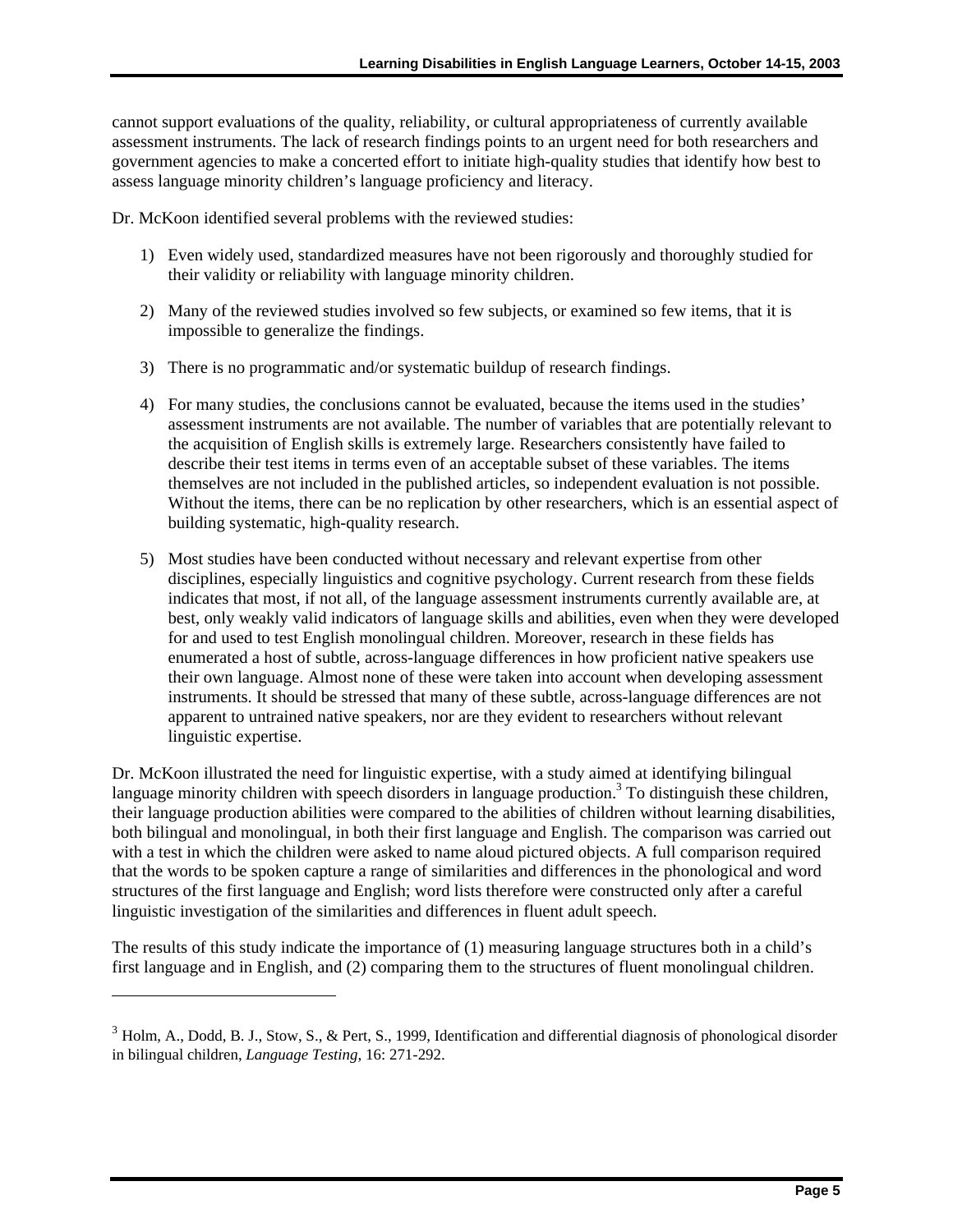For non-learning disabled bilingual children, the distributions of speech errors were quite different in each of their two languages; that is, the order of frequency in the types of errors was different in each language. Moreover, the order of frequent errors in English among typically-developing bilingual children was different from the order for typically-developing monolingual children; in addition, the order was different for bilingual children speaking their first language than for monolingual children speaking their first language. These differences showed that the bilingual children in this study had a different structure of phonology for their first language than they did for English, and that both of these structures were different from the structures of monolingual children. Only in the context of these findings, in which ELL students were compared with normally developing monolingual children, could ELLs be identified as having disabilities.

In essence, this research suggests that accurate information can be obtained about a child's speech production abilities only in the context of expert linguistic knowledge, as well as full empirical knowledge of the relevant phonological systems. The probability with which a possibly disabled child makes an error on a randomly chosen word cannot be taken as a measure of his or her general ability to produce English speech; the word might have a particularly difficult phonology in the child's (bilingual) English phonological system. The probability with which an error on the word is made cannot be compared directly to the probabilities of errors for normal monolingual English children, because the difficulty of phonological productions is ordered differently for typically developing monolinguals than typically developing bilinguals.

Dr. McKoon also suggested that, when considering future research on assessment, it is essential to separate out two types of goals: (1) to make practical decisions, such as determining the best possible learning environment for a child and the best possible educational practice in a particular context; and (2) to understand exactly what an ELL child does and does not know about English.

The reason for separating these two types of goals is pragmatic. Ideally, research should provide a collection of assessment measures that allow a detailed and comprehensive characterization of exactly what an ELL knows, including knowledge of all the facets of English – from oral proficiency through orthographic, phonological, morphological, and lexical knowledge, to sentence and discourse comprehension. Research must also measure a child's knowledge of all these facets along a range of developmental points in time, and across a range of abilities and disabilities. Such measures would enable us to develop efficient instructional techniques, both for groups of children and for individuals. However, it is expensive and time-consuming to develop a large collection of demonstrably valid measures for the many aspects of English, and to make those measures applicable across developmental and ability levels. Such an undertaking would require multiple kinds of expertise, and it would need to be replicated across all the minority languages. This could not conceivably be accomplished in a short-term time frame.

A parallel research agenda is to explore the measures, including already existing measures, which allow us to make accurate, practical decisions about educational practices. It should be explicitly recognized that a given measure may allow for accurate decisions – for example, it may facilitate a decision about the best placement for an individual child – even when that measure inaccurately reflects the child's English abilities. That is, the link may be obscure and indirect between what actually is being measured via a particular assessment instrument and a child's actual English ability; nonetheless, the child's score on that instrument still may allow his or her educators to make appropriate decisions. Whether such instruments can be found is an open question, and it is one that may be tractable with large-scale longitudinal studies that include a variety of both predictor and outcome literacy variables.

#### **C. Discussion**

There were a number of varied questions and comments in response to the presentations. Researchers may be tempted to rely upon the schools' identification and referral process for information about SPED and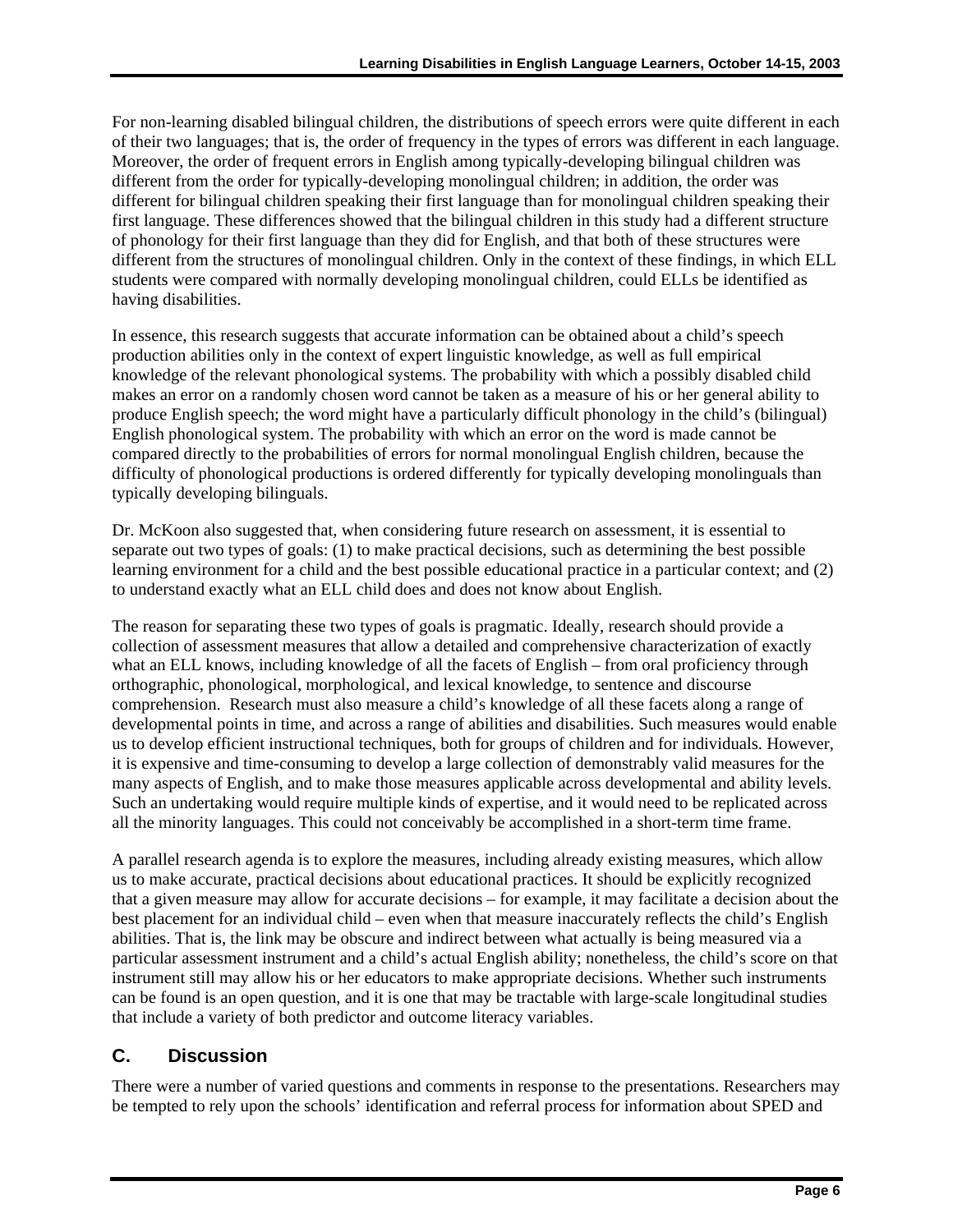<span id="page-13-0"></span>ELL students. However, the Learning Disabled (LD) and ELL definitions and reporting requirements are not consistent across all states. Additionally, the traditional method of comparing a student's Intelligence Quotient (IQ) to academic achievement identifies some, but not all, children in need of special services. Another problem is that schools lack what they need for guidance, such as research evidence, appropriate assessment tools, and adequately trained staff to handle the needs of this population of students.

Several participants were surprised by the recent statistics regarding SPED-LEP students, in terms of both what was and was not reported. Some expressed concerns about the "wait and see" approach, which often delays identification of students in need of ELL and SPED services. There was also concern about the lack of statistics about "former" ELL students, their progress once they have "graduated" from services, and whether many are later reclassified as SPED (meaning that the numbers of SPED-LEP may be initially underestimated). More research is needed regarding the under-representation of ELLs in SPED, as well as the lack of statistics on the number of SPED students who are not native English speakers. It was also pointed out that rural school districts are more likely than urban districts to classify ELL students as SPED.

### **III. Issues in ELL Measurement and Assessment**

memory, speed of retrieval, and/or executive function? The identification of LD is not a simple topic, and debate still rages on the best definition for specific learning disabilities. Identifying LD in ELLs is complicated by the fact that, without culturally and linguistically appropriate assessment tools, it is difficult to determine whether limited language ability in English is interfering with normal learning, or is masking a learning disability. In addition, it is unclear how specific types of learning disabilities (especially language and reading disabilities) will manifest in different languages. In the consideration of this topic, numerous questions were raised: Can ELLs' linguistic precursors to reading (e.g., vocabulary, phonemic awareness, phonological processing in alphabetic languages, etc.) be documented, and if so, are any precursors the same for all languages? If not, can linguistic precursors that are similar within language groups (i.e., alphabetic vs. logographic languages) be described? Can information-processing metrics be used to help determine whether an ELL has an LD? Would it be valuable to include assessments of other indicators of learning, such as working

Panelists were asked to consider these issues by drawing upon their own work and that of others, to address the following questions:

- Based upon the state of the science and currently available assessments (including those that are recently developed or still under development), what are the major issues in reading/language assessment for ELL students?
- What are the major issues regarding the development of new assessments for this group?
- What are the next steps in identifying ELL students with learning disabilities?

#### **A. The Complexities of Comprehension: Assessing Comprehension in Second Language Readers**

#### *Diane August, Ph.D., Center for Applied Linguistics*

Dr. Diane August shared her research (conducted in collaboration with Dr. David Francis at the University of Houston) on assessing comprehension in second language readers. In order to assess comprehension in Spanish-speaking ELLs, it was necessary to first develop an assessment of reading comprehension (the Diagnostic Assessment of Reading Comprehension (DARC)). The goal of this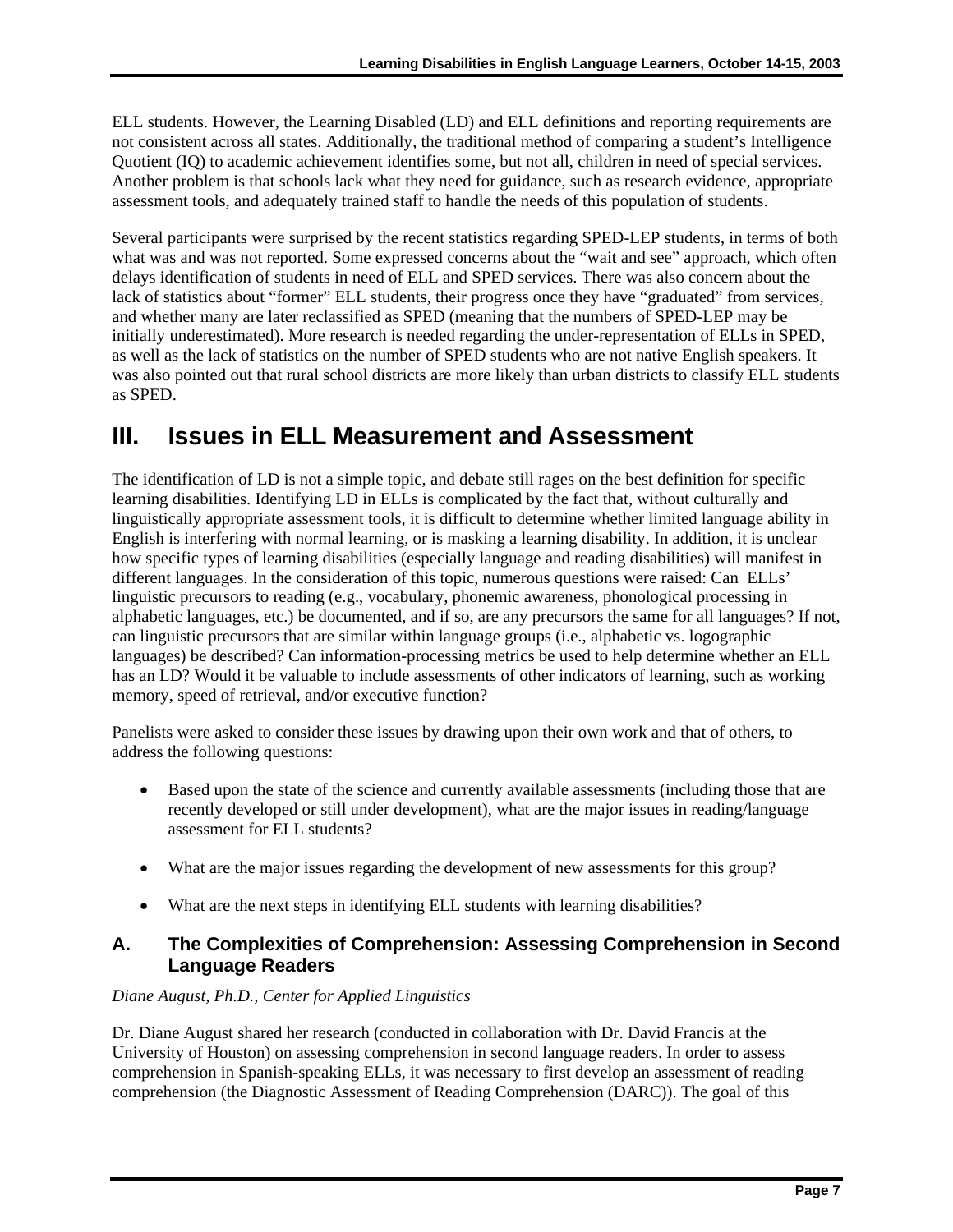instrument was to disentangle decoding skills, language-proficiency skills, and vocabulary skills from other key skills that underlie comprehension, such as working memory and the ability to draw inferences across propositions. This effort was motivated largely by three observations: (1) existing comprehension assessments identify poor readers, but do not isolate the determinants of poor performance; (2) current reading comprehension assessments require good decoding skills and high levels of English proficiency, including a strong vocabulary, which many ELL students lack; and (3) ELL students may have strong inferencing skills and good working memory (key components of comprehension), but their limited English proficiency masks these competencies when reading in English.

Drs. August and Francis developed the DARC for use with elementary school students; the measure is based upon a measure developed by Drs. Brenda Hannon and Meredyth Daneman (University of Toronto at Mississauga) for university students. The DARC uses easily-read texts imbued with complex relationships, in order to measure (1) the background knowledge needed to understand the text, (2) a student's ability to recall information read in text, (3) his or her ability to make inferences based solely upon information provided in the text, and (4) the student's ability to integrate information from the text with his or her existing knowledge.

Dr. August administered the DARC to 30 fifth grade students who scored lowest on the Woodcock Language Proficiency Battery - Revised (WLPB-R) out of a group of 180 Spanish-speaking ELL students who had been followed longitudinally since second grade.<sup>[4](#page-14-0)</sup> The students were all Spanish-speaking students, had been initially instructed in Spanish through second or third grade, and then had been transferred to English instruction. They were assessed on the DARC in fifth grade. Dr. August's assumption was that some ELL students who had scored poorly on the WLPB-R Passage Comprehension subtest would score better on the DARC.

Results indicated that some of the ELLs who had performed poorly on the standardized test did well on the DARC; they could recall all the newly presented information and make all the required inferences. Others who could remember the newly presented information still had difficulties drawing inferences across propositions, and some students could neither remember the newly presented information nor make inferences across propositions. These findings confirmed the value of a component-oriented assessment battery in explaining performance upon standardized assessments of reading comprehension. It also highlights the value of a comprehension assessment that is easily decoded and for which extensive vocabulary knowledge and background information is unnecessary. The next step is to use the DARC to test native Spanish speakers outside of the United States, as well as native English speakers within the United States, to provide samples against which ELL students can be compared.

#### **B. Identification of Learning Disabilities in Spanish-Speaking English Language Learners**

#### *David J. Francis, Ph.D., University of Houston*

-

 students in general. What children know in their native language is distinct from what they know in their Dr. David Francis discussed identifying learning disabilities in Spanish-speaking English language learners, and then commented more broadly upon the numerous challenges associated with assessing ELL second language (L2), although there may be some overlap. Since there are "holes" in the current language and concept maps, ELL children must be assessed in both languages. Assessing a child in one of the two (or more) languages gives an incomplete picture of his or her knowledge, skills, abilities, and

<span id="page-14-0"></span><sup>&</sup>lt;sup>4</sup> The WLPB-R provides an overall measure of language proficiency and expanded measures of oral language, reading, and written language in both English and Spanish.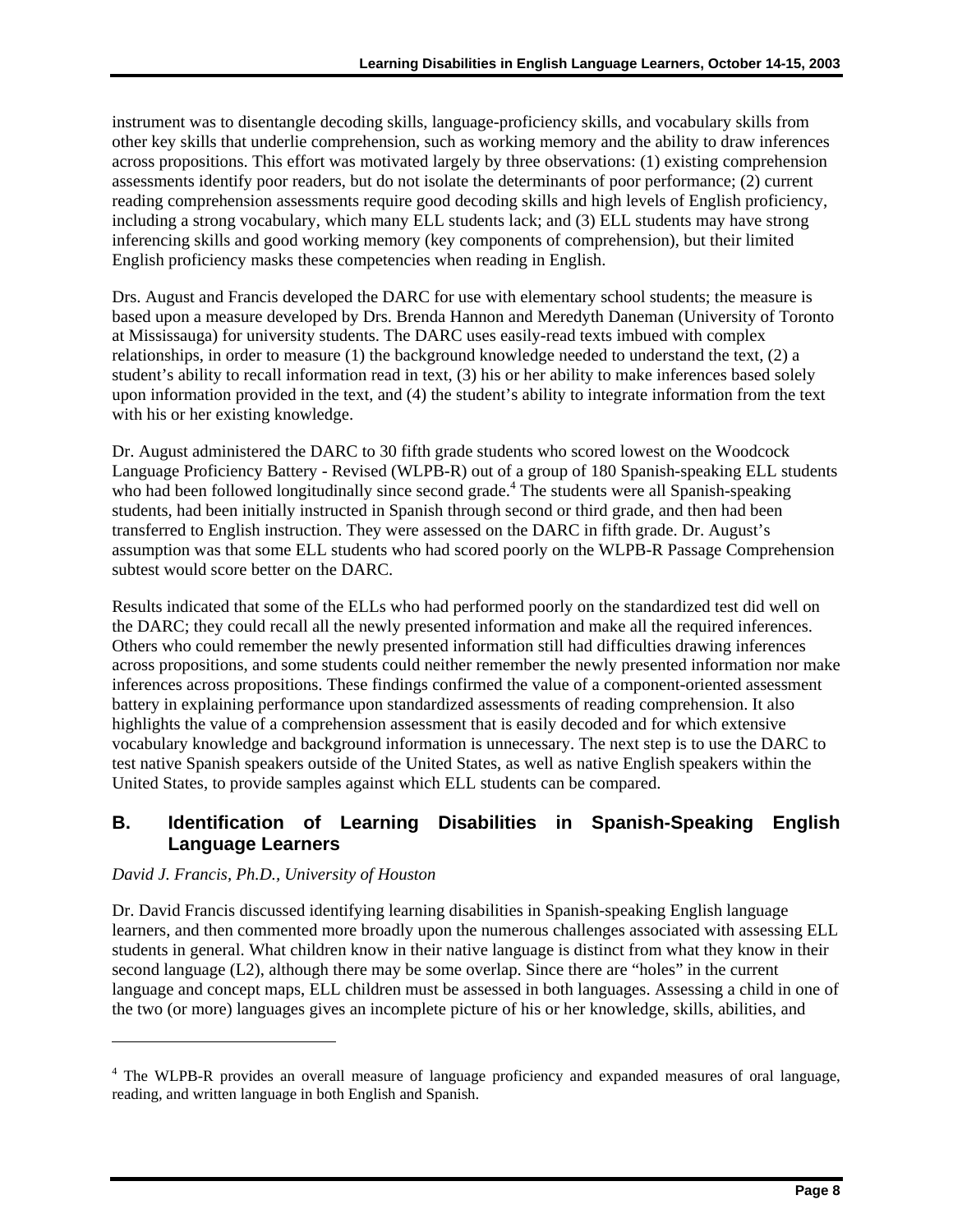instructional needs. Assessment in the second language (L2) can be hindered by the student's failure to fully understand the instructions, despite his or her competence to perform the task in L2. Ideally, instructions should be given in the child's first language (L1).

While testing in both languages is the ideal, it is difficult to find comparable assessments in L1 and in English (as L2). Assessment instruments must assess the same domain of knowledge or skill, and must do so at comparable levels and with comparable precision. Unfortunately, developing high-quality L1 assessments is technically and financially demanding. Even if instruments exist in L1 that are comparable to L2 (English) instruments, finding competent individuals to conduct the assessment is often daunting. Many urban school districts today report over 100 spoken languages among their students. Variations in dialect also can complicate the process of building comparable tests and finding suitable examiners.

As difficult as it is to assess literacy in ELL students, identifying learning disabilities among ELL students is even more difficult. There is very little theoretical and empirical research on the development of academic competencies in ELL students. While support is available for the common models of literacy acquisition across alphabetic languages (e.g., phonological awareness), it is unclear to what degree skills are transferred from L1 to L2. The conditions that affect this transfer are also unclear, as are the effects of instruction and context upon the strength of relationships in the model. There are several domains for which comparable L1 and L2 assessments are being developed, including letter names and sounds; phonemic awareness; rapid naming of letters; timed and untimed word reading; fluency/word reading efficiency (disconnected and connected text); and reading comprehension. However, there are very few effective assessments for children whose first language is not alphabet-based, because it is so difficult to compare non-alphabetic languages to English. Clarifying the relationships between L1 and L2, particularly when L1 is a non-alphabetic language, requires the test developers to conduct explicit crosslinguistic research in order to develop comparable assessments across the languages.

Dr. Francis concluded with the observation that identifying learning disabilities in ELL students requires an understanding of the linkages among theoretical variables of interest, as well as the moderating effects of instruction and context upon these linkages. Additionally, it is imperative to develop comparable assessments in multiple languages. Finally, developers of assessment tools must understand the operational characteristics of the key measures used in identifying ELL-LD.

#### **C. Non-Linguistic Processing Tasks, LD, and Linguistically Diverse Learners**

#### *Kathryn Kohnert, Ph.D., University of Minnesota*

Dr. Kohnert began by explaining that LD can have many different definitions, depending upon the audience. While many people consider a child with a learning disability to be someone with a normal IQ and perhaps a language or literacy deficit, studies indicate that some children with learning difficulties show the presence of subtle weaknesses in areas of functioning that require little or no language ability. A critical, empirical question is whether the research about non-linguistic deficits among monolingual LD children can help to identify (or rule out) LD among linguistically diverse children. Dr. Kohnert and her colleagues have studied school-aged children, including monolingual English speakers with intact language skills, monolingual English speakers with primary language learning delays, and bilingual Spanish-English speakers with intact language skills. They have used a number of non-linguistic information processing tasks with these children, and have observed that some of these tasks that tap basic, non-linguistic information processing skills are both sensitive and specific to LD in linguistically diverse learners, at least at the group level. Such tasks therefore hold promise as one component in a nonbiased assessment battery.

Dr. Kohnert noted a number of broad empirical questions that need to be addressed in future research. For example, can current findings be extended to additional tasks, language and cultural groups, and ages?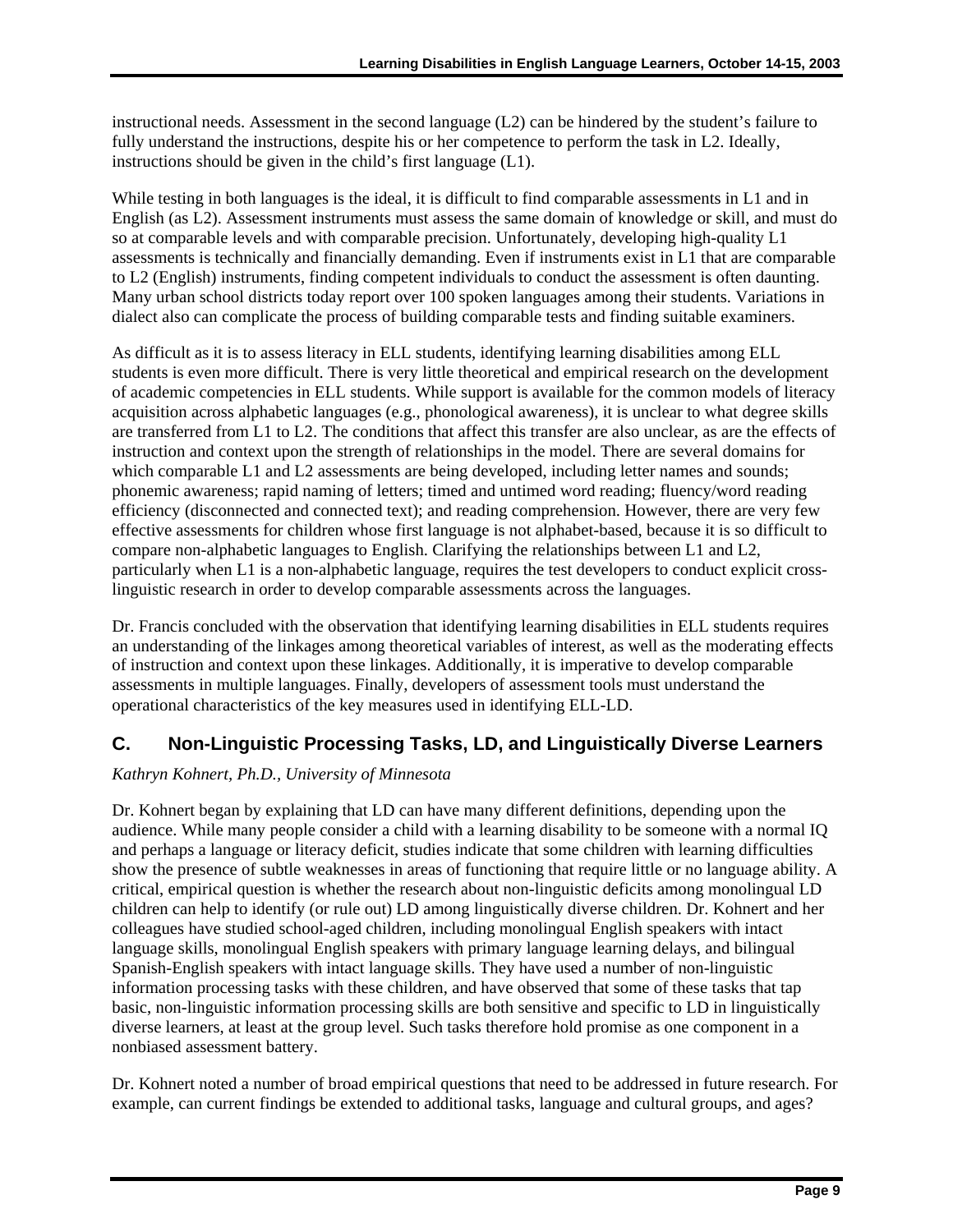How does performance at the group level predict individual performance? Can the technology used in the experimental setting for clinical purposes be exploited?

#### **D. Invited Responses**

#### *Fred Genesee, Ph.D., McGill University, Montreal, Canada*

Dr. Genesee agreed that the lack of clarity in such terms as ELL and LD, as well as the paucity of research in normal and impaired language development in monolinguals and multilinguals, pose significant challenges – in particular, regarding the role of language in learning disabilities. It is necessary to differentiate between children who grow up bilingual (e.g., they are exposed to two languages within the first year of life) and those who become English language learners after the age of normal first language development. There are both theoretical and empirical reasons to believe that these two groups develop differently. Normally developing children who are learning a second language often exhibit some of the same difficulties as children struggling with a language disability; thus, it is imperative to have as much normative data as possible to distinguish between normal second language development and second language development under conditions of disability. Truly bilingual children often show the same type and extent of learning impairments as monolingual children who also have language-learning difficulties, and the characteristics of these impairments can be distinct from how ELL students display impairments. More research is needed on preschool- and early elementary school-age children and their development as ELLs. The efficacy of current SPED services for monolingual and multilingual students must be determined. Second-language learning components must also be disentangled from general learning components in research. Lastly, multiple comparisons must be made across diverse groups of children, such as simultaneous vs. second language learners and children with typical and those with impaired capacities for language learning.

#### *Robin Morris, Ph.D., Georgia State University*

Dr. Morris reiterated the need to develop standard definitions in the research related to learning disabilities and English language learning, and to capture the heterogeneity of the group. He also questioned whether the way LDs are identified in reading also will apply to learning disabilities in mathematics, and cautioned that even proficient readers may lack oral or written fluency. He remarked upon the difficulties inherent in assessing students whose native spoken language has no written counterpart. Another key issue is the assessment of instructional programs. Researchers should explore the academic and linguistic progress of ELL students after they "graduate" from a school's ELL services. What types of interventions are children receiving, and how do these children fare when mainstreamed into the regular classroom or when support services (whether bilingual education, L1 support, or English as a Second Language [ESL] services) are discontinued? Another research area is the assessment of bi- or multilingual children and the impact of their previous schooling or lack of formal education. Even children with the same native language background may represent very different learning and cultural characteristics, such as Spanish speakers of Puerto Rican, Mexican, or Spanish origin. Dr. Morris concluded that he is hopeful about new assessment models that allow information to be gathered through non-linguistic means, as well as those that capture the dynamic nature of children's language learning and may be generalizable.

#### **E. Discussion**

While there are not universal benchmarks, some general guidelines exist which use objective criteria for comparing assessment tasks across languages, including measuring the same domain of knowledge and skill by conducting construct validity studies and by having experts review assessments. To compare precision and accuracy, a number of empirical methods may be used, including internal consistency, test/re-test reliability, degree of correlation with other measures, and item-response methods.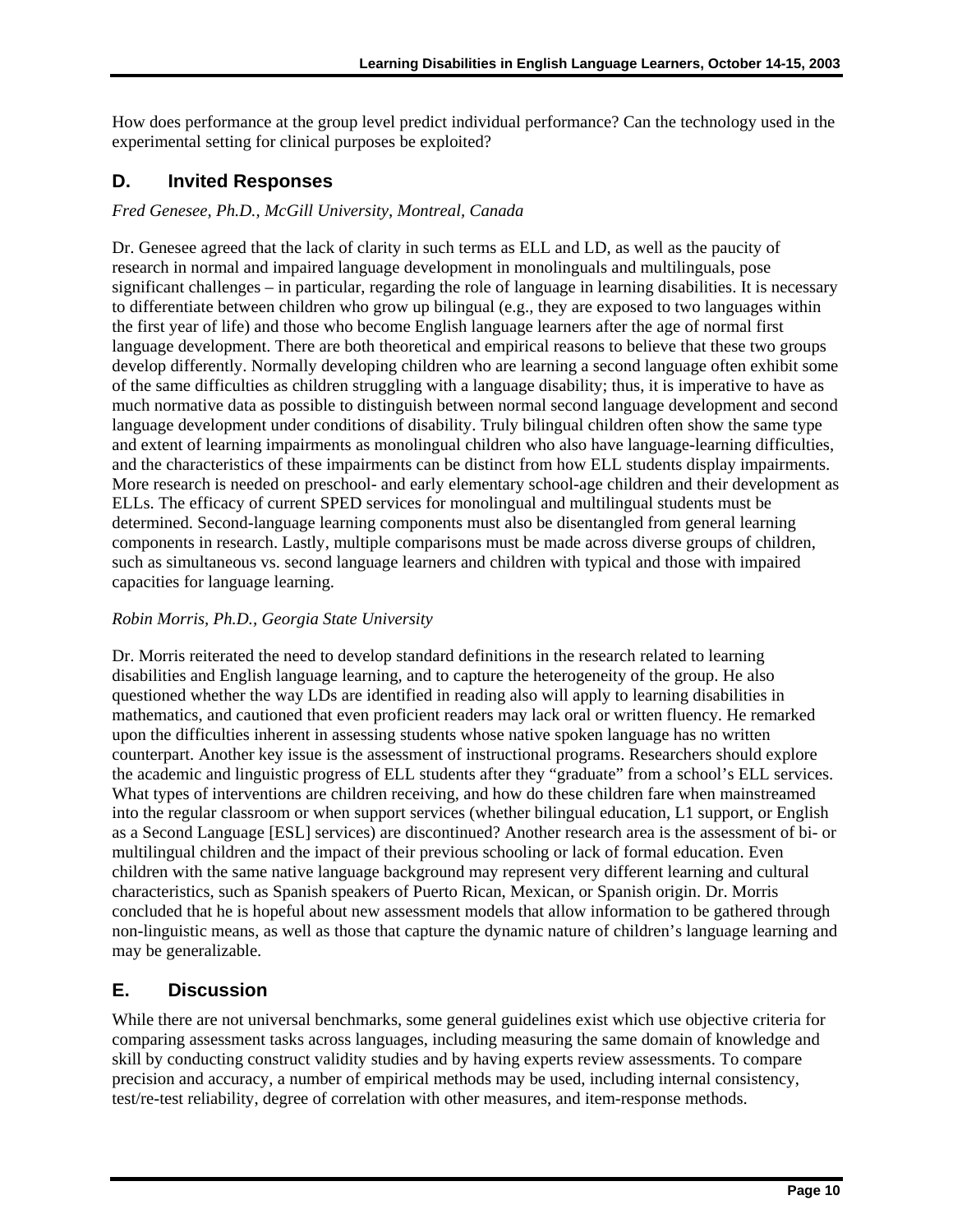<span id="page-17-0"></span>There was some discussion of non-linguistic measures. Dr. Kohnert reported that a number of published studies have clearly identified subtle weaknesses in basic non-linguistic information processing skills in monolingual English-speaking children with language impairment (LI) or LD. Studies presented here by Dr. Kohnert extended this literature to the intersection of LI/LD and linguistically diverse learners. The first of these NIH-funded studies are currently in press, with the preparation of other manuscripts underway.<sup>[5](#page-17-1)</sup> Dr. Morris expressed concern that non-verbal assessment tasks be culturally relevant (i.e., a student who has never played with blocks before would find building figures with blocks a foreign task). However, Dr. Iglesias noted that the results from the Kohnert et al., studies actually spoke against this type of cultural bias, as the typically developing bilingual and monolingual children performed equivalently on the tasks that were not language based, and both groups outperformed the English-only speaking children with LI/LD. Dr. Morris further noted that it is important to account for children with no prior school experience and/or children who have experienced trauma (witnessing war, murder of parents, etc.), and to determine the role these experiences play in any language learning delays the child exhibits. Dr. Margarita Ramos shared that, for the Comprehensive Test of Nonverbal Intelligence (C-TONI) assessment instrument, normative data were collected from Spanish speakers in Mexico; the data were almost identical scores norms for the U.S.

Symposium attendees also expressed concern about the lack of clarity in definitions used in research, and the need for strong theoretical models that facilitate the understanding of language and literacy. Depending upon the metric and definition, the same child may be categorized as a "late talker" at age two, speech/language impaired at age four, language LD at eight, reading disabled at ten, and "slow" by high school age. It is a difficult and "messy" process to analyze the cause of a child's learning problems, because many factors converge, including his or her non-linguistic abilities. Unlike with students who are bilingual from birth, there is so much variation among ELLs that teachers need to have appropriate skills and tools, in order to recognize patterns of language development in children. Teachers and other adults who are involved with these children need to develop the skills to appropriately refer SPED or LEP students.

There is a significant difference between learning a second language and learning **in** a second language. Dr. Genesee noted that, in the last 20 years, only approximately 50 methodologically sound studies have been conducted on this topic, and inconsistencies in vocabulary and definitions make it difficult to offer valid comparisons across studies. It is also crucial to develop comparable tests across languages.

### **IV. Cultural Aspects of Assessment**

#### **A. How Culture Can Affect Assessment**

#### *Lilly Li-Rong Cheng, Ph.D., San Diego State University*

-

Dr. Cheng pointed out that children of immigrants will account for 88 percent of the growth in the under-18 population in the U.S. between 2000 and 2050. She outlined many important aspects of culture, and its impact upon interactions with ELL students and their families. Culture permeates behavior; it dictates customary tasks and activities and can be considered a human form of adaptation to the environment. People in different societies who are confronted with similar challenges may have different palettes of culturally-acceptable solutions to the problems they face. These diverse approaches are influenced by

<span id="page-17-1"></span><sup>5</sup> Kohnert, K. & Windsor, J, in press, *Journal of Speech, Language, and Hearing Research (JSLHR)*; Windsor, J. & Kohnert, K, in press, *JSLHR*.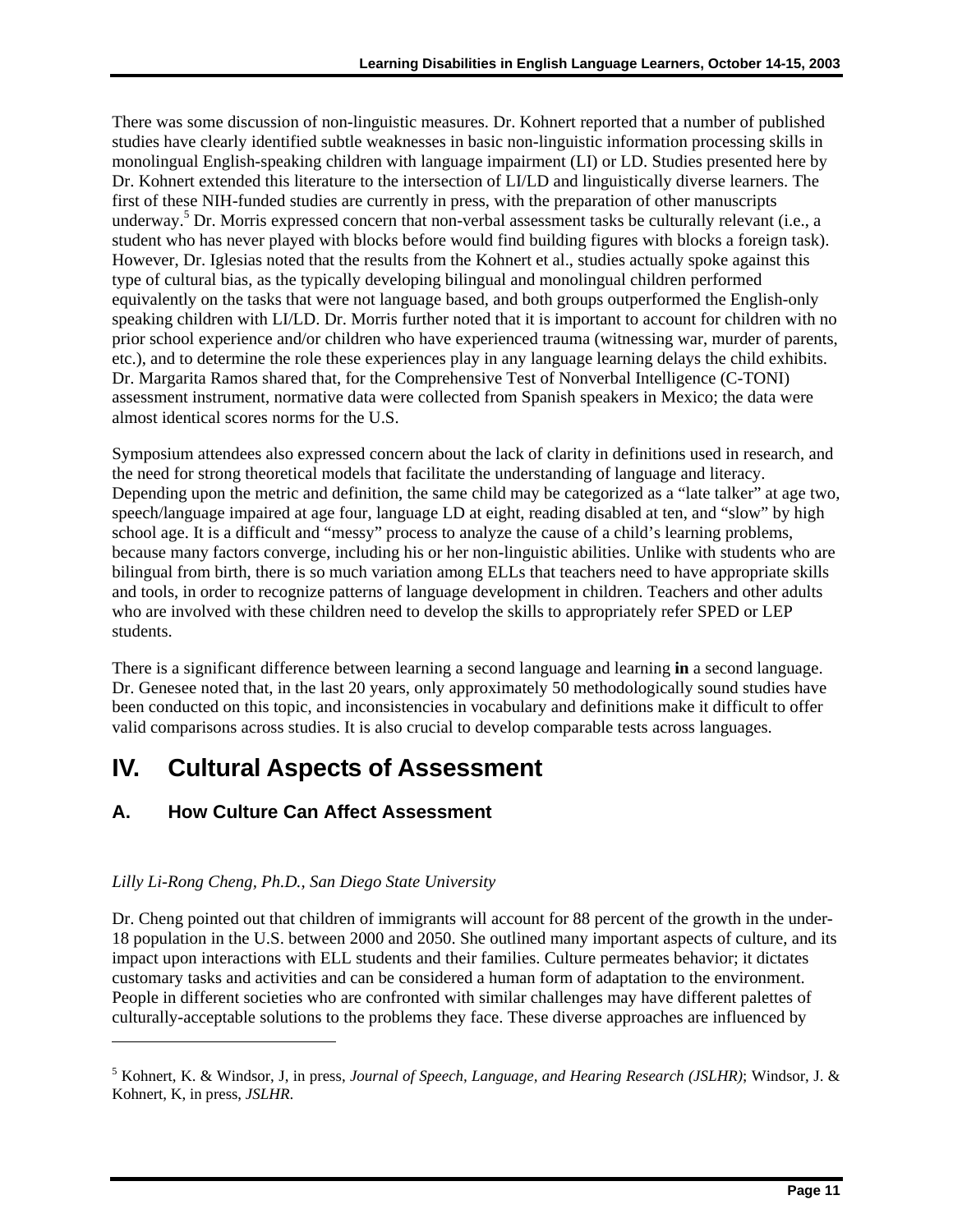culturally-transmitted patterns, which vary with the individual's age, gender, race, religion, geographic region, disability, socio-economic status, language, education, learning style, prior experience, motivation, intelligence, knowledge, and other factors.

Members of a society share the symbols that are emblematic of their culture, which may have a profound impact on their behavior. The meaning and importance of one society's symbols may not be obvious to members of other groups. Another factor to consider is that culture is dynamic, constantly being invented or improved, and often borrowing from other societies. Languages, too, are dynamic, and many people come from multicultural, multilingual backgrounds in which different dialects or languages are spoken. Today there are many "Englishes" spoken among the world's six billion people, two billion of whom speak at least Pidgin English ― more than double the number two decades ago. It is important to remember that norms from specific language groups cannot be used with students who are bi- or multilingual or use mixed vernaculars. A variety of linguistic features, such as languages that are noninflectional, tonal, or logographic, can be found in multilingual/multicultural populations. It is also important to understand nonverbal communication factors, such as the use of movement, gesture, personal "space" and modes of greeting in different languages.

In the classroom, culture affects how learning is organized, how school rules and curricula are developed, and how teaching methods and evaluation procedures are implemented. An understanding of cultural differences can help schools prepare students for effective citizenship in a multicultural world. To succeed with diverse populations of students, professionals must develop cultural competence. This may be defined as a set of congruent behaviors, attitudes, and policies that come together in a system, agency, or group of professionals, enabling them to work effectively in cross-cultural situations. Cultivating cognitive competence requires not only the acquisition of knowledge, but also the development of intellectual skills, such as observing, classifying, measuring, communicating, predicting, inferring, experimenting, formulating hypotheses, and/or interpreting data.

Dr. Cheng outlined areas where inefficiency, delay, or difficulties may indicate language disorders: vocabulary, linguistic structure, speech intelligibility and fluency, oral motor skills, and communication difficulties at home. She described her **"R.I.O.T**.**"** procedure for assessing ELL students: **Review** all pertinent documents and background information. **Interview** teachers, peers, family members, and other informants. **Observe** the student in multiple contexts with a variety of people. **Test** the student using informal assessment, language samples in both languages, formal assessment battery, and adapted testing procedures as needed.

Dr. Cheng concluded with a number of critical questions: What languages should be used in assessment and/or in intervention? How can parents be involved in addressing the child's needs, and how should parents be informed about a need for special education for their child? She emphasized the importance of taking into account student behavior, temperament, and other personality characteristics in any assessment. Finally, since impairments can overlap considerably, it is imperative to describe a child's problems, not just label them.

#### *William G. Demmert, Jr., Ed.D., Western Washington University*

Dr. Demmert quoted from Jerome Bruner to underscore the idea that culture defines the individual: "You cannot understand mental activity unless you take into account the cultural setting and its resources, the very things that give mind its shape and scope. Learning, remembering, talking, imagining: all of them are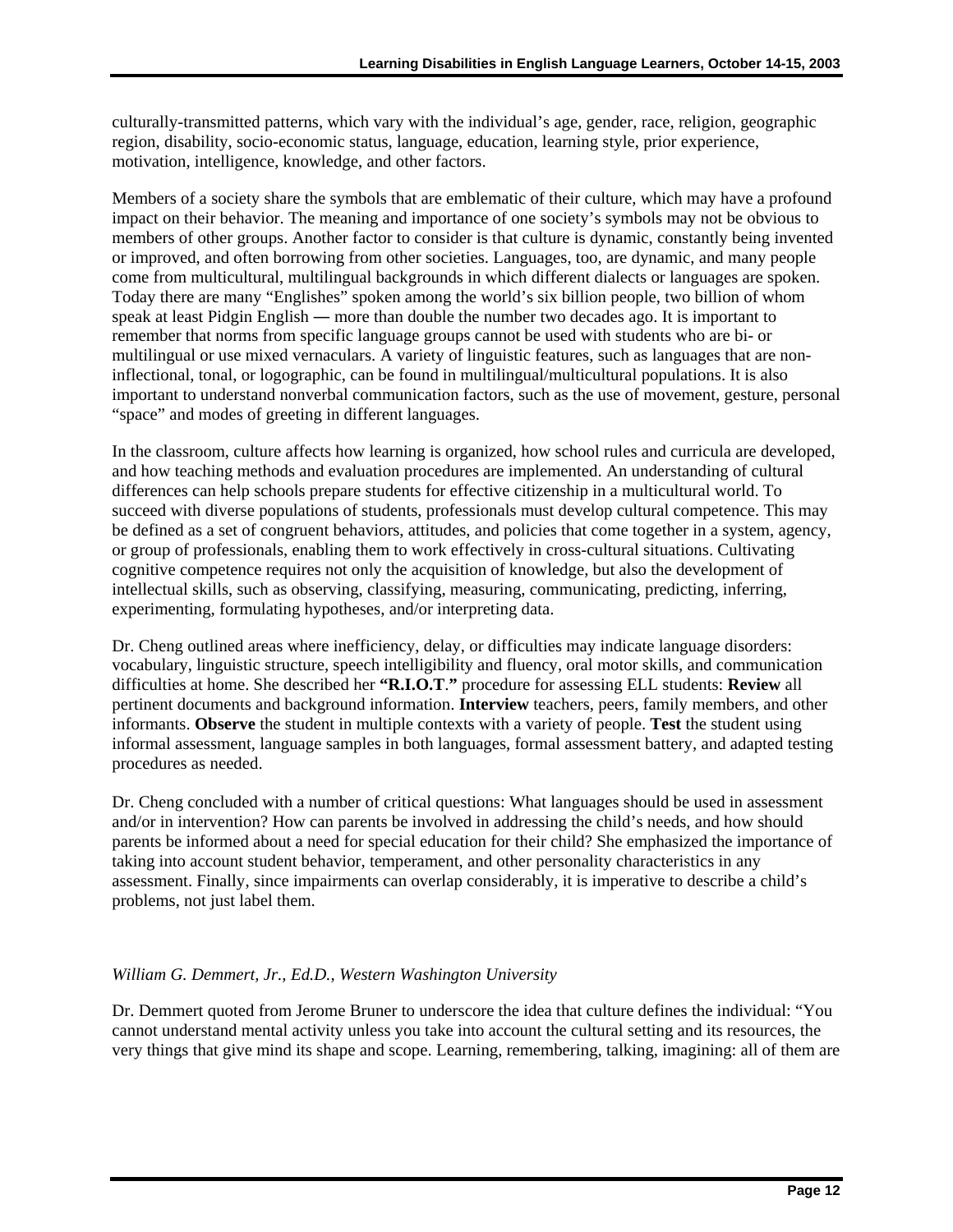made possible by participating in a culture."<sup>[6](#page-19-0)</sup> Issues of culture, language, cognition, community, and socialization appear central to learning and to appropriate assessment, and therefore must be adjusted for in the context of learning, social development, identification of learning problems, and theories of education.

He then gave symposium participants a brief communication test involving Native Tlingit petroglyphs and pictographs. No one in the audience could decipher the symbols, but Dr. Demmert could ― having grown up in Alaska, with Tlingit oral histories and art forms passed down by his relatives. He assured the audience that they were not cognitively impaired just because they could not read the symbols; they simply lacked the opportunities he had had to develop the skills needed to decipher the images. In a similar way, Native Americans at a 2002 workshop expressed concerns about the lack of culturallyresponsive educational evaluations. These concerns centered around context; demographics (statistical information about the lives and academic performance of Native students); whether the Indian's view of the world was holistic or analytic; the influences of oral traditions; levels of respect between teacher and student; the ever-present influences and effects of abuse, genocide, and policies of oppression on student image and identity; and the value of starting with local knowledge when educating and assessing these students. Dr. Demmert highlighted several important actions that will be important to assessment and service delivery for Native American students. True partnerships must be developed with indigenous people when conducting research, and overcome a history of exclusion regarding control of research and assessment. It is crucial to guarantee that assessment or research activity does no harm to members of the community in question. To do this, the influences of culture and environment on attitudes, perspectives, and cognitive development must first be examined in order to understand the community under study.

In conclusion, Dr. Demmert urged participants to consider seven principles when reviewing cultural factors in assessment:

- 1) Genetics, experiences, and culture significantly influence a person's cognitive development and understanding of the world in which he or she lives.
- 2) Cultural attributes are not static and evolve across generations.
- 3) Each individual has a different set of intelligences, which may be pre-determined or learned, upon which one can build.
- 4) The context in which information is presented, or in which learning takes place, may enhance or impede a person's understanding.
- 5) One is not able to understand mental activity unless the cultural settings and resources are taken into account.
- 6) There is much to learn in order to understand all of the nuances of testing and assessing groups outside one's own spheres of experience.
- 7) The U.S. has an ethical responsibility to develop a true collaboration with indigenous people when conducting research or assessments of Native American students.

#### **B. Discussion**

-

Dr. Cheng reminded participants to "think outside the cultural box" when formulating our research agenda. It is important to capitalize upon children's cultural strengths in order to create an optimal language learning environment.

<span id="page-19-0"></span><sup>6</sup> Bruner, J. 1966. *The Culture of Education*. Cambridge, MA & London, England: Harvard University Press, pages x-xi.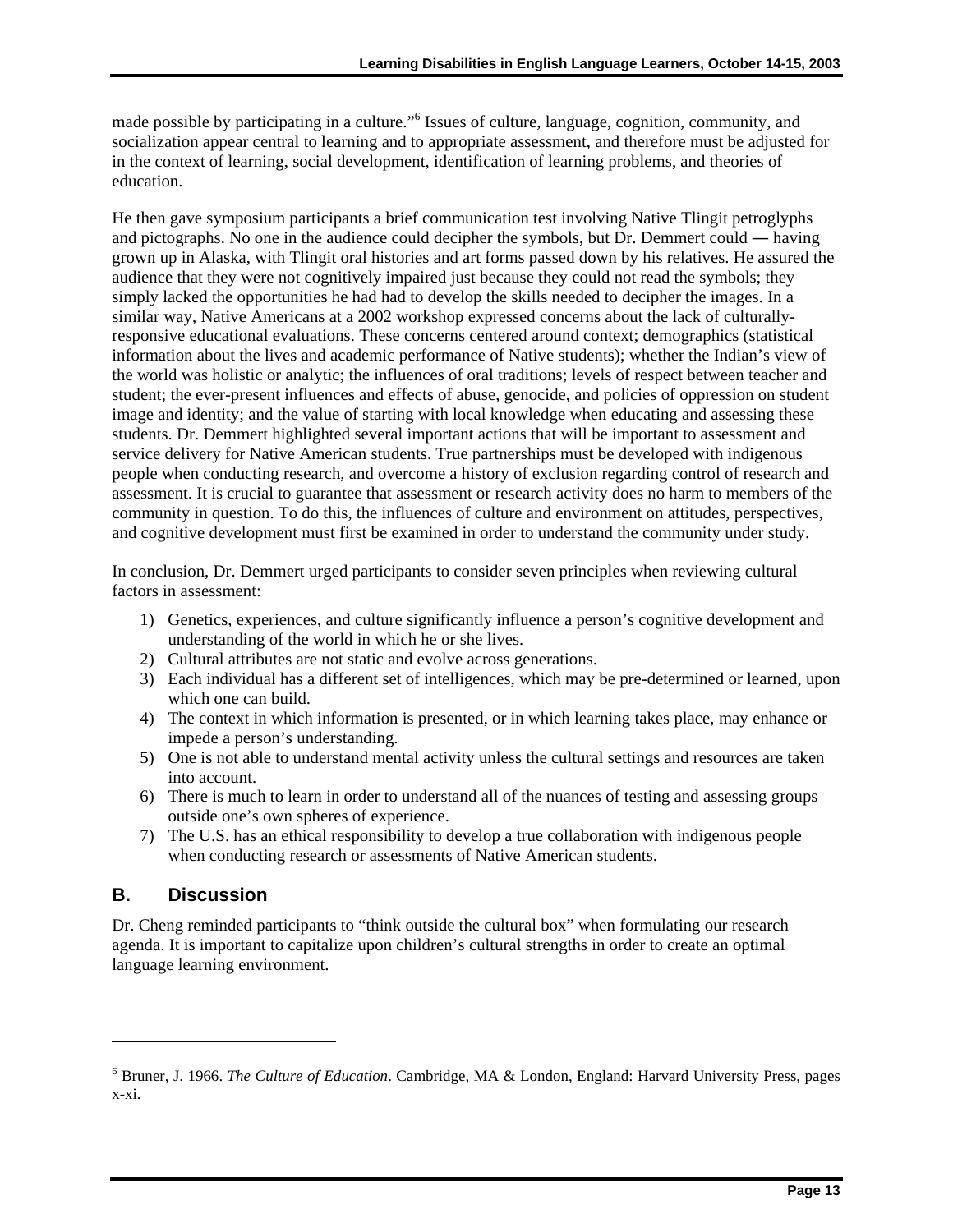<span id="page-20-0"></span>There was much discussion about how to preserve Native American languages and what kind of research exists in this area. Dr. Demmert and others expressed concern that Native American students are suffering from low self-esteem and the loss of their heritage languages, because of a lack of research about Native American languages and/or a lack of funding for bilingual programs. It was pointed out that entire communities experience the effects of this language loss, not just the individual students. One participant cited research studies in Minnesota indicating that children on and near the Indian reservation tested similarly to ELL students, even though they spoke English as a first language. Clearly, the "English only" policies were not beneficial to academic performance in this case; although federal legislation does not prohibit bilingual education, some statewide legislation requires "English only" instruction.

### **V. Assessment/Measurement Instruments to Detect/Predict Problems**

It is clear that better measures for screening ELL students for LD at various levels (i.e., screening instruments, more complete assessments) must be developed. These might include at least the following:

- Valid parent questionnaires that provide reliable information about the student's daily communication skills; such measures could help differentiate between typical versus impaired language in the child's first language;
- Direct measures of various aspects of language and literacy both in English and in the ELL's native language.
- Valid checklists for classroom teachers to use in screening for learning difficulties in ELL students;
- Predictive screening tools that would enable teachers and other educators to identify students at risk and/or to monitor L2 learning in ELL students, to allow for earlier intervention; and
- Measures of response to instruction/intervention that might be used as indicators of the presence of learning difficulties in ELL.

Panelists were asked to consider these issues by drawing upon their own work and that of others, in order to address the following questions:

- What issues must be considered in using/developing measures to identify ELL students with learning difficulties?
- What is being/can be done now to identify those students?
- What are the immediate steps that can be taken?
- What are the long-range needs?

#### **A. Assessment of Bilingual Learners**

#### *Aquiles Iglesias, Ph.D., Temple University*

Dr. Aquiles Iglesias emphasized the great diversity within the population of bilingual Spanish-English speakers in this country. He defined five distinct sub-groups within this bilingual population:

- Monolingual Spanish speakers;
- Spanish first, English second learners;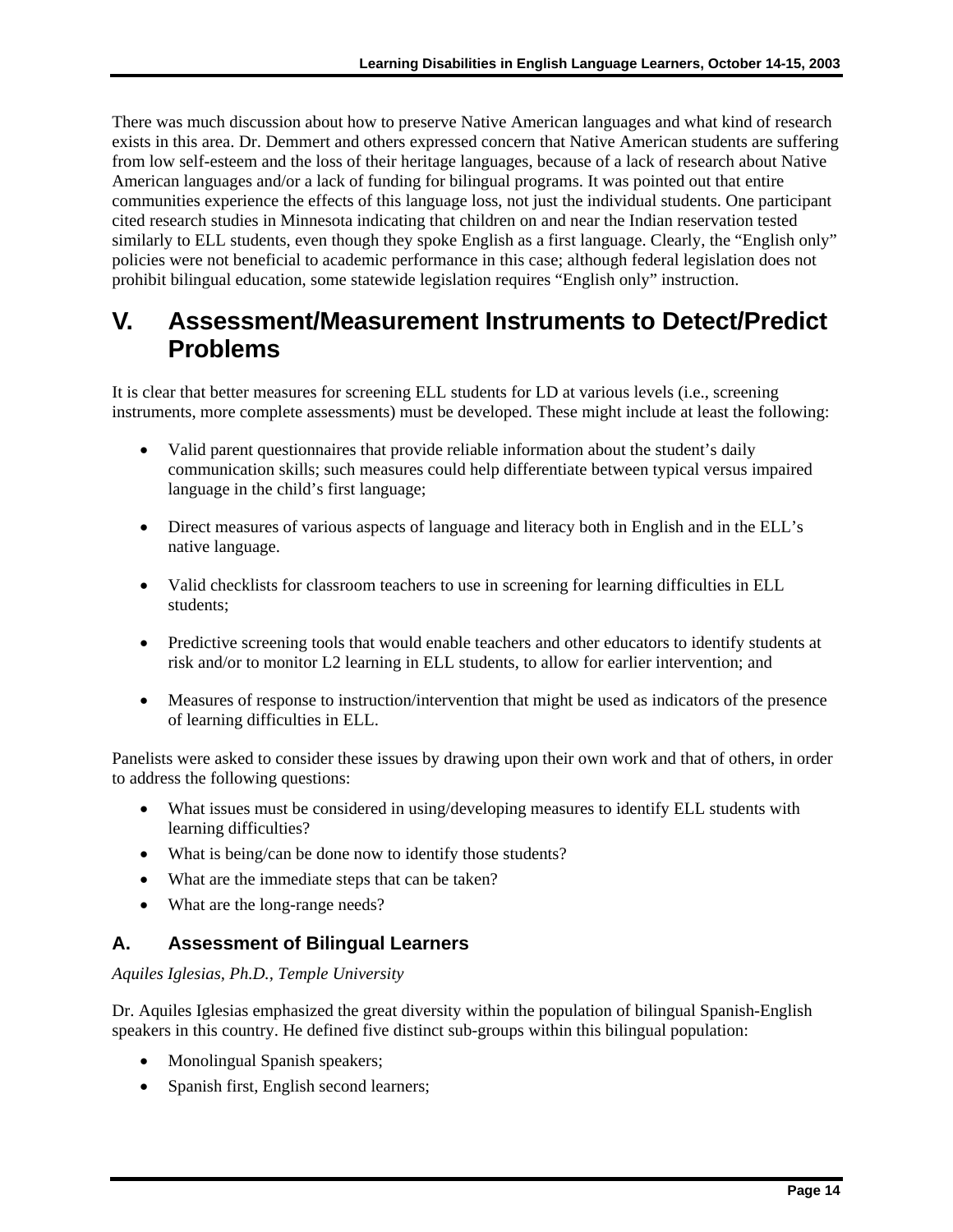- English first, Spanish second learners;
- Spanish-English simultaneous learners; and
- English-only speakers from Spanish language cultures who, he argued, still are not identical in development to monolingual, native English speakers from English speaking cultures.

As Dr. Iglesias noted, bilingual language learning is not always in one direction, as in the case where a child is born in the United States and learns English, moves away for years to another country and learns a different language, then returns to the United States and must learn English again. He also pointed out that language learning is not uni-dimensional. Language loss or attrition in the first language may occur over time, as bilingual learners become more skilled in the second language. Even when learning both languages simultaneously, children do not evenly acquire both languages for the rest of their lives. Therefore, it is important to assess students in terms of typical language and learning trajectories for students similar to them; evidence is lacking on the applicability or usefulness of the language and learning trajectories of monolingual English speaking students to ELL students in the U.S.

To identify bilingual children who are at greatest risk for learning disabilities, Dr. Iglesias tested bilingual children in both English and Spanish and looked at those who fell at least one standard deviation below the mean in both languages. He tested these children with the Bilingual Spanish/English Assessment (BESA) instrument, a static assessment measure that is culturally and linguistically sensitive and geared to identifying language-impaired children. The assessment includes parent and teacher questionnaires, as well as language samples and sections which test phonology, morphology, semantics, and pragmatics. After the struggling students were identified, training interventions were initiated to improve the children's skills. After intervention, dynamic assessments identified children whose skills were not improved with traditional techniques, possibly due to learning disabilities.

#### **B. Assessment of Reading Problems: Two Lessons and a Fortuitous Potential Opportunity**

#### *Richard Wagner, Ph.D., Florida State University*

l

In his remarks, Dr. Richard Wagner highlighted the need to identify and intervene early in children's reading problems. Studies of elementary school students indicate the importance of mastering decoding skills before second grade. In addition to phonological awareness, many other factors also may play a role in reading performance: attention, phonological memory, lexical knowledge (vocabulary and spelling strategy), cognitive strategy for doing a task, ability to generate speech/motor output, and willingness to respond when asked.

While it is important to assess preschool-age children's phonological sensitivity, traditional assessment tasks are cognitively complex and are affected by vocabulary knowledge. The solution is to use simple memory tasks that are believed to measure the same underlying phonological ability. Dr. Wagner shared results of several studies of young children, showing the correlation between phonological sensitivity/awareness and phonological memory. He discovered that using an assessment involving nonword repetition has many benefits when testing pre-school children. First, the task is simple, can be used with children as young as two years old, is easily adaptable for ELL students, and can predict vocabulary learning in both first and second languages.<sup>[7](#page-21-0)</sup> Lastly, this technique identifies children with language

<span id="page-21-0"></span><sup>&</sup>lt;sup>7</sup> Gathercole, S.E., Service, E., Hitch, G.J., Adams, A. & Martin, A.J., 1999, Phonological short-term memory and vocabulary development: further evidence on the nature of the relationship, *Applied Cognitive Psychology,* 13: 65- 77.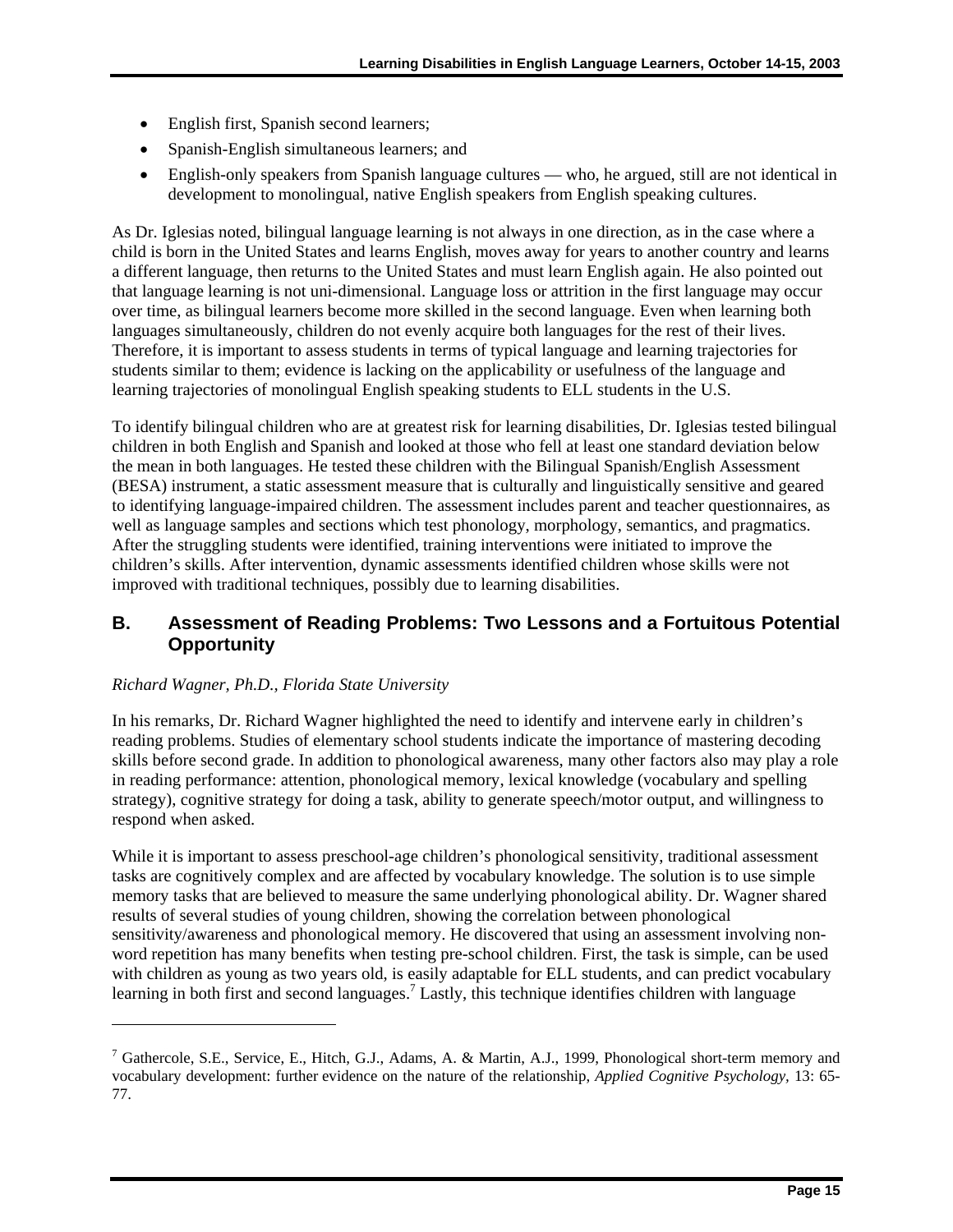impairmentsmore effectively than do some traditional language measures.<sup>8</sup> Dr. Wagner presented the specific criteria for creating optimal "non-words," with respect to the linguistic characteristics of English. He explained that these criteria can be adapted for other languages. The specific criteria make test items less "word-like," improve scoring reliability, and help to make the task manageable, even for young participants.

#### **C. Assessing ELL Students**

 $\overline{a}$ 

#### *Linda Siegel, Ph.D., University of British Columbia, Canada*

Dr. Linda Siegel presented her findings from a five-year, longitudinal study designed to determine which screening tools can be used to assess English as a Second Language (ESL) students, and whether teachers can be trained to administer this screening. The study involved all 30 schools in a district with approximately 950 students from varied socio-economic backgrounds, approximately 20 percent of whom were ESL students. All students were assessed in reading ability annually from kindergarten through fourth grade. The researchers measured students' responses to instruction/intervention, thereby identifying learning disabilities (LD) among ESL students. Another research goal was to determine how students' language of origin might influence outcomes. The students in this sample spoke a total of 38 different languages.

The teachers in the study were trained to administer a battery of tests examining literacy, phonological awareness, and language skills among kindergarten students. Literacy measures included letter identification (names of letters), word identification (Wide Range Achievement Test of Reading and Spelling [WRAT], Woodcock-Johnson), and simple spelling (dictation). For phonological awareness, five measures were used: rhyme, syllable, and phoneme identification and initial and final phoneme deletion. The final area of assessment (language skills) included oral cloze exercises, as well as memory exercises involving sentence repetition (Stanford-Binet). It is important to note that teachers must receive proper support (e.g., substitute teachers on call to teach the class while they test individual students) in order to successfully implement this very thorough assessment.

At the kindergarten level, teachers were able to classify students into three reader types, both among monolingual English speakers (L1) and among ESL speakers: at risk, borderline, and not at risk. At first assessment, close to 26 percent of L1 and 50 percent of ESL students were identified as at risk or borderline readers. After interventions in kindergarten through fourth grade, less than 6 percent of L1 and less than 7 percent of ESL students were still identified as at risk or borderline readers, with the most change occurring in the two years of kindergarten and first grade. When reading and comprehension measures were compared between L1 and ESL students and between normal and reading children with disabilities, there were striking similarities between language groups but significant disparities between the normal and reading disabled groups of students in both language groups. Although it is important to continue to develop first language assessments, error analysis of difficulties in both the first and second languages can be helpful.

Assessment results reflected the influence of the native language upon reading outcomes. For example, in the word spelling measure, children whose native language was Tagalog, Slavic, Chinese, Japanese, French, or Farsi performed better than native English and native Spanish speakers. In pseudoword spelling, English speakers had the third highest scores and in syntactic awareness, they had the second highest scores, after native Slavic speaking children. This is not unexpected, given the complexity of

<span id="page-22-0"></span><sup>8</sup> Dollaghan, C.A. & Campbell, T.F., 1998, Nonword repetition and child language impairment, *Journal of Speech, Language, and Hearing Research,* 41: 1136-46.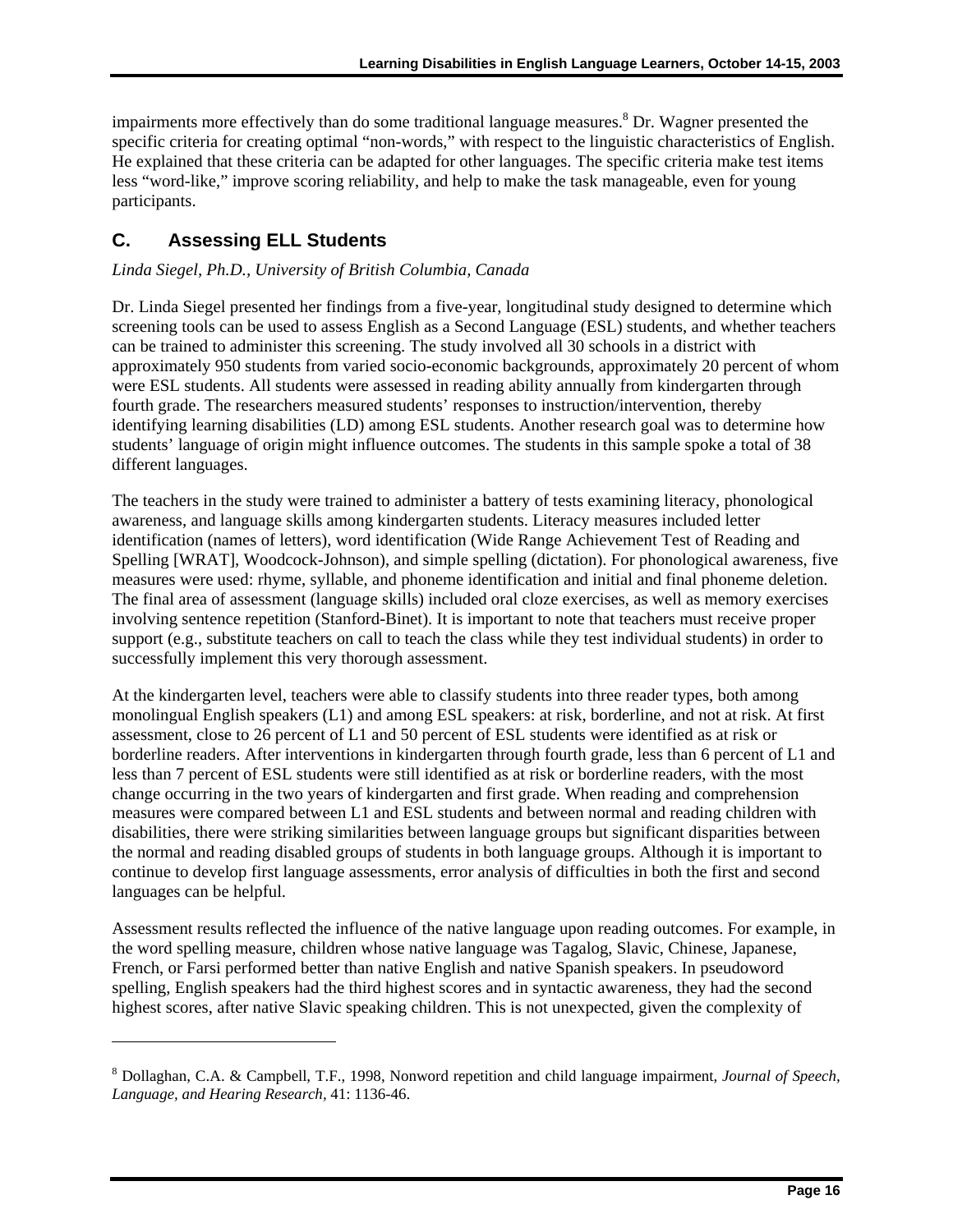impact on the ESL student. syntax in English and Slavic languages. These results indicate that each language of origin has a unique

Finally, this assessment model is widely useful, because it can be implemented on a large scale, using trained teachers who can provide feedback about, and interventions for, children at risk.

#### **D. Invited Response**

*Manuel Barrera, Ph.D., Metropolitan State University* 

Dr. Barrera reiterated the importance of determining whether students with limited English proficiency have a learning disability or are really experiencing linguistic, cultural, or other types of learning barriers. He emphasized the importance of assessing the learner's current level of English and native language functioning and the consequent need for better validated language assessments.

Based upon his research in this area, Dr. Barrera believes it is vital to have a pre-referral system, to assess ELL children with special needs before they are placed in special education classes. He advocates for using a curriculum-based assessment, which tests students on material they are exposed to in class, as opposed to using standardized tests. Evaluation of assessment results can determine if a student has a great disparity between ability and performance, and whether this difference is the result of a processing problem. Dr. Barrera emphasized the importance of creating linguistically appropriate and culturally relevant assessment tools for ELL students. He pointed out that many assessments emphasize highfunctioning language ability in the child's first language and do not provide a measure of the learner's capacity to build and use the native language in the learner's direct linguistic environment. He advocates using more direct classroom-based assessments that provide a measure of how well a learner acquires language and academic skills, based upon observed linguistic and academic capacities and in relation to other learners with similar characteristics. By using a dynamic, curriculum-based assessment process, professionals may be able to make more appropriate comparisons among (1) bilingual students who are proficient in English, (2) students with limited English proficiency, and (3) ELL students who are truly learning disabled.

#### **E. Discussion**

A question regarding the use of non-word repetition tasks as a screening measure generated lively discussion about whether there are national norms for pre-school children. This assessment is a component of the Comprehensive Test of Phonological Processes (Pro-ED Publishers), which has national norms starting at age 5, but no norms for pre-school children. A pre-school version of this test currently is being developed.

A participant asked Dr. Siegel how much of the language improvement in students from  $K-4<sup>th</sup>$  grade may have been due to the natural exposure to environmental stimuli, as opposed to specific interventions. She responded that interventions were used with children both inside and outside of the classroom, and that systematic exposure to English is part of the intervention, in addition to story-telling, dramatic play, etc. Participants also discussed the dramatic improvement exhibited by ESL students in her Canadian study.

In response to a specific question about the influence of the family or home upon student outcomes, Dr. Siegel stated that, while not formally studied, anecdotal information gathered from students and parents indicates that there are a number of important influences which are ripe for further examination, such as older children teaching English to younger siblings at home; varying cultural attitudes about the value of literacy; and the involvement of some children in first language schooling on weekends and/or after school.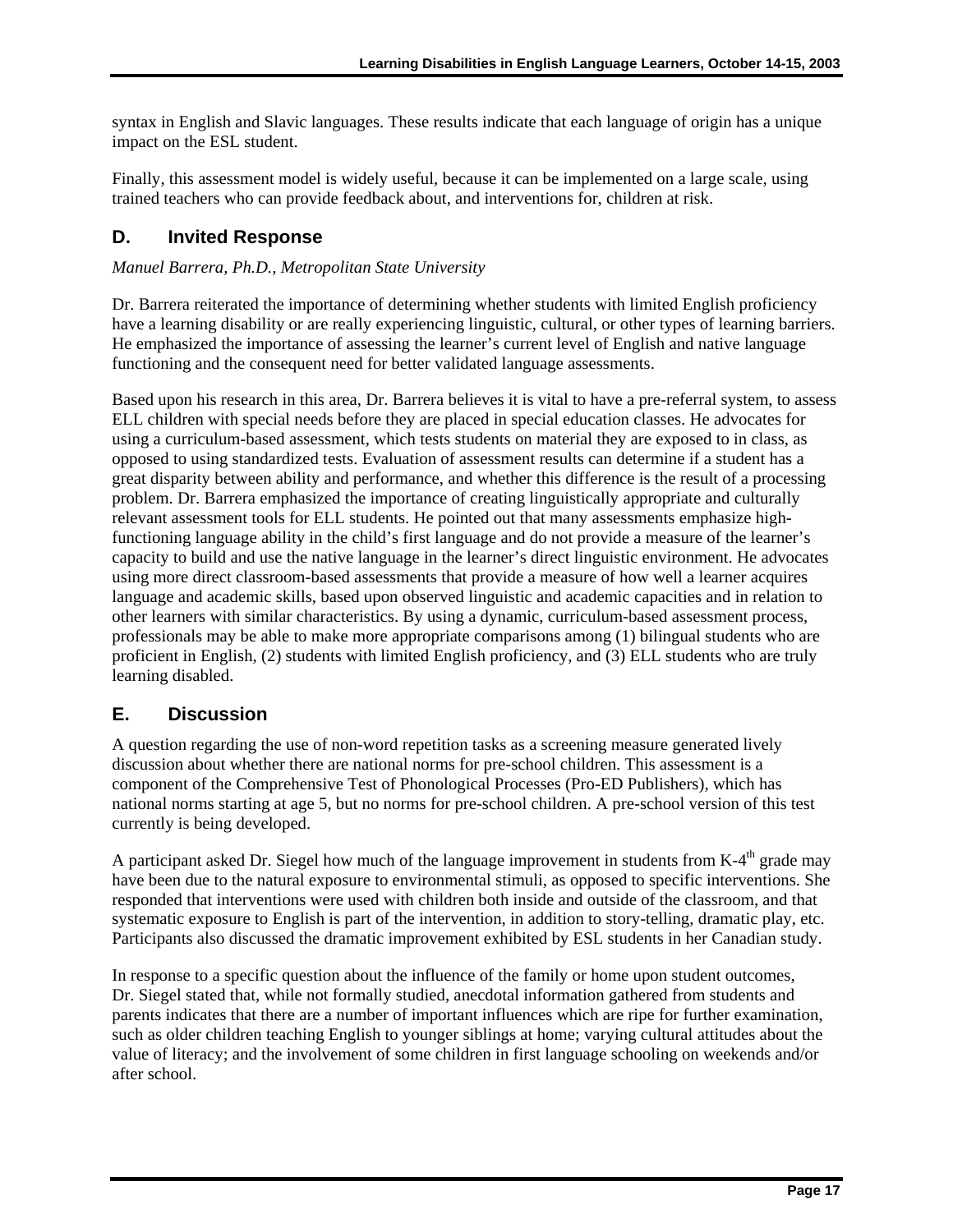<span id="page-24-0"></span>In the discussion, several important points were raised. Schools need teacher-friendly, standardized, descriptive statements about how ELL students are acquiring English, so they will know when to refer students for assessment and placement. Participants acknowledged the teachers' frustration, but underscored the importance of creating assessment materials based on solid research, not anecdotal information, in order to avoid the pitfall of frequent changes in guidelines. Participants emphasized the need for intensive, out-of-classroom interventions targeted at the approximately 5 percent of students who are "treatment resistors" and who usually can be identified by the end of kindergarten. To be certain there is no learning disability, some participants suggested that interventions should be considered in the first language, not just in the societal language. A child's letter identification ability and understanding of syntax by the end of kindergarten or the beginning of  $1<sup>st</sup>$  grade may be a reasonable predictor of ELLs who are likely to have subsequent reading problems.

Further discussion centered on whether the age at which language is learned really matters. Recent research indicates that older children and adults can learn languages effectively – suggesting that, contrary to popular belief, although there may be period after which attaining native-like pronunciation is not possible for many individuals, there is *not* a discrete window of second language learning opportunity in early childhood.

# **VI. Neuroimaging**

Recent advances in technology have enabled researchers to document changes in neurophysiological function, including response to reading intervention. This technology has not yet proven to be useful exclusively for the diagnosis of certain conditions, such as reading or other learning disabilities; however, the technology itself and its usefulness in behavioral and educational research have been demonstrated. Thus, it is important to include research on bilingual language abilities and language learning when seeking to identify learning disabilities and their remediation among ELL students.

Panelists were asked to consider these issues by drawing upon their own work and that of others, in order to address the following questions:

- In what ways could functional neuroimaging be applied to the issues of identifying and measuring learning disabilities in ELL students?
- Should investigative efforts be limited to basic behavioral research, before pairing this with neuroimaging technology?
- What types of neuroimaging might best be applied?

#### **A. Early Development and Plasticity of Neurophysiological Processes Involved in Reading**

#### *Andrew Papanicoloau, Ph.D., University of Texas-Houston Medical School*

Dr. Papanicoloau explained the advantages of Magnetic Source Imaging (MSI) for the study of brain mechanisms of cognitive functions at large. These advantages include direct measurement of neuronal activity, with reliable, valid, and detailed cortical maps that are cognitive operation-specific and truly spatial-temporal. MSI also has advantages for the study of brain development. It is safe and non-invasive, has a quiet recording environment, allows for a child-friendly environment in which the child is not alone, and permits the task to be repeated any number of times.

Dr. Papanicoloau has mapped brain differences between normal readers and dyslexic readers, as well as changes in brain function among dyslexics after treatment intervention. In his study with kindergarten students, he found that those students identified as high risk for a reading disability showed similar brain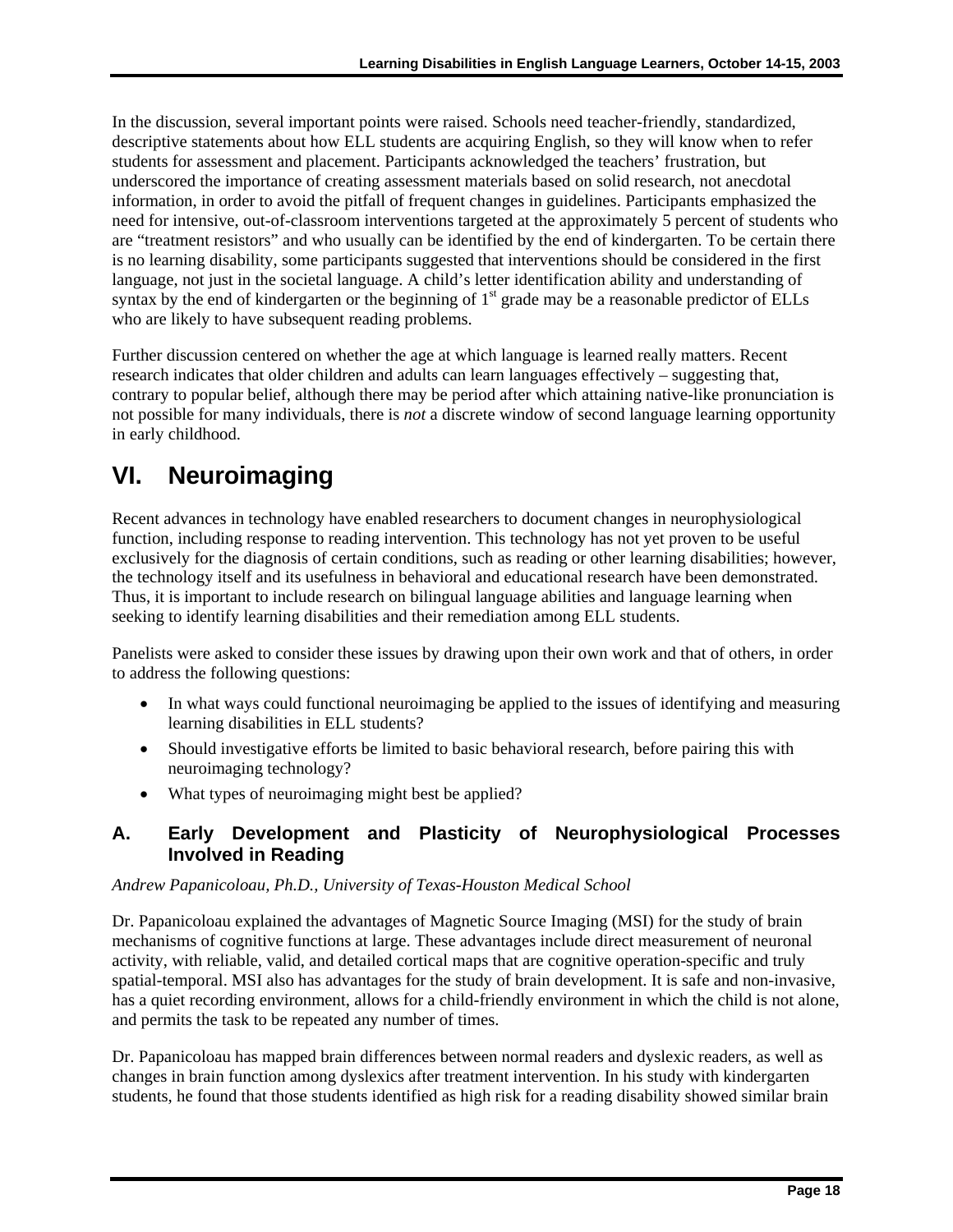map profiles as those identified as dyslexic. He also has undertaken some studies with bilingual individuals. He expressed hope that future language development knowledge could benefit from wider use of MSI and closer scrutiny of brain scans.

#### **B. Using Functional Neuroimaging to Study Learning in Reading**

#### *Rebecca Sandak, Ph.D., Haskins Laboratories*

Dr. Rebecca Sandak and her colleagues have studied normal brain development through longitudinal and cross-sectional methods, comparing skilled readers with reading disabled populations. She summarized the findings of her own work, that of her colleagues, and others' work on the neural circuitry of reading. Beginning readers activate left hemisphere (LH) temporoparietal and anterior regions (among many others), but do not activate the LH occipitotemporal (OT) areas for reading activities. However, increases in reading skill are associated with increasingly specialized engagement of OT brain areas during reading. Research has found that people with reading disabilities (RD) fail to show this developmental trend. Instead, they activate right hemisphere homologues of the posterior areas and over-activate the LH anterior region, perhaps in an attempt to compensate for their disabilities.

Dr. Sandak reported that successful intervention with individuals who have reading disabilities has been correlated with changes in brain activation. As people became more efficient readers, more rapid word recognition appears to be associated with changes in brain activity. These findings have stimulated further research into how the skill-related shift in cortical activation and specialization of the OT "skill zone" develops, and how the system learns to read new words. The researchers have several hypotheses that remain to be tested, including that the quality of the lexical representations that are established when new words are learned is affected by the type of processing engaged in during learning; more specifically, that attention to phonological and semantic features leads to better learning than does attention to orthographic features, and that better learning leads to more efficient cortical processing.

Recent preliminary experiments have revealed that, for optimal learning, a learner must pay attention to the abstract phonological or semantic features of new words. Additionally, equivalent behavioral facilitation for phonologically and semantically trained items seems to be linked to different underlying processing mechanisms. Only phonological training led to the neural signature associated with increased processing efficiency for familiar words and increased efficiency (relatively reduced activation) in the OT "skill zone." This finding suggests that this important region is phonologically tuned. The question remains as to whether training that emphasizes attending to both phonological and semantic features might result in even better learning than either phonological or semantic training alone. If so, even stronger reductions should be expected in the Inferior Frontal Gyrus (IFG), Supramarginal Gyrus (SMG), and OT areas of the brain. Dr. Sandak shared some preliminary results from a second study examining this question. Early findings suggest that the best learning and neurobiological profile is associated with attending to both phonological and semantic features.

By studying skilled readers, functional neuroimaging researchers have identified the behavioral and neural signatures of effective reading. They have been able to manipulate learning conditions in order to discover how learning is optimized, thereby gaining insights about reading instruction, disability, and remediation. In the first study, Dr. Sandak and colleagues isolated the component processes involved in reading, in order to examine their relative contribution to the training of the cortical reading system. They currently are studying how these components work together during reading acquisition.

Future directions for research include examining how these components work differently in individuals with reading disabilities, and in adolescents or adults with low literacy skills who have had different types of reading instruction. In terms of ELL students, it will be important to explore whether the signature of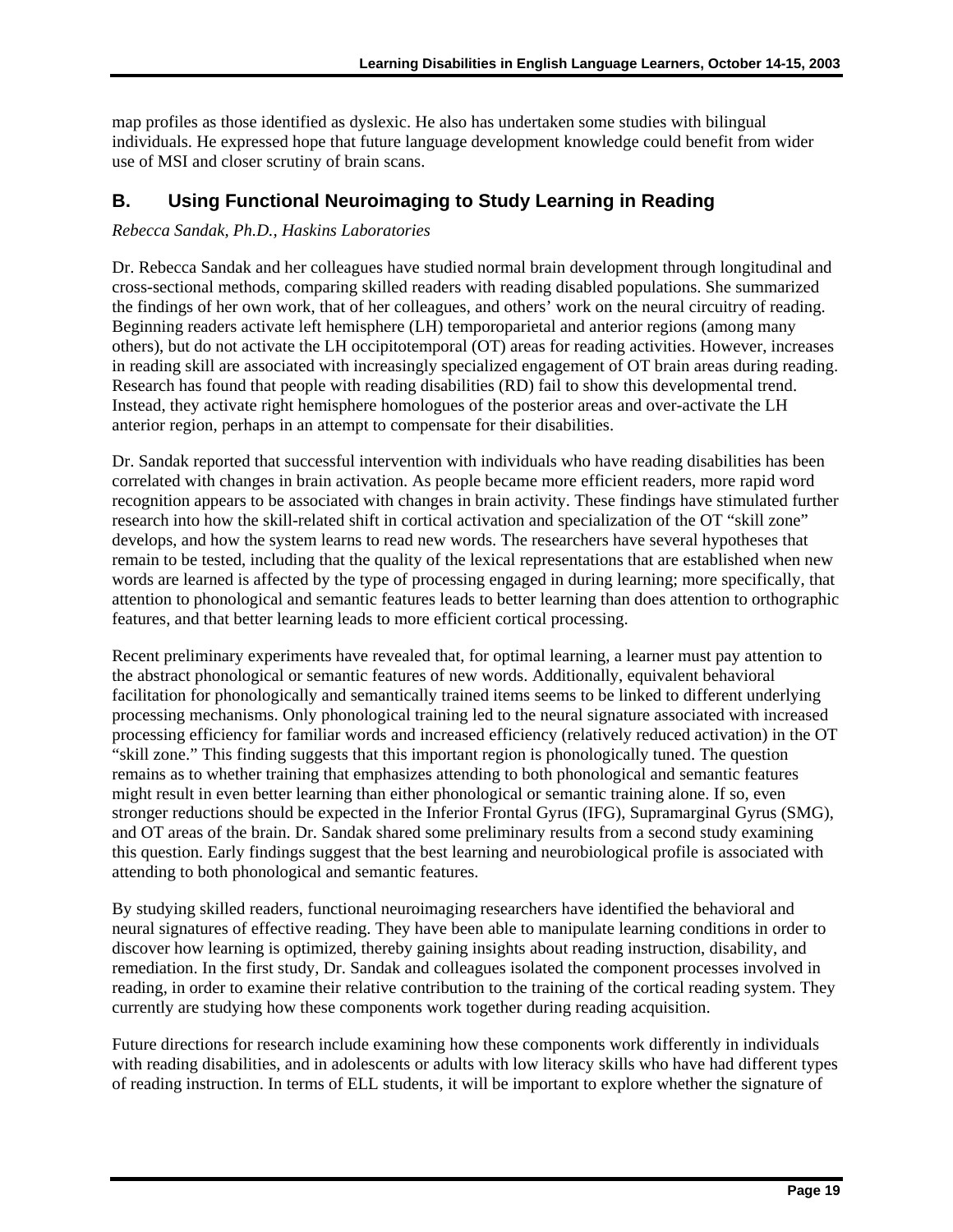efficient learning is the same for L1 and L2 in individuals, and whether the developmental course for bilingual and/or ELL students is the same as or differs from that of monolingual English individuals.

#### **C. Invited Responses**

#### **The Reading Circuit in Different Languages/Orthographies**

*Ken Pugh, Ph.D., Yale University & Haskins Laboratories* 

There is a growing body of cross-language research indicating that the human brain develops remarkably similar neurocircuitry for reading, regardless of the language or orthography. This phenomenon raises a number of questions. Can these measures be used to identify children with reading disabilities? Can brain scans be linked with behavior? The neurobiological signature of reading disabilities, as well as the neurodevelopmental trajectories associated with successful reading acquisition, are likely to be similar between ELLs and monolinguals. Beginning monolingual readers tend to rely on a large network of brain regions, as they try to bind orthography to an already-present knowledge of phonology and semantics. As children gain language skills, they develop more of the efficient word recognition response in the left occipitotemporal (OT) region and demonstrate diminished involvement in the right hemisphere of the brain. By contrast, children with reading disabilities (RD) have a frontward and rightward trajectory of activity in the brain ― a trajectory that is the opposite of what is seen in non-disabled, monolingual children.

To date, the most salient signature of reading disability across different languages is this disruption of the ventral OT area. This ventral system develops as a function of increased fluency, and its late development may limit its diagnostic utility for very young children who are just beginning literacy activity. Even though this left OT region is the most robust cross-language feature, it may be that tracking the developmental trajectory of this region longitudinally is a more accurate way to diagnose RD. Another effective method of diagnosis may be to look for the often-reported left hemisphere temporo-parietal anomaly and the corresponding shift in reading-related activation to the right hemisphere. It is also important to examine abnormal responses to spoken language stimuli, particularly the failure to adequately link L1 and L2 in this modality. Proficient readers show a greater overlap between L1 and L2 than do less proficient readers. These data indicate there may be an opportunity for early diagnosis within the language domain; most critically, the failure during early development to link print language with spoken language may be a very important precursor of the failure to develop an adequate trajectory in the LH OT region.

It is also necessary to look at other factors, such as perceptual processing and very subtle motion sensitivity, as are examined in the Eden and Demb studies, that have been found to be helpful in diagnosing children with dyslexia. These indicators can be detected very early and may constitute useful ways to track the differences between children with RD and those without disabilities. Finally, it is critical to measure the neurobiology of abilities such as cognitive processing, memory, attention, and other language switching and control operations ― and to do so very early, since these abilities are the precursors of successful linguistic integration. Additionally, it is important to remember that functional neuroimaging is a tool, not an end in itself. There are a variety of other techniques to measure the structural and functional development of the brain, which also can help to identify those children who are likely to have special learning needs. Dr. Pugh concluded his presentation with a call for more research on normal brain and learning development, in the hope that links will ultimately be found to the underlying genetics of brain development.

#### **Neuroimaging SPED/ELL Children**

*Guinivere Eden, Ph.D., Georgetown University*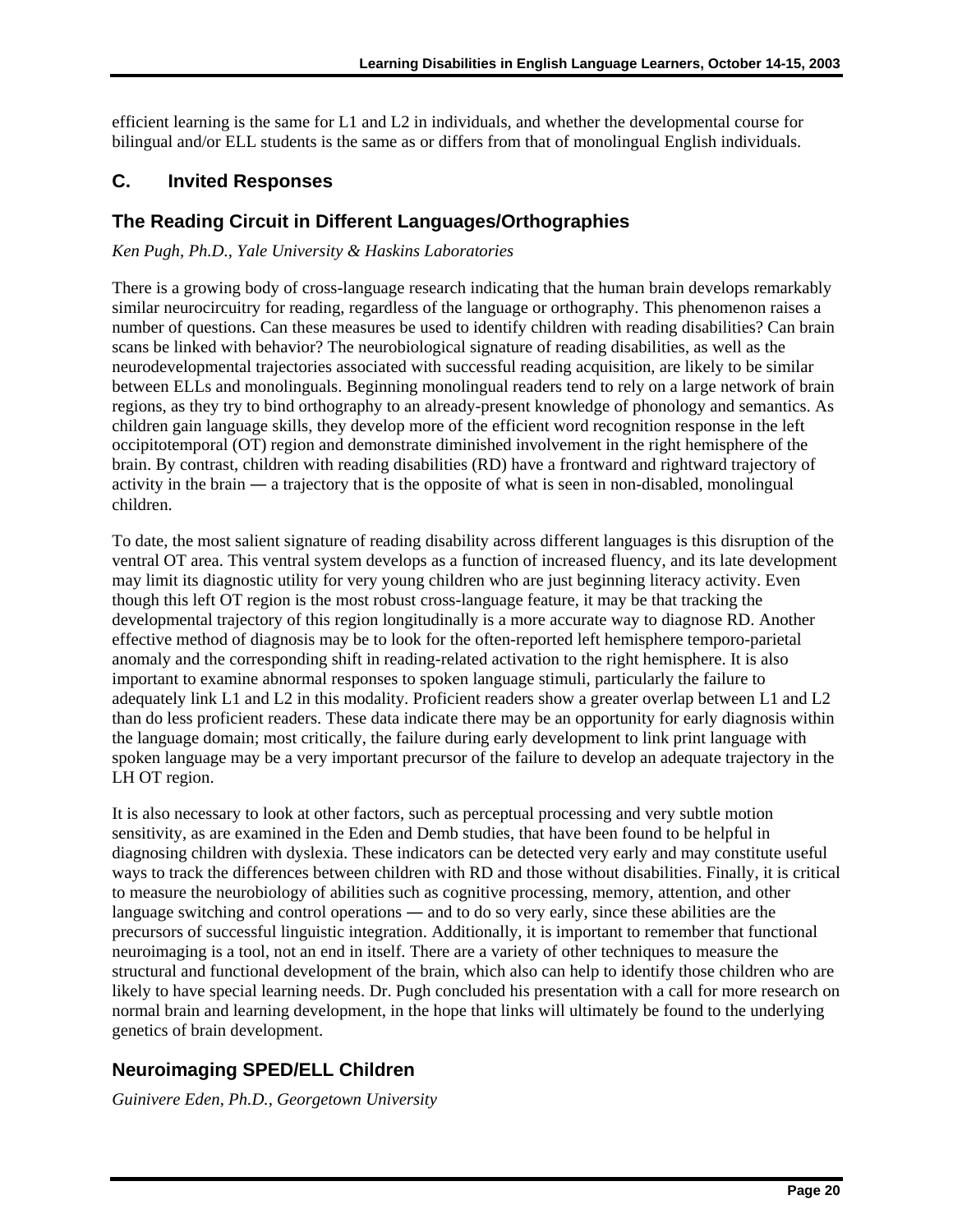<span id="page-27-0"></span>In examining issues related to the neuroimaging of ELL children with special educational needs, Dr. Eden identified important topics for future research. One involves the tasks that are used during the acquisition of brain imaging data – i.e., which tasks are needed in order to compare the performance of different groups of children, or different testing sessions, or different languages of origin. Another topic is the need to match data in imaging studies for reading experience, not just for age and IQ. A child with a reading disability, or a non-native English speaker, will behave differently from a monolingual child without disabilities. Scanner signals can be correlated with standardized test data to help mitigate this concern.

 studies, since language and learning are dynamic processes and the brain changes so rapidly. Dr. Eden also discussed the challenges that researchers face, such as trying to make a child's tasks as natural as possible, and limiting the amount of time a child spends in the scanner. While being scanned, children often are asked to read single words. It is harder to test a child who is reading an entire paragraph, because there are so many different variables. However, this type of study is important for accurate measurement of reading fluency and comprehension. An additional consideration is how to evaluate whether the children being scanned are performing a task at the same level as the members of a control group. Also, when testing a child in more than one language, should researchers use the same words, directly translated, or select comparable words? Dr. Eden reiterated the need for more longitudinal

#### **D. Discussion**

Participants discussed the importance of conducting functional neuroimaging research on bilingual and ELL students and the use of appropriate control groups.

Further discussion focused upon the permanence of intervention-related changes in brain activity over time. In at least three studies, which showed changes in brain activation after reading interventions, those changes were still present at least one year after the intervention. Research is needed on the influence of environment upon biology, and vice versa. One participant expressed concern about developing neuroimaging profiles of normal individuals and those with learning disabilities, because it could result in over-simplification of screening results and/or negative labeling of children with ELL and/or LD issues. One panelist's response to this concern was that the field of neuroimaging is still in its infancy; there is a long way to go before neuroimaging can be used to "profile" children, and it should always be used in conjunction with behavioral and other assessments. Participants also discussed the similarities and differences between the oral language (auditory) processing patterns of dyslexic and non-dyslexic readers, and the need for further research in this area.

### **VII. Use of Technology in the Assessment/Screening and Support for LD Students Learning English as an Additional Language: Perspective from the UK**

#### *Ian Smythe, Ibis Creative Consultants, Ltd., London, UK*

Dr. Ian Smythe was asked to address (1) whether computers can compensate for a shortage of human expertise in identifying and supporting learning disabilities in ELL students, and (2) how experience has demonstrated that children and their parents, teachers, and assessors all could gain from the effective use of information and communication technology.

Dr. Smythe identified several barriers to helping ELLs and SPED/ELLs, such as the lack of appropriate assessment tools, a severe shortage of local assessors with appropriate linguistic skills, and the ambiguous nature of LD labels. He questioned the need for these labels, and suggested that if a deficit is present, then support should be provided, irrespective of the label. However, he acknowledged that labels may be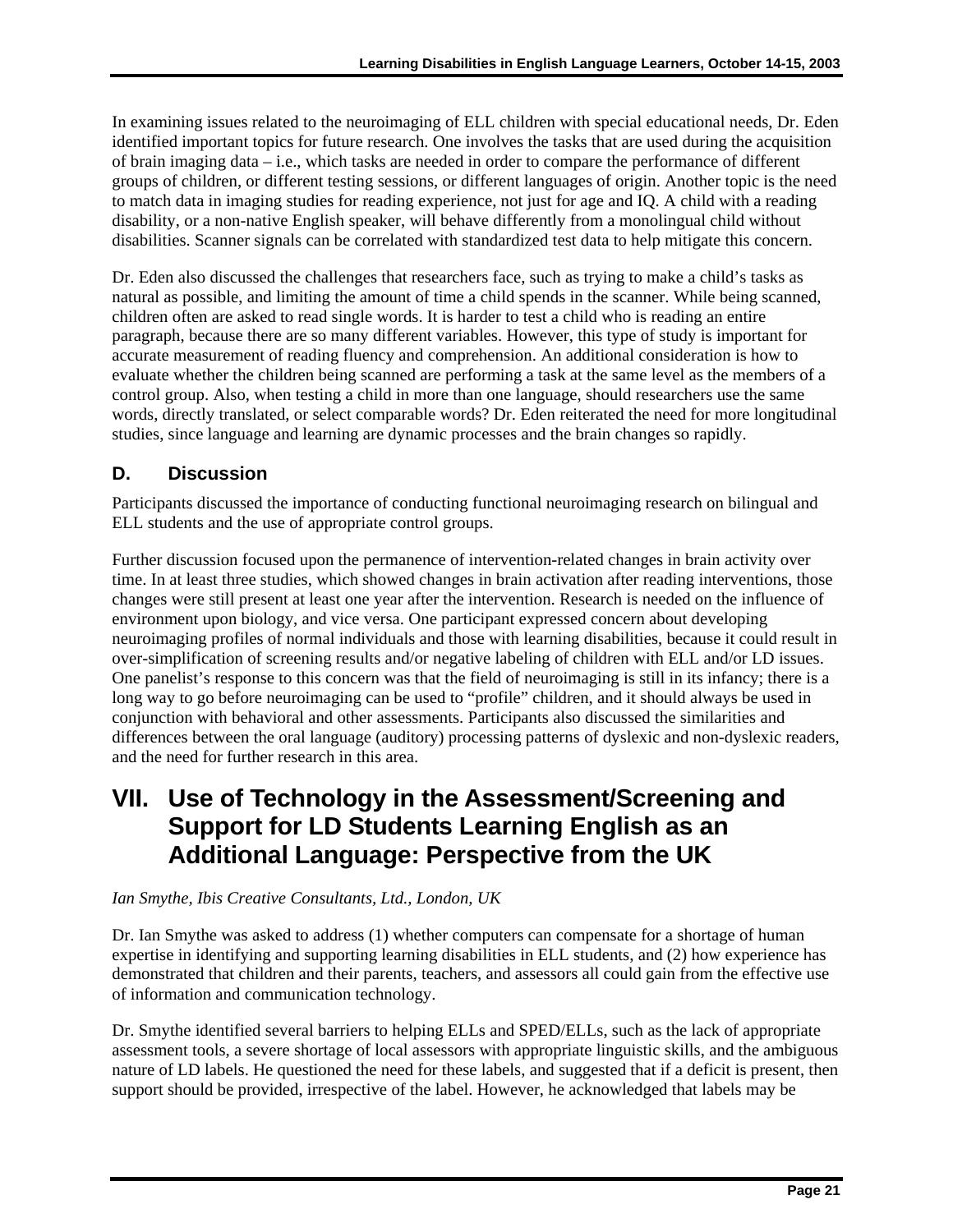<span id="page-28-0"></span>useful in order to access funding. The key concern should be to identify ELL students' strengths and weaknesses, which in turn should lead to developing appropriate individual education plans.

While computers are no substitute for human assessors and cannot do everything, Dr. Smythe believes that they can help professionals overcome many hurdles. He cited ongoing work being conducted in Europe, addressing the key areas of assessment, teaching, resource development, and support. In the field of assessment, measuring basic cognitive processes such as auditory short term memory, sound discrimination, and visual short term memory skill could be carried out in the individual's first language by using computers and conducting assessments locally. Assessment developers have formed a framework of assessment, and developed appropriate software, which easily can be modified for different language environments.

More complex processes, such as reading (as well as stress, motivation, attention, etc.), cannot currently be assessed by the computer, and need a speaker of the language in question to be present. However, by using Internet-based video broadcast techniques, as demonstrated with bilingual (English/Welsh) adults in Wales, remote diagnosis can be performed, with due respect to the limitations of the system. These methods mean that highly qualified assessors do not need to be physically present with the student. Webcams also have been used to educate teachers and parents (who form an integral part of the support process), and to provide direct support to the pupil in his or her first language.

In addition, assistive technology that originally was designed for the learning disabled monolingual child has been adapted to help the multilingual student. One example is a screen reader, which (in addition to its text reading capability), can show a picture representing the word (semantic representation) whenever the user holds the mouse over a word. Furthermore, users who have literacy skills in their first language can use the look-up dictionary to translate single L2 words into the first language. Finally, on a word-byword basis, sound files can serve as both a look-up and as reinforcement. This system is being experimentally studied in Hong Kong and Canada for its effectiveness as a support and learning tool.

#### **Discussion**

One participant noted that, in the United States, many researchers must wait for educational resources (software, etc.) to be commercially developed in the private sector, and wondered how to accelerate this process. Participants responded that there is a market for this type of technology in the U.S., and that researchers should contact publishing and software companies in order to register their needs. Small businesses and universities can apply for federal grants to fund innovative instrument and product development.

In response to a question, Dr. Smythe reported that a small amount of research has been conducted on the efficacy of computer-assisted assessments versus traditional assessments, but clearly, more research is needed. One dramatic advantage of using computer technology is that trained assessors need not be in the same location as the student; using a Webcam (with at least a two-megabyte connection), an assessor can evaluate many of a child's oral language abilities and difficulties, by observing him or her electronically.

### **VIII. Small Working Group Reports**

Symposium participants were divided into small working groups, to identify research priorities and questions that must be addressed in order to move the field toward accurate and timely identification of learning disabilities in ELL students. They also were asked to identify how the federal government and the research community can build the necessary infrastructure for this research. This section integrates and summarizes the small groups' reports.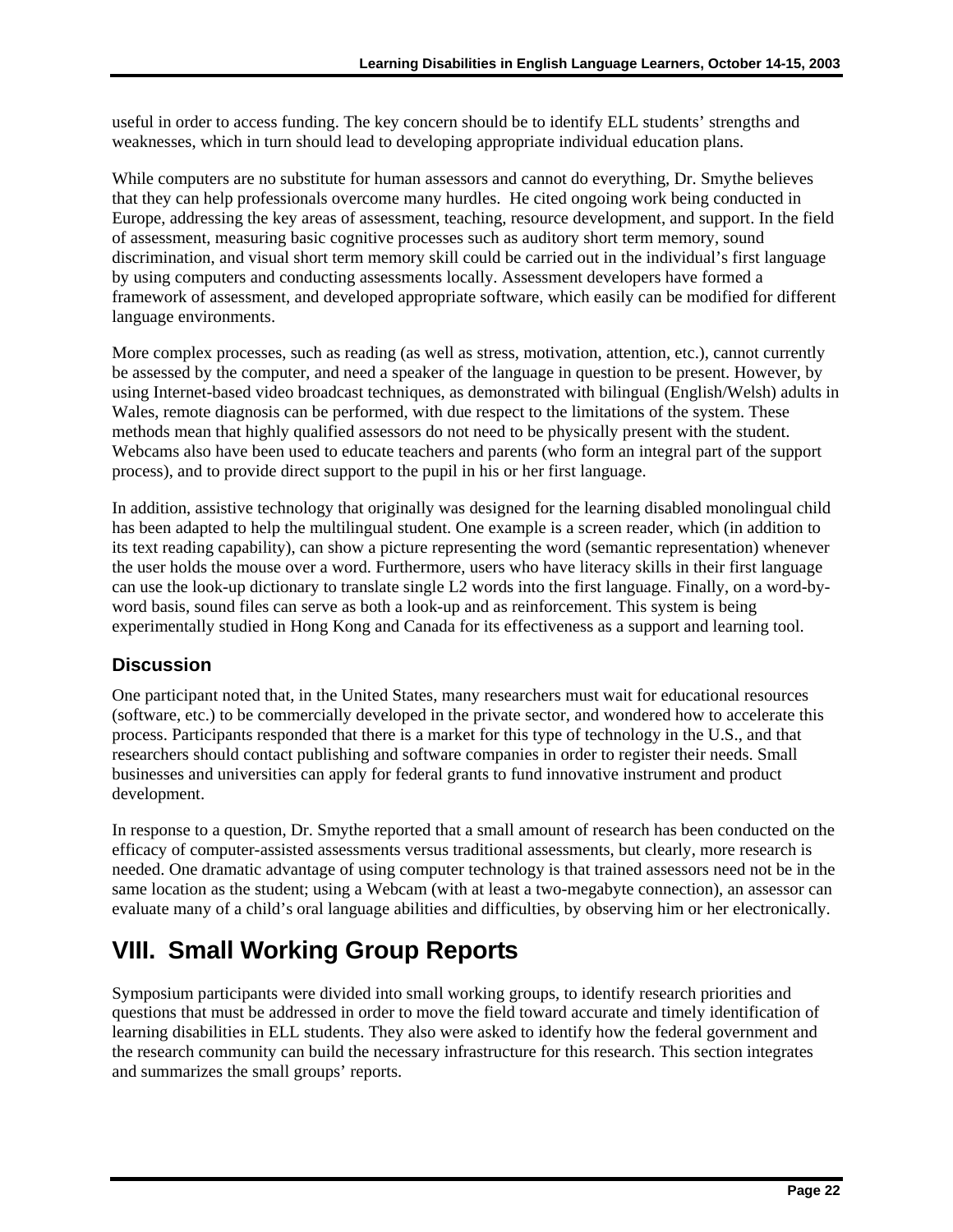It was reiterated that ELL students encompass a broad range of backgrounds, abilities, and needs, and that any research agenda should allow an expansive definition of ELL. At the same time, this underscores the importance of conducting research that carefully characterizes the samples under study, in order to develop valid interpretations of their findings. Participants also reiterated the need for better identification and assessment of ELL students, and greater understanding of language and literacy developmental trajectories, as well as the individual and contextual factors that affect outcomes, including intersections with neurobiology. Both cross-sectional and longitudinal study designs are needed, as is more research on effective interventions; one group even called for another workshop focusing upon interventions for ELL LD students. Participants also communicated a need to use common sense and compassion in diagnosing, labeling, and intervening with multilingual children. A summary of issues raised by the groups is presented below, organized by broad topical themes.

#### **A. Identification and Assessment of LDs in the ELL Population**

It will be important to have information on the developmental trajectories of ELL students before the smaller subgroup of ELL students with learning difficulties can be identified. Classification research is needed that will accomplish the following goals:

- Replicate LD classification and identification studies of monolingual students with ELL students.
- Develop cross-sectional study designs, with sampling at multiple points in the continuum of development, to examine student learning characteristics.
- Broadly sample students with lower achievement and more restrictively sample those from the normative range of achievement, in order to capture the full range of ability levels. The sampling process must be as inclusive as possible, to be representative of learning abilities and problems that might exist in the ELL population.
- Develop assessment strategies that would allow us to understand the co-morbidities between specific kinds of learning problems, such as reading disability in ELLs and co-morbid conditions, such as attention deficit hyperactivity disorder (ADHD) or serious emotional disturbances.

In the area of assessment, tools must be developed to identify language, literacy, and academic competencies in ELL students:

- Measures are needed for screening children to identify students who are at risk for learning difficulties, as well as more detailed measures for full assessment to identify learning difficulties and to design and test interventions.
- Teachers need classroom-based assessments and tools to monitor student progress.
- It will be important to allow research to guide decisions regarding when assessment should be conducted in English and/or when it should be conducted in the first language.
- In addition to developing new measurement tools, it is important to determine whether the cognitive, linguistic, and neurobiological assessment tools that are effective with monolinguals also are effective with ELL and ELL-LD students. Do these measures require adaptation for use with ELL students? If so, what is the best way to determine the appropriate adaptations?

The benefits of using technology in assessment also should be explored. Can technology be used to develop a dual or "in-between" assessment model that assesses a child's English ability but is adaptable to his or her primary language? It will be important to determine the advantages and disadvantages of using technology both in assessment and in the delivery and monitoring of appropriate interventions.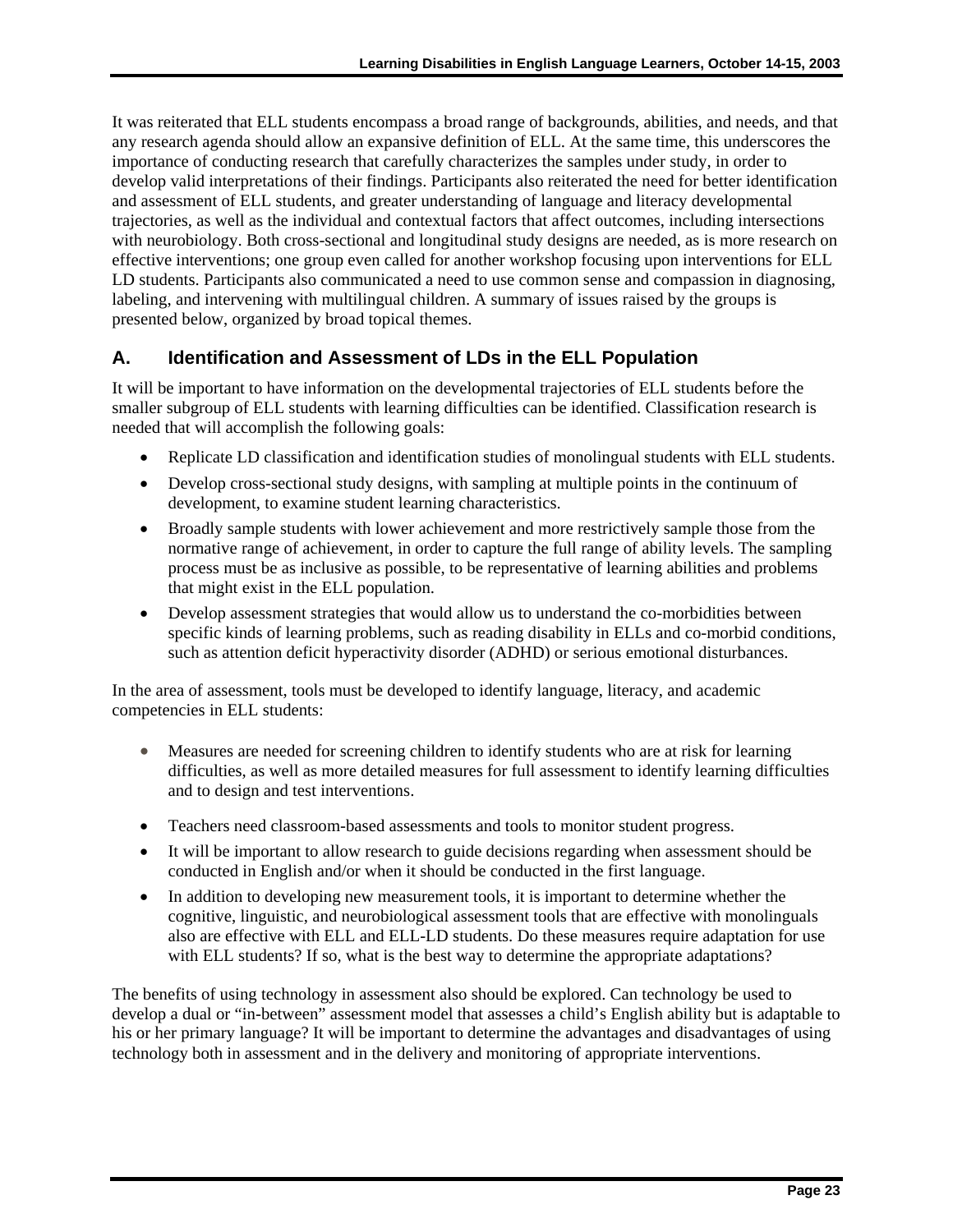Finally, it is important to determine the effectiveness and appropriateness of accommodations for assessment, and the circumstances under which they should be used. While the use of accommodations for ELLs may not be needed indefinitely, they may serve as a transitional support; it will be helpful to determine when accommodations are needed, for how long, and how best to withdraw from or terminate them.

#### **B. Normal Language and Literacy Developmental Trajectories for ELL**

Learning disabilities are identified in contrast to typical development. Therefore, research must examine the development of both typical ELLs and ELLs with learning difficulties. The nature and process of English language acquisition in typical ELLs must be understood before one can accurately identify learning difficulties. Such research should involve both cross-sectional and longitudinal studies, and should examine both oral language development and literacy. Behavior in these two areas also should be correlated with neural activation patterns.

Many ELLs are failing in school, even though many of them probably do not have learning disabilities. It is important to discover the most effective methods for identifying the issues that impede the normal development (social, cultural, emotional, etc.) of ELLs in this country.

There are a number of language and cognitive factors to consider in longitudinal studies of ELLs:

- Do academic outcomes and English language acquisition vary, depending upon a child's first language – and if so, how?
- What is the child's level of proficiency in his or her first language and in English, at different points in time?
- What kind of school instruction (bilingual, ESL, general education) is the child receiving, and what effect does the instruction appear to have on the child's language and learning? It will be important for the instruction to be observed and documented, given the wide variation known to exist within such labels as "bilingual education." Do different methods of instruction benefit different patterns of English language acquisition?
- What effect does the loss of a child's first language skills have on the development of English, and vice versa? How should such language loss be measured and documented?
- How does the age of the learner at first exposure to the second language relate to proficiency in his or her first and second language?
- What are the implications of the language acquisition process in both the first and second languages for identifying and defining LD in ELLs? It is important to study the language development trajectories of children learning two languages simultaneously or sequentially, and to determine their implications for the identification and/or remediation of learning disabilities.
- How does language proficiency in L1 and L2 relate to other levels of academic achievement?
- How do all of these factors differ in heritage language situations, in which the children are native speakers of English learning a language for which few other native speakers are available to provide practice, linguistic context, and models?

In addition, it will be important that such studies examine contextual factors that can affect the learning trajectory of ELL students:

- What kind of school, neighborhood, and family factors affect the learning trajectory and risk status of ELL students?
- How do the influences of these different contexts change over time, or with age of first exposure?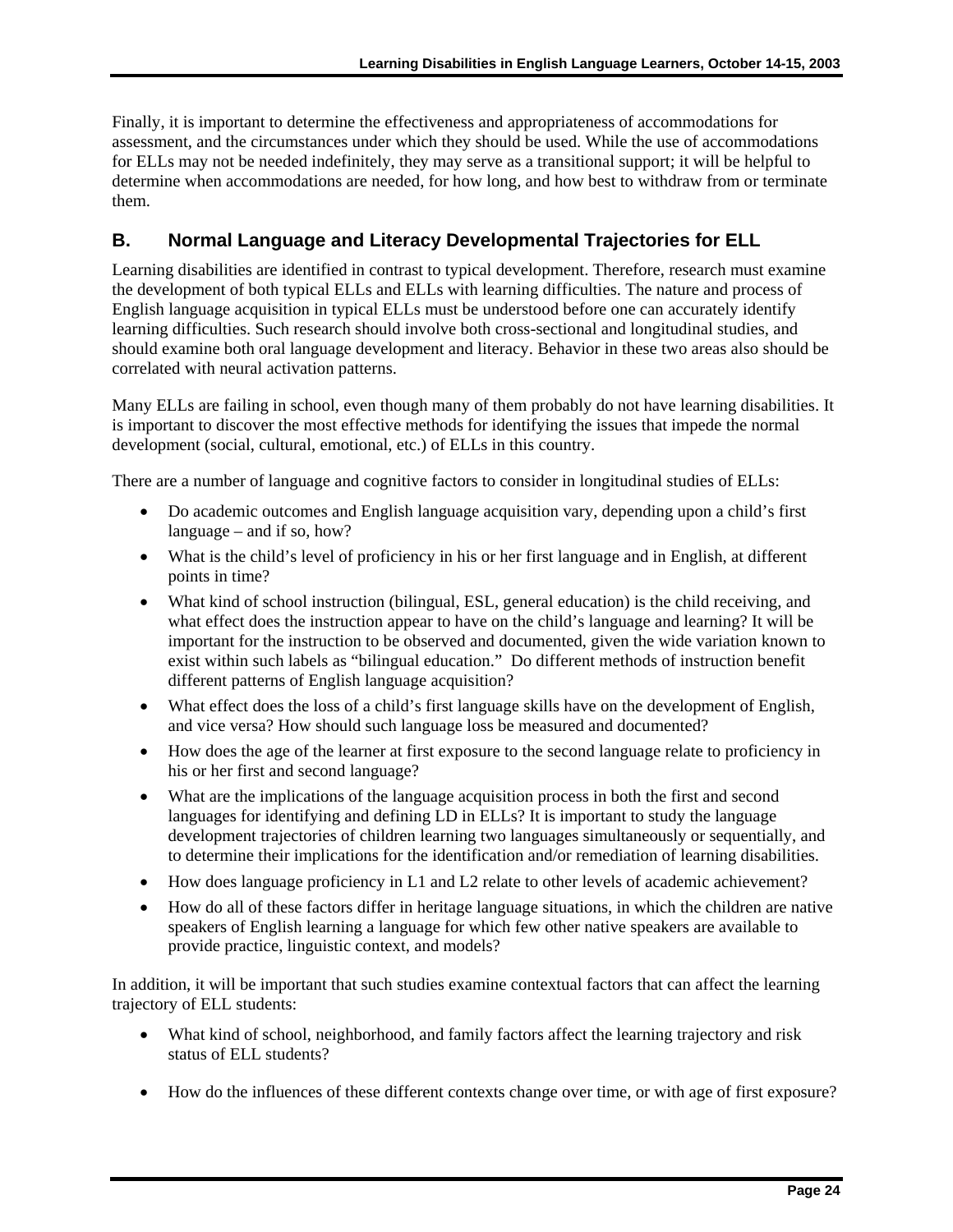- What school, neighborhood, or family factors affect student motivation?
- What contextual factors contribute to a child's successful academic achievement or make him/her more at risk status for learning problems?

#### **D. Neurobiology**

The application of neurobiology to language and literacy development is still in its earliest stages, but it holds great promise for providing new insights. The use of modern functional neuroimaging may enable researchers to address the neurobiological bases for language representation in bilinguals, especially *vis a vis* the age at which a second language is acquired and whether languages are acquired sequentially or simultaneously.

A subgroup addressing neurobiology issues outlined the following as logical next steps for research in this area:

- Develop a normative database of brain activation profiles (linguistic operations in first language).
- Develop similar norms for subsequent language(s) at successive stages of acquisition (for the same individuals), and for L2 in simultaneous language learners.
	- o Compare profiles for L1 –L2, and for simultaneous vs. sequential language learners.
	- o Determine the operations (tasks) in which L1 and L2 profiles differ.
	- o Examine whether aberrant profiles correspond to particular behavioral/ psychological deficits.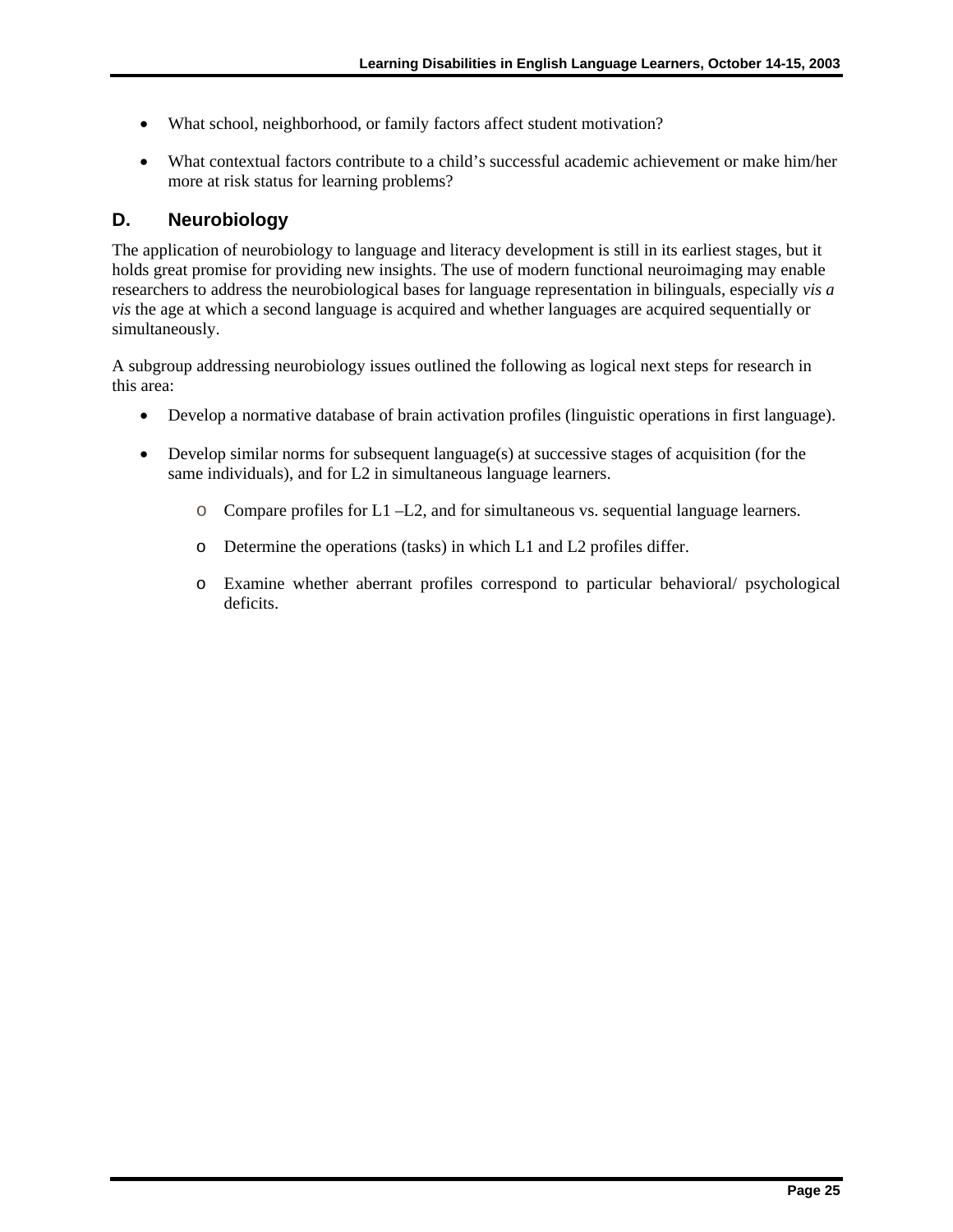# <span id="page-32-0"></span>**IX. Summary**

In summarizing the small working group reports, Dr. Peggy McCardle of NICHD pointed out that the five small groups had come up with many overlapping research priorities, and she encouraged participants to begin planning new studies now. Dr. McCardle emphasized that cross-sectional and smaller studies are needed, as well as large, longitudinal studies, and she reminded researchers that federal funding is available for studies of subgroups in different locations around the U.S. While more classification research needs to be conducted, longitudinal intervention research can be conducted concurrently, especially in school settings. She suggested that intervention research should involve the 20 percent of ELL children who, according to existing assessment tools, are performing at the lowest level. Their performance after various interventions should be compared to a group of "average" students.

The network of researchers who are studying reading in Spanish-speaking children (with joint funding from NICHD and the Institute of Education Sciences) soon will publish the results of their recent research. This will include the development of at least 15 new measurement instruments, as well as longitudinal data on the reading development of Spanish-speaking ELLs. This will help to inform the field but, as the workshop has emphasized, more research is needed both on Spanish-speaking ELLs and on those with other first languages. Dr. McCardle concluded by thanking the participants for traveling so far and working so diligently for two days to develop a national agenda of research priorities on learning disabilities in English Language Learners. (Note: The results of this symposium were presented at the OELA's summit in December 2003 and posted for additional input from the research and practice communities.)

Additional closing comments from participants included the idea that ELL children who have learning disabilities should be viewed from a holistic perspective, not simply from a "deficit" model. Research should examine their adaptive skills, their non-linguistic skills, and what they can do under optimal conditions – not just their limitations. The need for classification/definition research was emphasized, with the caution that labels are scientifically useful for only three reasons: to aid communication among professionals, to improve prediction capability, and to indicate a neurobiological difference. Some participants felt that too little is known about ELLs with LD to apply this label to children, and that labels are dangerous, because they imply knowledge when there is none. Data are needed to develop a classification system/model that would provide developmental benchmarks for ELL-LD.

Participants also pointed out that more first language research is needed, despite the difficulty of conducting such research. Due to the plethora of first languages in this country, broad samplings would be needed to obtain a significant number of students with the same first language. Theoretical models also must be developed, which will enable us to look at first languages and strategically group those that show generalizable patterns for ELL students.

Other points included the involvement of parents, the influence of the home and cultural environment, and the parents' access to information about their child's progress in school. Participants also felt that it is important to conduct research into the quality of instruction, the language of instruction, and the types of support provided in schools. The great variation among school environments also was mentioned. To generalize about schools, a large sample is needed; this may be challenging, but undoubtedly it will prove to be well worth the effort.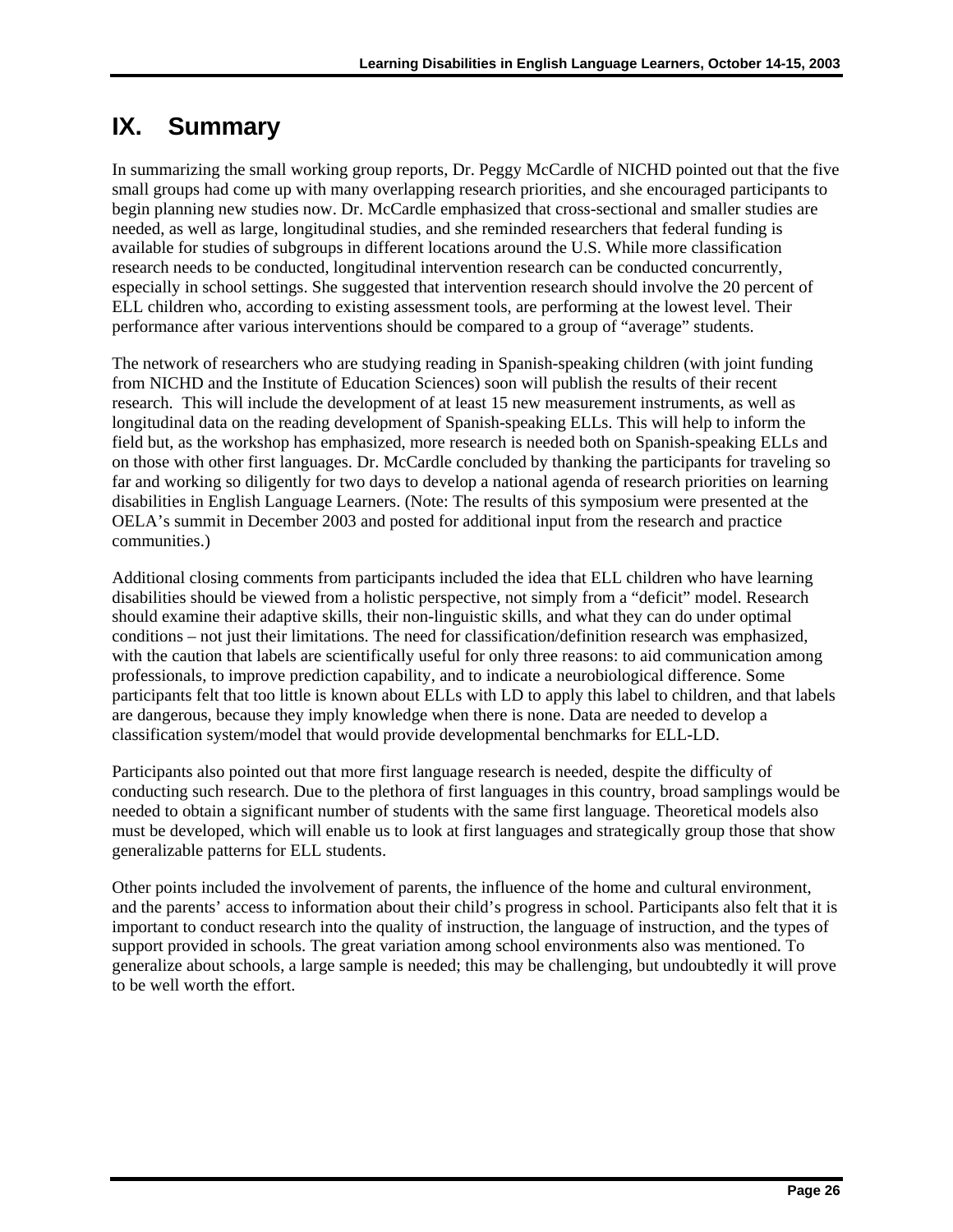### **APPENDIX A: BIOSKETCHES OF PRESENTERS**

<span id="page-33-0"></span>**Diane August, Ph.D**. is senior research scientist at the Center for Applied Linguistics and Principal Investigator of a NICHD-funded program project grant focused on the development of literacy in English Language Learners. She is also Staff Director for a Department of Education-funded National Literacy Panel on Language Minority Children and Youth. Previously she was a Senior Program Officer at the National Research Council and study director for the Committee on Developing a Research Agenda on the Education of Limited English Proficient and Bilingual Students. Dr. August has also worked as a public school teacher and school administrator in California, a legislative assistant in the area of education for a U.S. Congressman from California, a grants officer for the Carnegie Corporation of New York, Director of Education for the Children's Defense Fund, and an education consultant in evaluation and testing, program improvement, and federal and state education policy. She has a Ph.D. in education from Stanford University.

**Manuel Barrera, Ph.D.** is Executive Director of the Education Department at the Metropolitan State Urban Teacher Program. He conducts research in curriculum-based assessment for learners with limited English proficiency and learning disabilities and the use of information technology in educational settings. He is a research associate with the National Center on Educational Outcomes at the University of Minnesota, Project Evaluator for the Arrowhead Preparing Tomorrow's Teachers for Technology at the University of Minnesota Duluth, and President-Elect of the Minnesota Council for Children with Emotional/Behavioral Disorders.

**Lilly Li-Rong Cheng, Ph.D.** is a professor in the School of Speech, Language, and Hearing Sciences at San Diego State University and the Executive Director of Global Partnership Development of the California State University, San Marcos. She is a fellow of the American Speech-Language Hearing Association (ASHA), and served as past president of the International Affairs Association, a professional organization related to ASHA. Dr. Cheng is the recipient of the 1997 ASHA Award for special contributions to Multicultural Affairs, and of the 2002 Diversity Award from the California Speech & Hearing Association. She received a master's degree in Linguistics from Southern Illinois University and in Speech-Language Pathology from Michigan State University. She obtained her doctoral degree in Speech Language Pathology and Multicultural Education from Claremont Graduate University and San Diego State University. Dr. Cheng has researched bilingual acquisition, language and culture, crosscultural communication, and speech-language pathology of the bilingual/multicultural population and lectured on working with the ever-growing bilingual/multicultural populations in the United States and many parts of the world. Her latest book entitled "Communication Disorder across the Life Span" was published June of 2003.

**Timothy E. D'Emilio** completed doctoral studies in Curriculum Design and Evaluation at the University of Pittsburgh in 1981. He worked in community-based organizations in developing bi-literacy programs for native Spanish- and English-speaking pre-schoolers, and conducted research on metropolitan Washington area Hispanic families for HHS. He worked in the bilingual education offices at the district and state levels before joining the federal government in 1991. He is currently a research analyst in OELA monitoring contracts, including those of OELA's "National Clearinghouse for English Language Acquisition" and the "Descriptive Study of Services to LEP Students and LEP Students with Disabilities."

**William G. Demmert, Jr**., **Ed.D.** is Professor of Education at Western Washington University. In addition to his work with the RAND Corporation on a review of the research literature on the education of Native Americans, and on an analysis of the National Assessment of Educational Progress (NAEP) data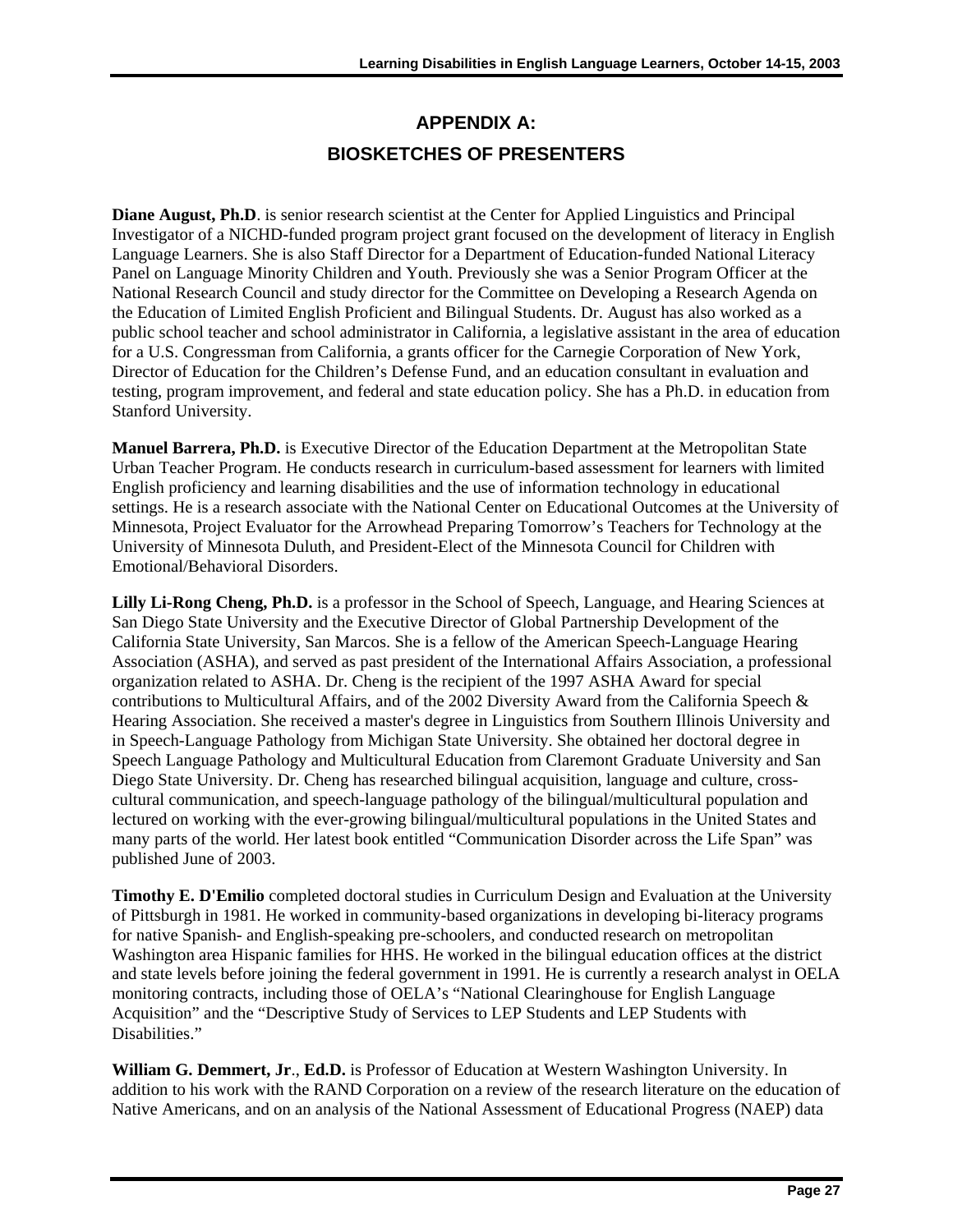targeting Native American students, Dr. Demmert is working with the Northwest Regional Educational Laboratory to review and assess available quantitative research on the influences of language and cultural programs on the education of Native American students. Professor Demmert recently served as a member of the Independent Review Panel created by the U.S. Congress to undertake a national assessment of Title I, of the Elementary and Secondary Education Amendments (ESEA), and other federal programs in the U.S. Department of Education, 1995-2001. He was appointed by the U.S. Department of Education (along with former Secretary of Education Terrel H. Bell) as co-chair of the Indian Nations at Risk Task Force and served as the primary writer for the Indian Nations at Risk Task Force Report published in October, 1991. He served as the first U.S. Deputy Commissioner of Education, Office of Indian Education, U.S. Office of Education, 1975-1976; the Director of Indian Education Programs, U.S. Bureau of Indian Affairs, 1976-1978; and as the Commissioner of Education, State of Alaska, 1987-1990.

**Guinevere Eden, Ph.D.** is an associate professor in the Department of Pediatrics and directs the Center for the Study of Learning at Georgetown University Medical Center, Washington DC. Funded by the NICHD and in collaboration with Gallaudet University and Wake Forest School of Medicine, the center's research focuses on the neurobiological representation of reading and how it may be altered in individuals who have developmental dyslexia or are deaf. Further, she and her colleagues are researching how reading is impacted by instructions or mode of communication and are utilizing functional MRI to study the neurobiological correlates of reading remediation. Dr. Eden received her Bachelors degree from University College London in Physiology and her Ph.D. from the Department of Physiology, Oxford University. She came to the United States in 1993 to pursue a Fogarty Fellowship at the National Institutes of Mental Health, Bethesda MD, on the application of functional neuroimaging techniques to study individuals with dyslexia. She is currently a board member of the International Dyslexia Association and serves on the editorial boards of the Annals of Dyslexia and Learning Disabilities Research and Practice.

 Council on Education Statistics, and as a member of the NIH's Behavioral Medicine Study Section, and **David J. Francis, Ph.D.** is Professor of Quantitative Methods and Chairman of the Department of Psychology at the University of Houston, where he also serves as Director of the Texas Institute for Measurement, Evaluation, and Statistics. He is currently the Principal Investigator of a program project grant on oral language and literacy acquisition in Spanish-speaking children that is jointly funded by NICHD and the Institute for Education Sciences, Department of Education. He has collaborated for many years in research on reading and reading disabilities, attention problems, and developmental consequences of brain injuries and birth defects. Dr. Francis currently serves on many advisory panels, including the Independent Review Panel for the National Assessment of Title I, the National Technical Advisory Group of the What Works Clearing House for the U.S. Department of Education, and the National Advisory Committee for the National Center for Educational Accountability. Previously, he has served as Advisor to the U.S. Department of Education during Negotiated Rule Making for No Child Left Behind, as Chairman of the Mental Retardation Research Subcommittee at NICHD, as Chairman of the Advisory of the National Assessment Governing Board's Taskforce on the Use of NAEP to Corroborate State Test Results.

**Fred Genesee, Ph.D.** is a professor in the Psychology Department at McGill University, Montreal, Canada. He has carried out extensive research on alternative approaches to bilingual education, including second/foreign language immersion programs for language majority students and alternative forms of bilingual education for language minority students. He is currently co-investigator on a longitudinal national study of a number of two-way immersion programs in the U.S. Dr. Genesee is also interested in basic issues related to language learning, representation, and use in bilinguals. His current work in this domain focuses on simultaneous acquisition of two languages during early infancy and childhood – his specific interests include language representation (lexical and syntactic) in early stages of bilingual acquisition, transfer in bilingual development, structural and functional characteristics of child bilingual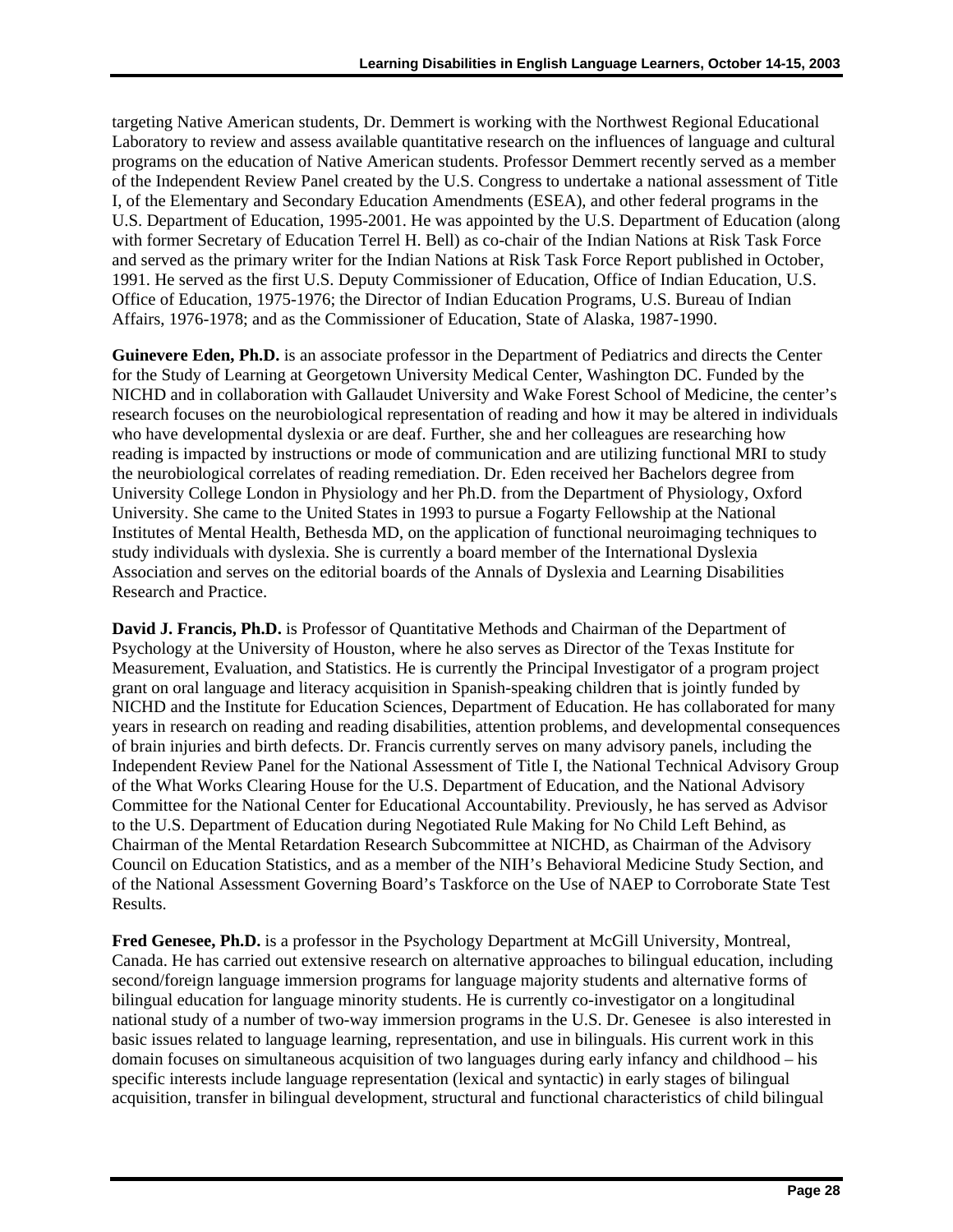code-mixing, and communication skills in young bilingual children. A new line of research will examine the language/speech processing skills of pre-verbal bilingual and second language infants. Collectively, this work seeks to extend our understanding of the limits of the human faculty for language acquisition which, to date, has been based primarily on studies of monolingual acquisition.

**Maria Hernandez-Ferrier, Ph.D.** was promoted to the position of Deputy Under Secretary of Education in October 2003, and continues to serve as director of the Office of English Language Acquisition and as principal adviser to the Secretary of Education on all matters related to Hispanic issues and limited English language learners. Dr. Hernandez-Ferrier oversees the distribution of \$665 million in funding for English language learners, and works to ensure that the nation's five million students who are learning English receive the same high-quality education as their peers. She has also started an education campaign to let parents know what their rights and benefits are under the No Child Left Behind education reform law. The bilingual granddaughter of Mexican immigrants, Dr. Hernandez-Ferrier has 17 years of experience in Texas public schools. Her accomplishments include creating many award-winning model programs for assisting underserved children and youth. Prior to her appointment to OELA, she served as the executive director of City Year, the program model for AmeriCorps, a federal national service organization. City Year brings young people from diverse backgrounds together to provide services for children in low-income elementary schools. Dr. Hernandez Ferrier is also the recipient of numerous awards including the United Way Volunteer of the Year Award and the Minority Leadership Award from the National Community Education Association. She earned a doctorate in education administration from Texas A&M University.

**Aquiles Iglesias, Ph.D.** is a professor in the Department of Communication Sciences (Speech-Language Pathology Program), College of Health Professions and Dean of the Graduate School at Temple University. For the last 17 years, Dr. Iglesias has been the principal investigator of 7 federal training grants designed to increase the representation of disadvantaged students at Temple. He has served as the Associate Director of the National Center on Inner Cities and the Mid-Atlantic Regional Education Laboratory, both housed at Temple University and funded by the IES, U.S. Department of Education. Dr. Iglesias' area of research is language acquisition in bilingual (Spanish/English) children and he has published extensively in this area. He presently is the Principal Investigator of a 6-year NIDCD (NIH) funded contract to develop an assessment protocol for bilingual (Spanish/English) children and co-PI of an IES-funded project to examine the relationship between oral narrative skills and literacy in Latino children.

**Kathryn Kohnert, Ph.D.** is an assistant professor in the Department of Communication Disorders at the University of Minnesota. Dr. Kohnert's research investigates the relationship between first and second languages in developing bilinguals, and between language and basic cognitive processes (such as perception, attention, memory) in diverse learners, with and without language impairments. She is also a nationally certified bilingual speech-language pathologist and a former teacher of English as a second language. Her publications include numerous articles in peer-reviewed journals as well as clinical intervention programs in English and Spanish.

**Peggy McCardle, Ph.D., M.P.H**. is Associate Chief, Child Development and Behavior Branch, Center for Research for Mothers and Children, at the NICHD. Dr. McCardle holds a bachelor's degree in French, a doctorate in linguistics, and a master's degree in public health. Early in her career, Dr. McCardle was an elementary classroom teacher. She has held both university faculty positions and hospital-based clinical positions, and has published articles addressing various aspects of developmental psycholinguistics as well as issues in public health. At the NIH she has served as a scientific review administrator and as a senior advisor the Deputy Director for Extramural Research in the Office of the NIH Director, before joining the NICHD. In addition to her duties as Associate Chief, she directs the research program in Language, Bilingual and Biliteracy Development and Disorders, which includes three interagency-funded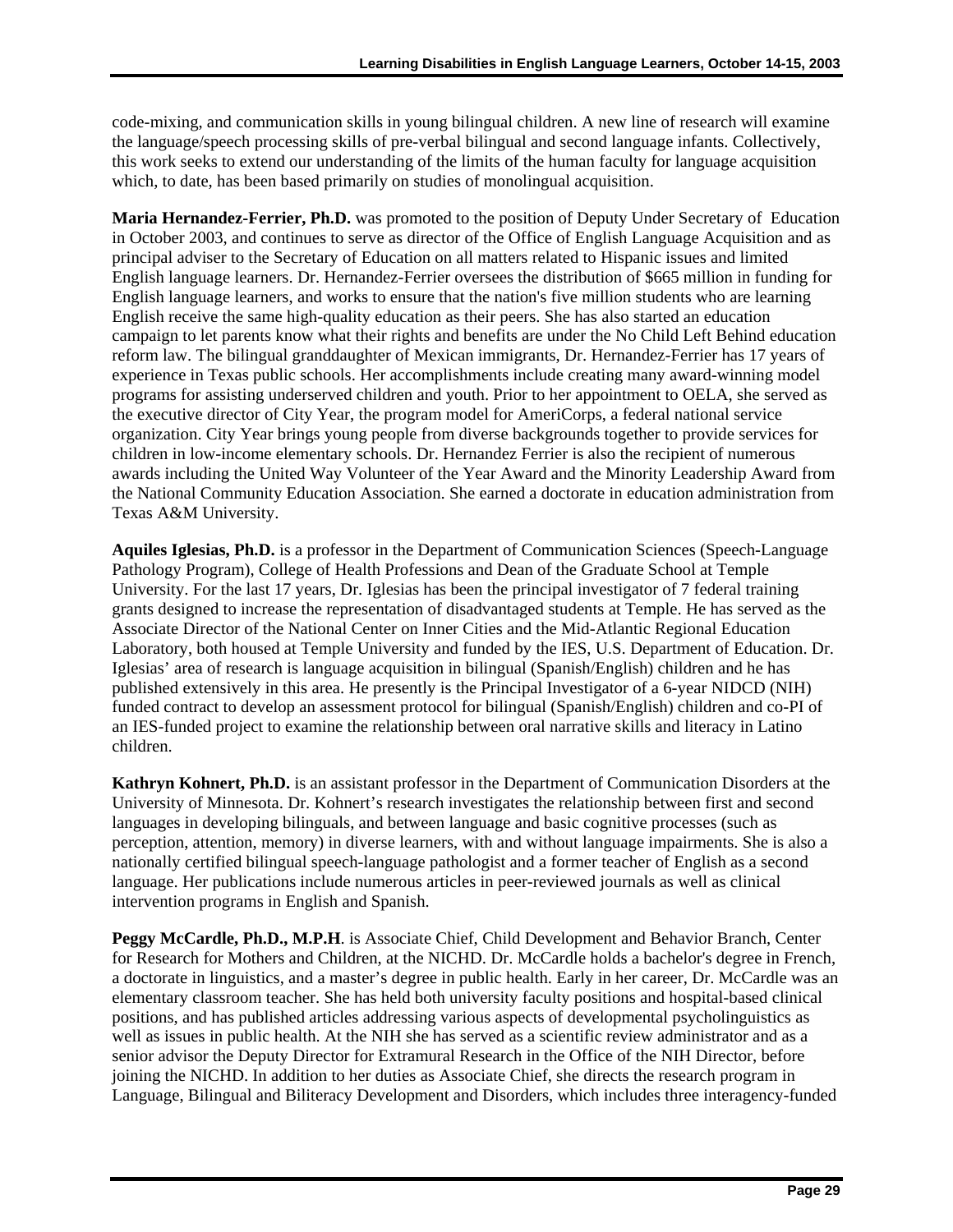research networks: the Biliteracy Research Network (Development of English Literacy in Spanish Speaking Children); the Adult Literacy Research Network; and the new Adolescent Literacy Research Network. She also serves as the NICHD liaison to the National Reading Panel, is on the steering committee of the National Literacy Panel for Language Minority Children and Youth, and leads or serves on various interagency working groups.

**Gail McKoon, Ph.D.** is Professor of Psychology and Cognitive Science at Ohio State University. Her areas of research include discourse comprehension and memory. She has published over 100 peerreviewed articles and served on numerous grant review panels for NIH, the Department of Education, and the National Science Foundation.

**Joan Mele-McCarthy, D.A.** is Special Assistant to the Assistant Secretary of Special Education and Rehabilitation Services in the U.S. Department of Education. Her work in OSERS revolves around issues with children who have disabilities and the professionals who serve them. Prior to this appointment, Dr. Mele-McCarthy, owned and directed a multidisciplinary pediatric private practice serving clients between the ages of two and college age who had communication disorders, language learning differences and disabilities (with emphasis on reading disabilities and dyslexia), and processing difficulties. Dr. Mele-McCarthy's professional experiences include work in public schools, private schools, hospitals and private practice settings. Dr. Mele-McCarthy has served as a clinical and academic faculty member at several universities in the field of communication sciences and disorders. Her work includes presentation of peer reviewed research-to-practice papers, as well as seminars and workshops locally and nationally. She has served on executive boards of several professional associations in her field.

**Robin Morris, Ph.D.** is the Associate Dean for Research and Graduate Studies and Regent's Professor of Psychology in the College of Arts and Sciences at Georgia State University. He also holds a joint appointment in the Department of Educational Psychology and Special Education in the College of Education, and is the founding Director of the Regents Center for Learning Disorders at Georgia State University, which serves 16 colleges and universities in the Board of Regents System. He holds faculty research appointments in the NSF Center for Behavioral Neuroscience based in Atlanta, and the Center for Research on Atypical Development and Learning at Georgia State. Dr. Morris received his Ph.D. at the University of Florida in Clinical Psychology and Neuropsychology. He has focused his scholarly and clinical work on the biological and environmental causes of learning, attentional, developmental and acquired neurological problems in developing children and adults with a variety of disorders, and cognitive and neuropsychological development in typically developing children. He has published widely in these areas, and has federal grant awards from the National Institute of Child Health and Human Development, the Interagency Educational Research Initiative. His current research is focused on reading and language development, reading disabilities and dyslexia, bilingual language and reading development, and the neuroimaging of the developing brain. He was recently appointed by President Bush, and confirmed by the Senate, to the Board of the National Institute for Literacy (NIFL).

**Andrew Papanicolaou, Ph.D.** is Professor and Director, Division of Clinical Neurosciences in the Department of Neurosurgery at the University of Texas – Houston. He is also Director of the Magnetic Source Imaging Unit at Memorial Hermann Hospital in Houston, and Director of the Vivian Smith Advanced Studies Institute of the International Neuropsychological Society. Dr. Papanicolaou is currently Principal Investigator on a number of grants, including NICHD-funded grants on "Mathematics Cognition and Specific Learning Disabilities," "Imaging Networks for Memory Processing," and "Biological and Behavioral Variation in the Language Development of Spanish-Speaking Children." He received his Ph.D. in Psychology from Southern Illinois University at Carbondale.

**Kenneth R. Pugh, Ph.D.** is a research scientist at the Yale University School of Medicine (Pediatrics) and also holds an appointment as a Senior Scientist at the Haskins Laboratories, New Haven, CT. His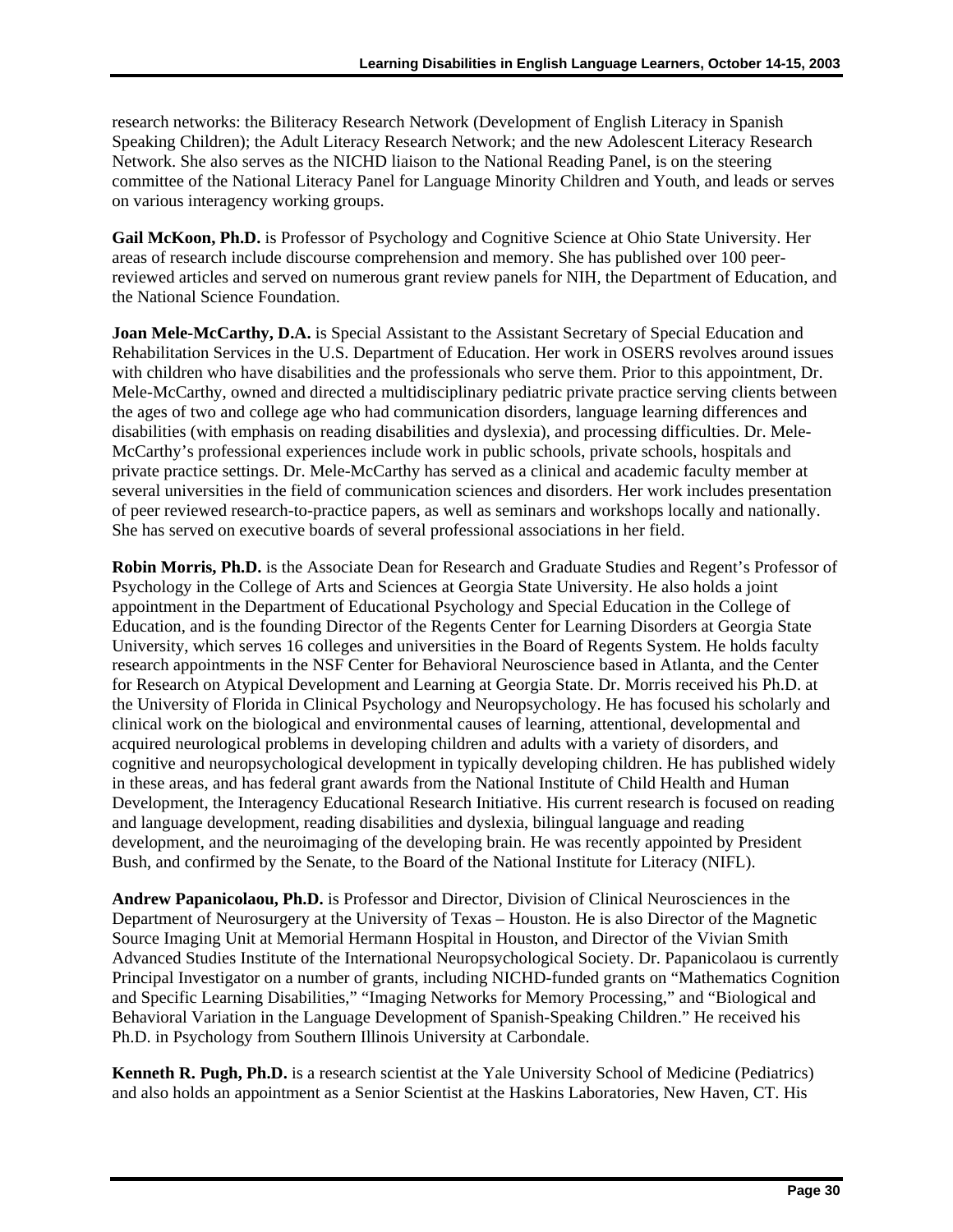directs the NIH-funded Yale Reading Study. primary research interests are in the areas of cognitive neuroscience and psycholinguistics. His research program examines the neurobiology of language development with a particular emphasis on reading and reading disability, and employs combined behavioral and functional neuroimaging techniques. He also

**Rebecca Sandak, Ph.D.** is a senior scientist at Haskins Laboratories. Her research is focused on understanding the cognitive processes underlying skilled and impaired reading, reading acquisition, and successful reading instruction and remediation. In her recent work she has been employing functional neuroimaging (fMRI) to investigate how learning conditions, reading expertise, and reading strategies influence the cortical areas that are recruited for reading. She is presently a lead investigator on a research project (in collaboration with the Kennedy-Krieger Institute and Educational Testing Services) evaluating the behavioral and neural effects of several research-driven intervention methods for improving the reading abilities of struggling adolescent readers.

**Linda Siegel, Ph.D.** is Associate Dean of Graduate Programs and Research and a professor in the Department of Educational Psychology and Special Education at the University of British Columbia in Vancouver, British Columbia, Canada, where she holds the Dorothy C. Lam Chair in Special Education. She has conducted research in learning disabilities, language and cognitive development, the role of psychoeducational assessment in the identification of learning disabilities, bilingualism, premature and high-risk infants, and the early identification of learning disabilities. Dr. Siegel received her B.A. degree from Queens College in New York and a M.S. and Ph.D. degrees from Yale University. She has served as the editor of the *International Journal of Behavioural Development* and the Associate Editor of *Child Development*.

**Ian Smythe, Ph.D.** is an international dyslexia consultant, working on specific learning difficulties in different countries and multilingual environments. He has worked with government departments and nongovernmental organizations in many countries, developing resources and conducting workshops for teachers, parents, researchers, and other professionals working with dyslexic individuals. His web-based assessment tools in multiple languages developed in association with the Adult Dyslexia Organisation, is now being promoted by the U.K. government as a model for internet based-support systems for other organizations. He is also team leader for several multinational European Union funded projects, including internet delivery of training for those teaching dyslexics in many languages, including bilingual contexts. Dr. Smythe writes extensively on the assessment of the multilingual individual, was editor of the *British Dyslexia Association's Dyslexia Handbook* from 1999 to 2001, and is the principle editor of *The International Book of Dyslexia* (2003), which includes reviews of dyslexia in 18 languages and dyslexia provision in 53 countries.

 earned a Ph.D. in cognitive psychology from Yale University in 1985, and a Master's Degree in School **Richard Wagner, Ph.D.** is the Alfred Binet Professor of Psychology at Florida State University. He Psychology from the University of Akron. Before embarking in his research career, he completed a year of internship and two years of experience as a school psychologist. His major area of research interest is the acquisition of complex cognitive knowledge and skills, which he has pursued in two domains. In the domain of reading, his research has focused on the role of reading-related phonological processing abilities in normal and abnormal development of reading skills, and in the prediction, prevention, and remediation of dyslexia. In the domain of human intelligence, his research has focused on the role of practical knowledge and intelligence in intellectual performance manifested outside the classroom setting. His work has addressed a variety of measurement issues and practical considerations involving assessment of constructs in the domains of language, reading, and intelligence. He has coauthored a test of practical intelligence called the *Tacit Knowledge Inventory for Managers* published by the Psychological Corporation, and is coauthor on tests of phonological processing and reading published by PRO-Ed.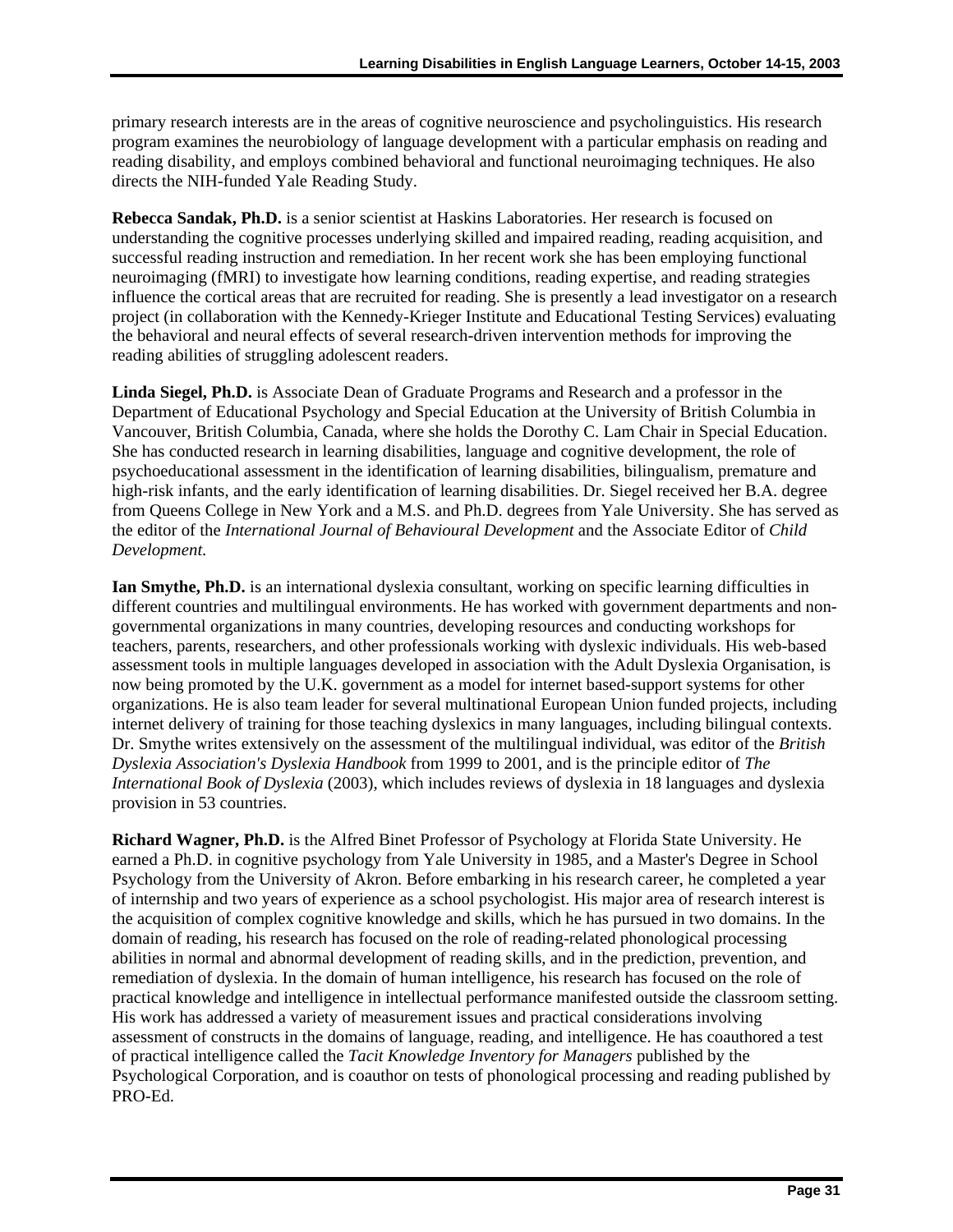### **APPENDIX B: SYMPOSIUM PARTICIPANTS**

<span id="page-38-0"></span>*Jamal Abedi,* University of California Los Angeles *Drew Albritten,* Council for Exceptional Children *Diane August,* Center for Applied Linguistics *Manuel Barrera,* Metropolitan State University *Joanne Carlisle,* University of Michigan *Lilly Li-Rong Cheng,* San Diego State University *Alan Coulter,* Louisiana State University *Laurie Cutting,* Kennedy Krieger Institute and Johns Hopkins University *Timothy D'Emilio,* Office of English Language Acquisition *William Demmert,* Western Washington University *Grace Zamora Durán,* Office of Special Education and Rehabilitative Services *Guinevere Eden,* Georgetown University *Maria Ferrier,* Office of English Language Acquisition *Todd Fletcher,* University of Arizona *David Francis,* University of Houston *Fred Genesee,* McGill University *Russell Gersten,* Instructional Research Group *Darion Griffin,* American Federation of Teachers *Nancy Hennessy,* International Dyslexia Association *Erika Hoff,* Florida Atlantic University *Sheldon Horowitz,* National Center for Learning Disabilities *Aquiles Iglesias,* Temple University *Kathryn Kohnert,* University of Minnesota *Socorra Lara,* Office of English Language Acquisition *Stephanie Lee,* Office of Special Education and Rehabilitative Services *Kathleen Leos,* Office of English Language Acquisition *Richard Long*, International Reading Association *Giselle Lundy-Ponce,* American Federation of Teachers *Joy Markowitz,* National Association of State Directors of Special Education, Inc. *Peggy McCardle,* National Institute of Child Health and Human Development *Denise McKeon,* National Education Association *Gail McKoon,* Ohio State University